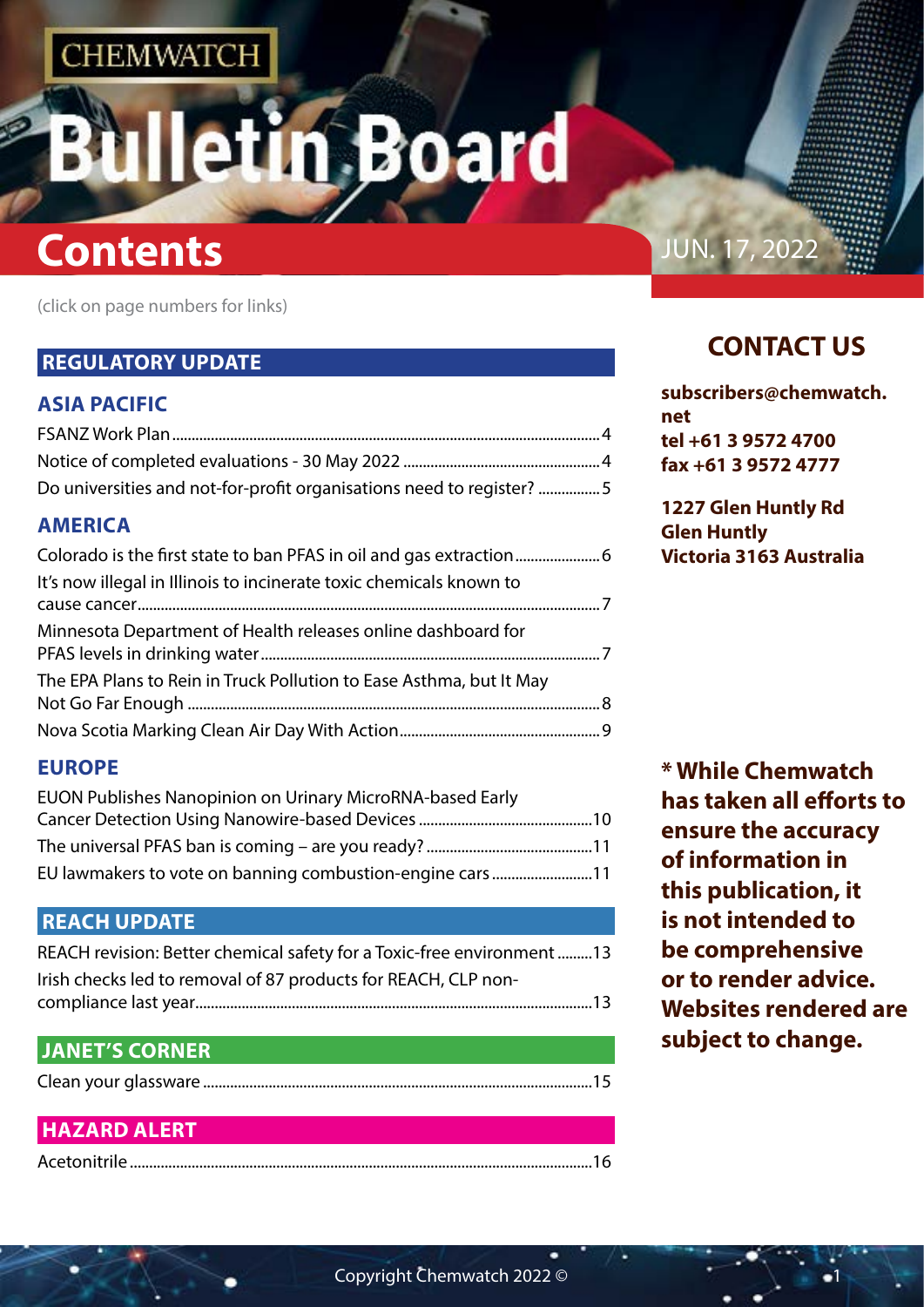# **Bulletin Board**

## **Contents** JUN. 17, 2022 **Contents** JUN. 17, 2022

## **CHEMWATCH**

# **Bulletin Board**

### **[GOSSIP](#page-10-0)**

| New, extremely reactive chemical discovered in the atmosphere21              |     |
|------------------------------------------------------------------------------|-----|
|                                                                              | .23 |
| Low-cost, high volume distiller removes salt from seawater using             | .26 |
| Floating solar power could help fight climate change — let's get it right.27 |     |
| 'Food sequencing' really can help your glucose levels. Here's what           | .32 |
| Photosynthesis-inspired process makes commodity chemicals                    | .35 |
|                                                                              | .37 |
| Most 'silent' genetic mutations are harmful, not neutral, a finding          | .38 |
| Researchers unveil particle accelerator region inside a solar flare          | .41 |
| Liquid platinum at room temperature: The 'cool' catalyst for a               | .43 |

### **[CURIOSITIES](#page-23-0)**

| Coffee Drinkers — Even Those With a Sweet Tooth — Live Longer47             |     |
|-----------------------------------------------------------------------------|-----|
| We're told AI neural networks 'learn' the way humans do. A                  |     |
|                                                                             | .49 |
|                                                                             | .52 |
| Yes, women might 'feel the cold' more than men. Here's why55                |     |
| COVID mRNA vaccines can be quickly updated for new variants. So,            | .57 |
| The mystery of why most life-long smokers don't get lung cancer is          | .61 |
| How the giraffe got its neck: 'unicorn' fossil could shed light on puzzle63 |     |
| Styrofoam-munching superworms could hold key to plastic upcycling65         |     |
|                                                                             | .66 |
|                                                                             | 68  |
|                                                                             |     |

### **[TECHNICAL NOTES](#page-35-0)**

| (Note: Open your Web Browser and click on Heading to link to section)71 |  |
|-------------------------------------------------------------------------|--|
|                                                                         |  |
|                                                                         |  |

PHARMACEUTICAL/TOXICOLOGY ......... OCCUPATIONAL...



|  | 71 |  |
|--|----|--|
|  | 71 |  |

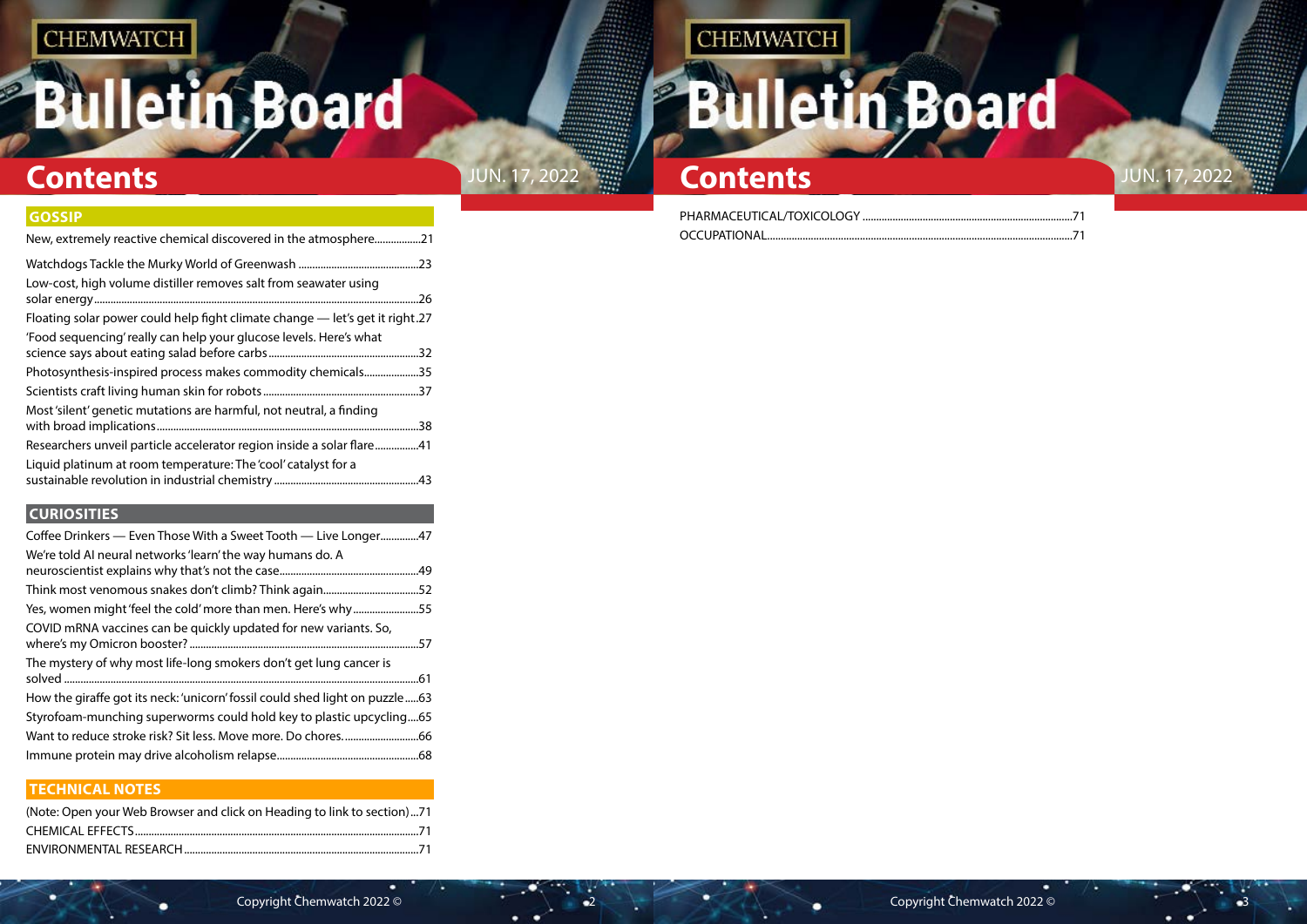# <span id="page-2-0"></span>**Illetin Board**

dimethyltin (EVA00076) has not been finalised at this time to allow further consideration of information submitted as part of public consultation process.

#### Read More

Australian Industrial Chemicals Introduction Scheme, 30-05-22

https://www.industrialchemicals.gov.au/news-and-notices/noticecompleted-evaluations-30-may-2022

### **Do universities and not-for-profit organisations need to register?**

#### *2022-05-30*

If you are a university or not-for-profit organisation introducing industrial chemicals in Australia, you may need to register with us.

#### **Who should read this?**

Universities, colleges, tertiary and research institutes, charities and not-forprofit organisations that import or manufacture industrial chemicals (and products designed to release industrial chemicals) and are working out if they need to register with us – including organisations that:

- buy industrial chemicals from overseas for teaching or research even if another university already imports the same or similar chemicals from overseas
- manufacture industrial chemicals in a lab or classroom for teaching or research – even if another university manufactures the same or similar chemicals
- import or manufacture a low volume of chemicals there is no threshold limit on volume
- import or manufacture industrial chemicals solely for not-for-profit research
- import or manufacture industrial chemicals solely for a charitable purpose

#### **Do you need to register?**

The process of working out if you need to register is the same as for any other business.



### **ASIA PACIFIC**

### **FSANZ Work Plan**

*2022-04-30*

This plan has two parts:

- PART 1 Applications received and proposals prepared from 1 October 2007 onwards
- PART 2 Applications received and proposals prepared before 1 October 2007

If you have any questions about items on the Work Plan please contact the Standards Management Officer by email or by phone: +61 2 6271 2280.

Applications and proposals are placed on the plan in the order they are received and are generally worked on in that order. Sometimes those that have expected timelines later than applications and proposals maybe progressed earlier than those with later expected timelines. This can happen for a number of reasons including differences in complexity, availability of specialist expertise, withdrawal of applications or delays in completion such as requests for further information.

Under the FSANZ Act, applicants can choose to pay fees to bring forward the start of the assessment of their application. The anticipated start date of an unpaid application or proposal cannot be displaced by work on paid applications.

#### Read More

Food Standards Australia New Zealand, 30-04-22

https://www.foodstandards.gov.au/code/changes/workplan/Pages/ default.aspx

### **Notice of completed evaluations - 30 May 2022**

#### *2022-05-30*

We have published 9 evaluations about the human health and environmental risks associated with the use of certain chemicals on the Australian Inventory of Industrial Chemicals (Inventory).

These evaluations are issued by the AICIS Executive Director under section 78 of the Industrial Chemicals Act 2019 and are listed below. The draft versions of these evaluation statements were open for public consultation that closed on 28 March 2022. The evaluation for Compounds of

## **CHEMWATCH**

**Iletin Board** 

## **JUN. 17, 2022 <b>Regulatory Update** JUN. 17, 2022

## **Regulatory Update**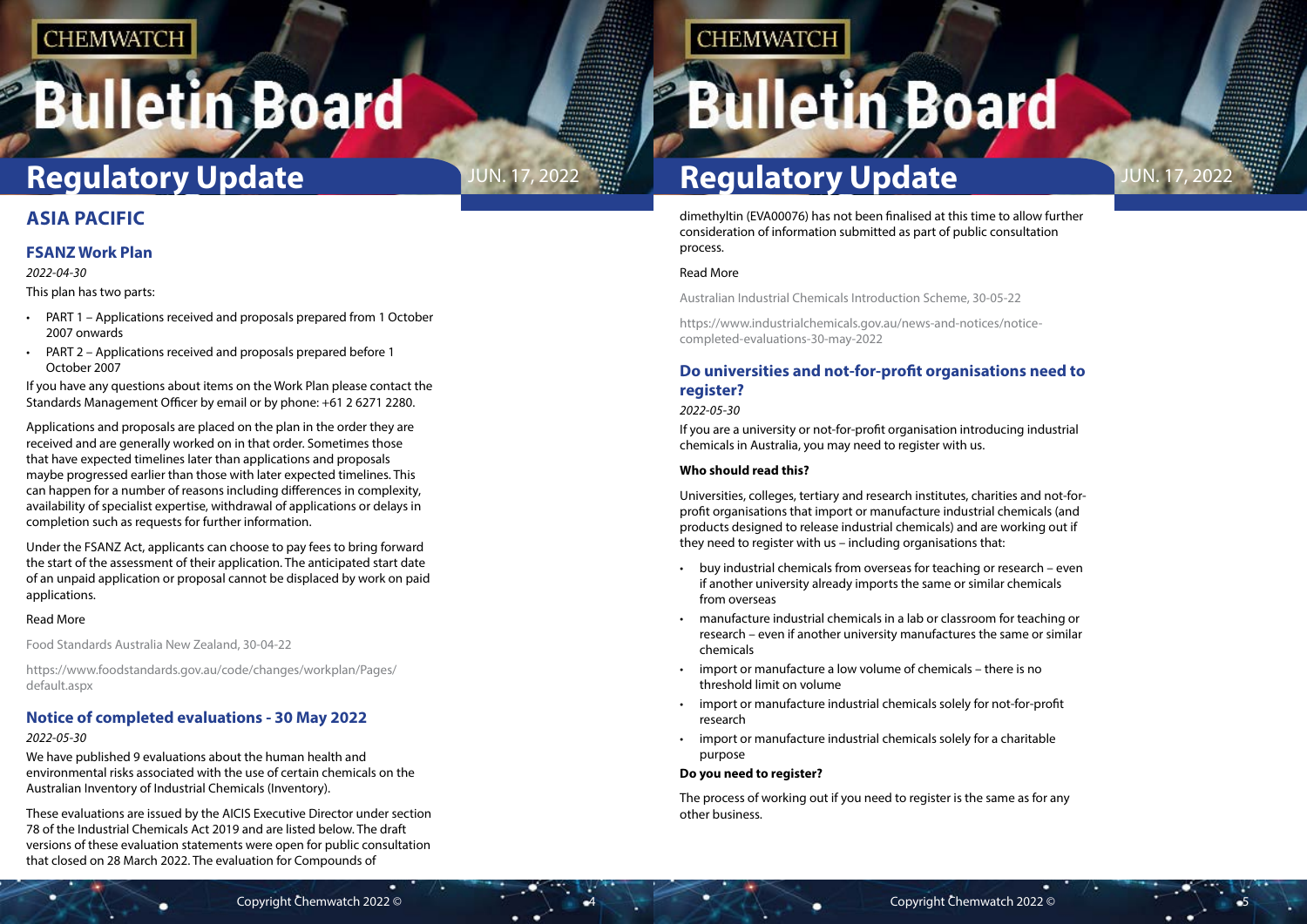# <span id="page-3-0"></span>**Bulletin Board**

#### Read More

Environmental Health News, 8-06-22

https://www.ehn.org/pfas-fracking-2657471451.html

### **It's now illegal in Illinois to incinerate toxic chemicals known to cause cancer**

#### *2022-06-08*

A new Illinois law signed Wednesday made it illegal to incinerate a class of toxic chemicals known to cause cancer and other health problems.

Metro-east lawmakers and environmental advocates raised concerns last year about burning PFAS, or per- and polyfluoroalkyl substances, after the U.S. Department of Defense authorized a Sauget incinerator to dispose of the man-made chemicals.

The Defense Department has an interest in figuring out how to dispose of PFAS because they are a main ingredient in firefighting foam, which is used in particular at military installments such as Scott Air Force Base. The chemicals are more effective in putting out aviation and fuel fires than water. They're also common in consumer products such as nonstick pans, waterproof clothes, microwave popcorn bags, fast food wrappers and stain-resistant carpets.

#### Read More

Bellevue Herald Leader, 8-06-22

https://www.bellevueheraldleader.com/news/state/its-now-illegal-inillinois-to-incinerate-toxic-chemicals-known-to-cause-cancer

### **Minnesota Department of Health releases online dashboard for PFAS levels in drinking water** *2022-06-08*

The Minnesota Department of Health (MDH) developed and released an interactive online dashboard to show Minnesota residents who receive drinking water from a community public water system if their system's water has any level of per- and polyfluoroalkyl substances (PFAS).

According to the MDH news release, the results of statewide testing shows the majority of community water systems in the state have either no detections of PFAS or levels below the current state levels.



Start by working out if you import or manufacture industrial chemicals (we call this 'introducing' industrial chemicals). If you introduce industrial chemicals in Australia, then you may need to register with us.

Note that some chemical introductions don't require you to register your business with us – for example:

- Blending or mixing ingredients that you only bought in Australia. Blending is commonly described as the process of mixing two or more industrial chemicals together without producing a chemical reaction.
- Articles and products that are not designed to intentionally release chemicals
- Non-industrial chemicals

#### Read More

Australian Industrial Chemicals Introduction Scheme, 30-05-22

https://www.industrialchemicals.gov.au/business/getting-startedregistration-importing-and-manufacturing/what-registration-and-whomust-register/do-universities-and-not-profit-organisations-need-register

### **AMERICA**

### **Colorado is the first state to ban PFAS in oil and gas extraction**

#### *2022-06-08*

This month Colorado became the first state to ban the use of PFAS in the extraction of oil and gas.

While there has been widespread outcry about PFAS (per- and polyfluoroalkyl substances) in consumer goods — such as stain- and water-resistant clothing, nonstick pots and pans, firefighting foam, carpets and furniture — the oil and gas industry could be a major and underappreciated source of soil and groundwater contamination.

Last summer an investigation by the advocacy group Physicians for Social Responsibility revealed that the chemicals are often used in the fluids used to extract oil and gas from deep in the ground during fracking. The chemicals, which are extremely water-repellent, are used in fracking fluid to make the chemical mixture more stable and more efficiently flush oil and gas out of the ground at high pressure.

## **CHEMWATCH**

**Bulletin Board** 

## **Regulatory Update JUN. 17, 2022 <b>Regulatory Update** JUN. 17, 2022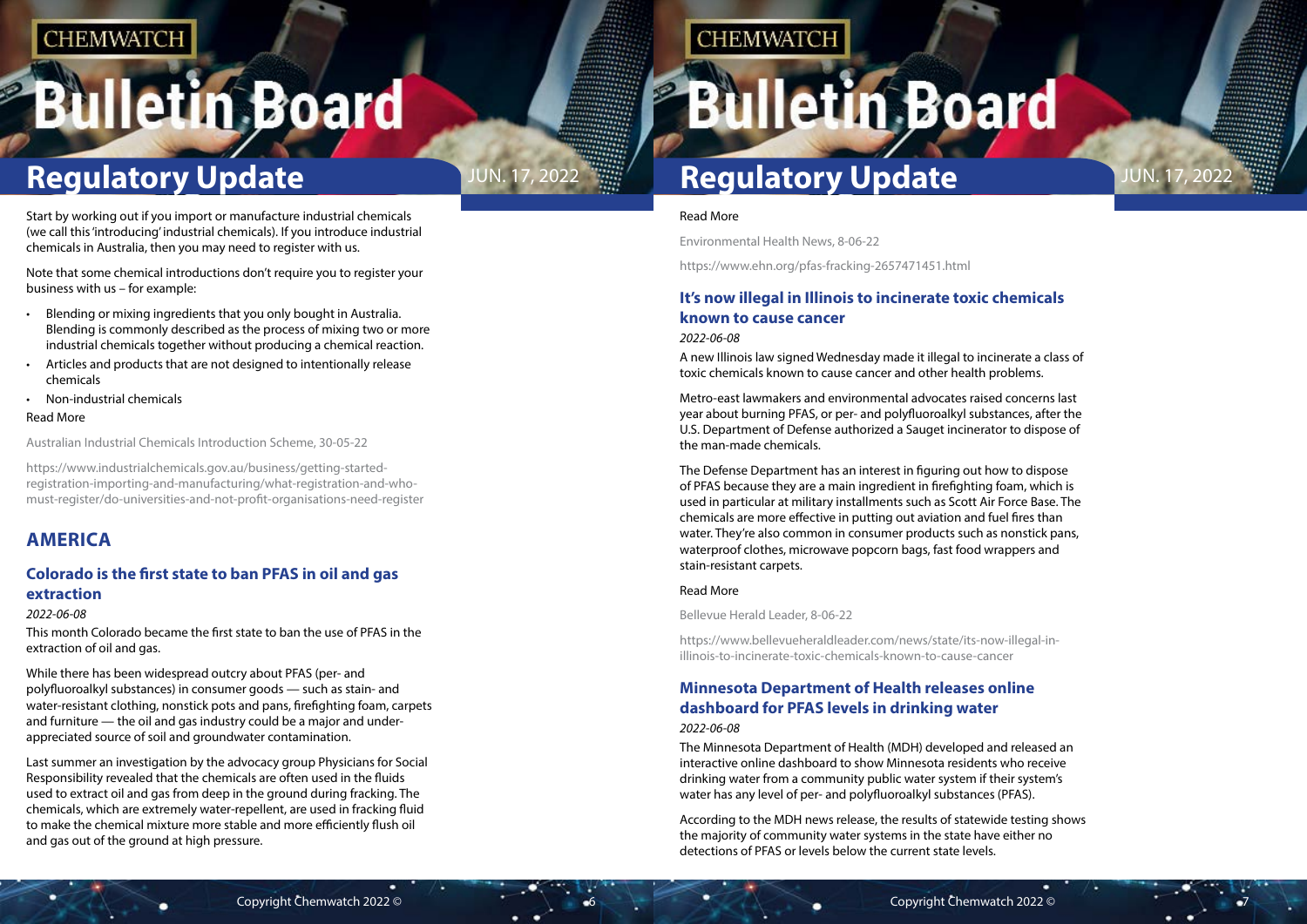# <span id="page-4-0"></span>**Bulletin Board**

## **Regulatory Update JUN. 17, 2022 <b>Regulatory Update** JUN. 17, 2022

Read More

E&E News, 8-06-22

https://www.scientificamerican.com/article/the-epa-plans-to-rein-intruck-pollution-to-ease-asthma-but-it-may-not-go-far-enough/

## **Nova Scotia Marking Clean Air Day With Action**

#### *2022-06-08*

The Province is making regulatory changes to help ensure the air Nova Scotians breathe is clean and healthy and that industrial noise does not impact people's well-being.

Consultation on provincial Air Quality Regulations begins today, June 8, Clean Air Day. The focus is on the standards that are used to ensure industrial emissions have minimal impact on air quality.

"Our industries provide valuable jobs and economic opportunities throughout our province – we want to work with them to update these regulations to ensure ongoing sustainable development that protects our environment while helping both our economy and our people to thrive," said Timothy Halman, Minister of Environment and Climate Change. "Updated, clear, modern environmental standards that are based on the latest science will help ensure Nova Scotia is a clean, healthy place to live, work and do business."

The Department will have targeted consultation with the following stakeholders:

- industries and businesses that produce air emissions
- businesses that have an industrial approval to operate in Nova Scotia
- industry professional associations and consultants
- the Nova Scotia College of Respiratory Therapists
- lung healthcare specialists
- the Lung Association of Nova Scotia
- Cystic Fibrosis Canada Atlantic Office
- environmental stewardship organizations
- municipalities
- the Halifax Chamber of Commerce
- the Mi'kmaq of Nova Scotia.





The testing and dashboard aims to help "communities manage any changes in PFAS occurrence or health risk understanding in the future," according to the news release.

MDH began a project in 2021 to test for PFAS in community water systems, and this testing and monitoring will be ongoing through 2022, according to the MDH.

Sampling in systems most vulnerable to PFAS contamination is the priority.

"With this new tool, Minnesotans will be able to see for themselves whether PFAS is a concern for the health of their communities and their families," said Minnesota Commissioner of Health Jan Malcolm in the news release. "Our statewide testing and dashboard are just two examples of how Minnesota continues to be a national leader in providing safe drinking water."

#### Read More

WQP, 8-06-22

https://www.wqpmag.com/pfas/minnesota-department-health-releasesonline-dashboard-pfas-levels-drinking-water

### **The EPA Plans to Rein in Truck Pollution to Ease Asthma, but It May Not Go Far Enough**

#### *2022-06-08*

Every Saturday, 13-year-old Caia Farrell goes running with her classmates. When the group passes a giant, idling truck, they cross the street to get away from the exhaust fumes. But it rarely helps.

"Outside my house right now, there are trucks moving back and forth to various construction sites, spewing pollution, idling on corners and polluting our air," the Philadelphia-based seventh grader recently told EPA administrators during a public hearing.

That exhaust could be hurting Farrell and her classmates more than scientists previously understood. Researchers increasingly are finding a causal relationship between heavy-duty truck emissions and respiratory ailments such as asthma.

## **CHEMWATCH**

## **Illetin Board**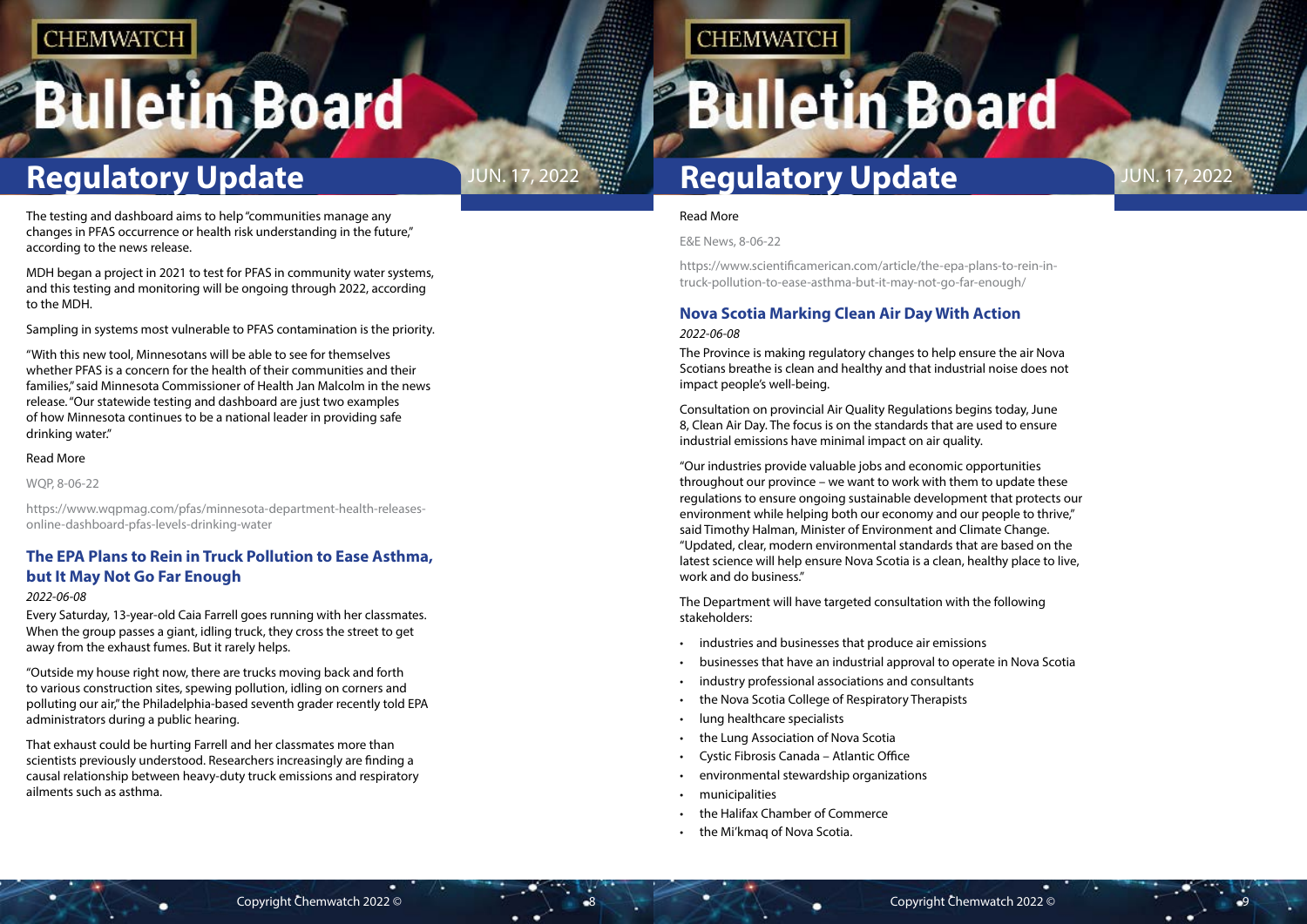# <span id="page-5-0"></span>**Bulletin Board**

## **Regulatory Update JUN. 17, 2022 <b>Regulatory Update** JUN. 17, 2022

## **The universal PFAS ban is coming – are you ready?**

*2022-06-09*

An EU restriction targeting all PFAS for all uses is underway. Is your company ready for this universal PFAS ban and its repercussions? Here are the current and upcoming PFAS restrictions, along with safe alternatives to these harmful "forever chemicals".

Up until recently, the approach to regulating the chemical "family" of PFAS has been to restrict the substances one at a time, or impose group restrictions based on the number of carbon atoms in the molecular structure: C6 (PFHxA, PFHxS, and related substances), C8 (PFOA, PFOS, and related substances), C9, and so on.

Although reasonably clear and structured, this approach has often resulted in so called regrettable substitution: switching from the restricted PFAS chemical to an equally, or even more hazardous, unregulated "cousin".

Since all of these approximately 5,000 man-made chemicals share similar characteristics – carcinogenic, endocrine-disrupting, immunosuppressive, mobile or bioaccumulative, and extremely persistent – regulating them one by one or in small groups is clearly not an efficient way forward.

#### Read More

Chemsec, 9-06-22

https://marketplace.chemsec.org/articles/news/2022/06/09/the-universalpfas-ban-is-coming-are-you-ready/

### **EU lawmakers to vote on banning combustion-engine cars**

#### *2022-06-08*

The future of car transport in Europe may become clearer — and cleaner —on Wednesday when the European Parliament decides whether to ban vehicles with a combustion engine starting in the middle of the next decade.

The European Union assembly's scheduled vote later in Strasbourg, France, is part of EU draft legislation to step up the fight against global warming. Cars account for around 12% of European emissions of the greenhouse gases blamed for climate change.





Other interested Nova Scotians can offer input by sending an email to air@ novascotia.ca or filling in the general feedback form at: https://novascotia. ca/ambient-air-quality-standards-public-engagement/

The regulatory update will also take into account new World Health Organization Global Air Quality Guidelines and the most current science.

#### Read More

Nova Scotia, 8-06-22

https://novascotia.ca/news/release/?id=20220608001

### **EUROPE**

### **EUON Publishes Nanopinion on Urinary MicroRNAbased Early Cancer Detection Using Nanowire-based Devices**

#### *2022-06-08*

On May 31, 2022, the European Union (EU) Observatory for Nanomaterials (EUON) published a Nanopinion entitled "Urinary MicroRNA-based Early Cancer Detection Using Nanowire-based Devices" by Dr. Yasui Takao on using nanowire devices to extract microRNAs (miRNA) from urine to distinguish cancer patients from healthy individuals and improve the early detection of cancer. According to Yasui, researchers designed a device equipped with 100 million zinc oxide nanowires that can extract a significantly greater variety and quantity of miRNAs from only a milliliter of urine compared to conventional methods. Using the device, they revealed that miRNAs in urine could be a promising biomarker to diagnose brain tumors, finding that many miRNAs derived from brain tumors exist in urine in a stable condition. Yasui states that the results showed that the model can distinguish the patients from non-cancer individuals at a sensitivity of 100 percent and a specificity of 97 percent, regardless of the malignancy and size of tumors.

#### Read More

Nano and Other Emerging Chemical Technologies Blog, 8-06-22

https://nanotech.lawbc.com/2022/06/euon-publishes-nanopinion-onurinary-microrna-based-early-cancer-detection-using-nanowire-baseddevices/

## **CHEMWATCH**

# **Bulletin Board**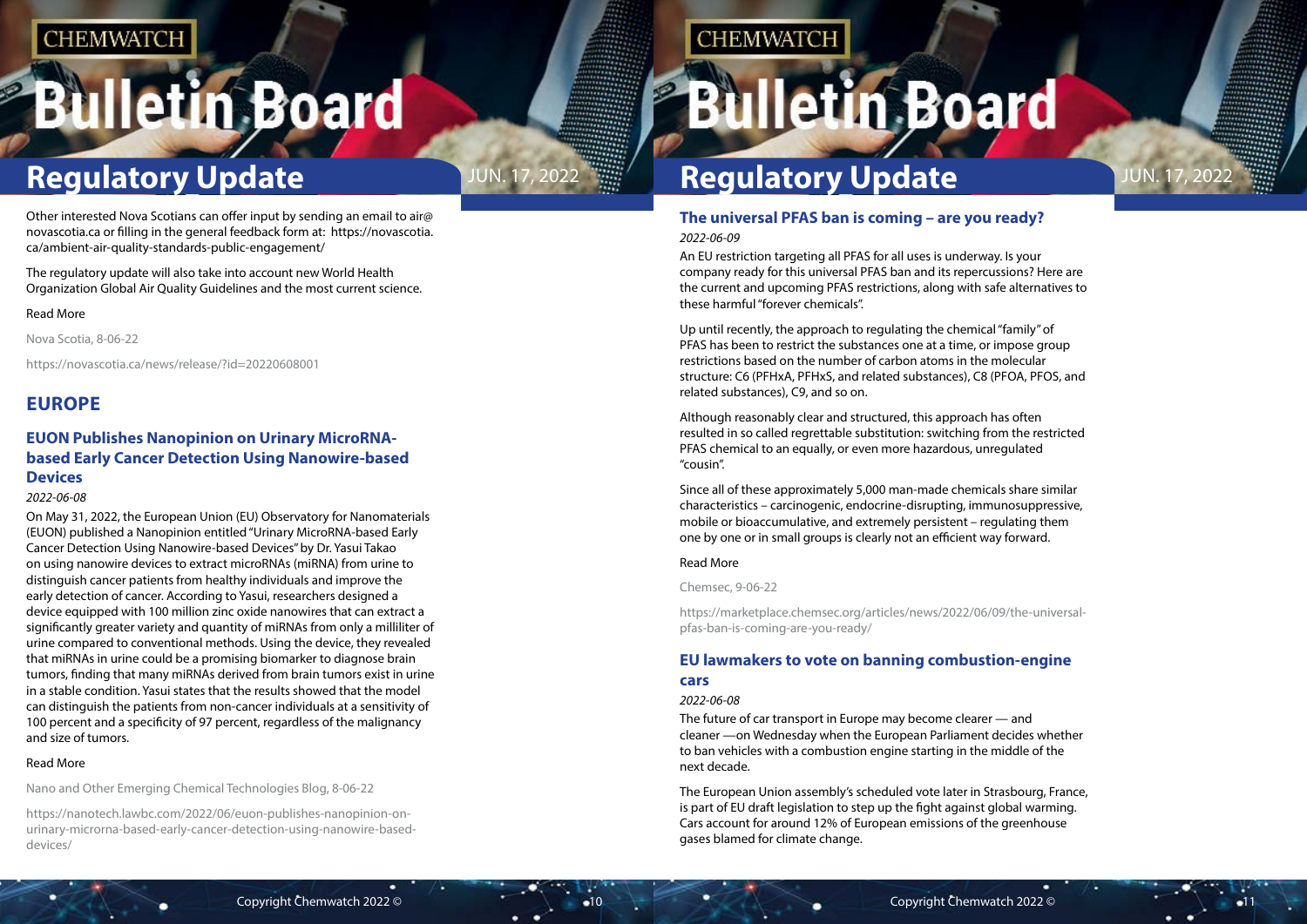# <span id="page-6-0"></span>**Bulletin Board**

## **Regulatory Update** JUN. 17, 2022



### **REACH revision: Better chemical safety for a Toxic-free environment**

#### *2022-06-08*

Marking the 15th anniversary of the introduction of the EU's REACH Regulation on chemical safety, EU policy makers and experts warn the current regulation is falling short of protecting consumers from the harmful effects of chemicals.

The 1st of June 2022, marked the 15th anniversary of introduction of the REACH Regulation on the Registration, Evaluation, Authorisation and Restriction of Chemicals. In a webinar event last week, policy makers and experts came together to discuss its revision, as part of the Commission's European Chemical Strategy for Sustainability, which aims to achieve the zero-pollution by 2050.

Host of the event Swedish S&D deputy Jytte Guteland, and experts in the field of precision toxicology discussed both the regulatory and scientific progress made up to now, to protect human health and the environment from the adverse effects of chemicals.

However more needed to be done. "Despite what is probably the most stringent chemical regulation in the world and the tremendous work of the various EU regulatory agencies, over the last 15 years, only a small fraction of chemicals has adequately been tested for safety in the EU," said Guteland.

#### Read More

The Parliament Magazine, 8-06-22

https://www.theparliamentmagazine.eu/news/article/supportinginnovation-key-to-effective-management-of-chemicals-and-a-healthierenvironment

### **Irish checks led to removal of 87 products for REACH, CLP non-compliance last year**

#### *2022-06-09*

Market surveillance activities in Ireland resulted in the removal of 87 chemical products from the market last year, according to an annual report by the country's Health and Safety Authority (HSA).

**REACH Update**

# **Illetin Board**

The spotlight is on a provision that would force automakers to lower carbon-dioxide emissions by 100% in 2035, a step that would amount to an EU prohibition that year on the sale of new cars powered by gasoline or diesel.

The car industry and some political voices are urging a more gradual transition to fully electric fleets, with a 90% CO2 reduction in 2035 as a possible compromise.

#### Read More

El Paso Inc, 8-06-22

https://www.elpasoinc.com/eu-lawmakers-to-vote-on-banningcombustion-engine-cars/article\_39d90bfc-2d14-5a91-a369-7ffffe6a28e6. html

## **CHEMWATCH**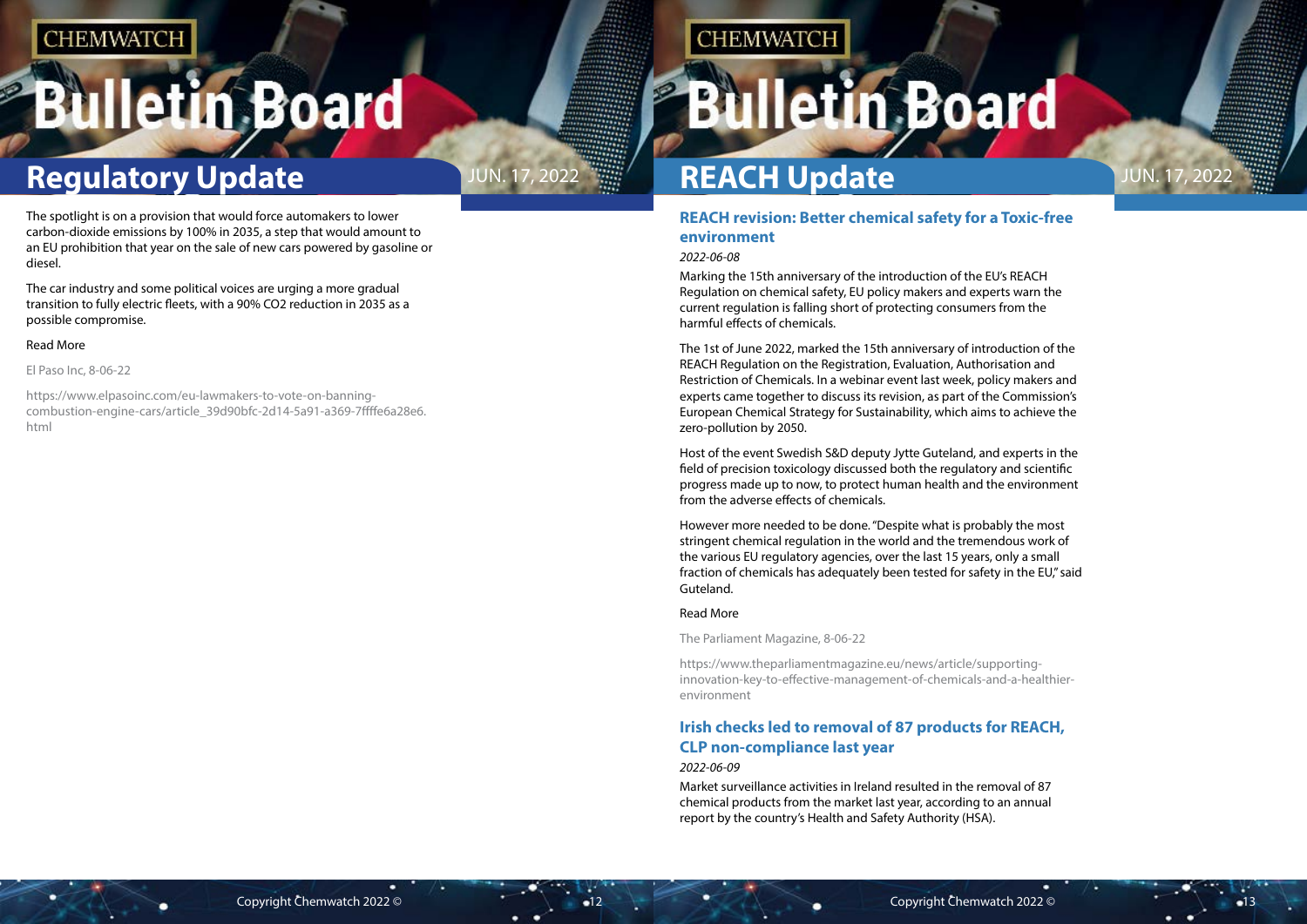# <span id="page-7-0"></span>**Bulletin Board**

## **REACH Update JUN. 17, 2022**



**Clean your glassware** *2022-06-17*

**CHEMWATCH** 



https://twitter.com/ErrantScience/status/1533441177780887552

## **Janet's Corner**

Published on 7 June, the report says the HSA checked 970 chemical products for compliance with requirements under REACH, CLP and the detergents Regulation during 2021.

The checks focused on construction-related products, motor factor products, detergents and products sold online.

In addition, inspectors screened jewellery, metal and leather articles for the presence of lead, nickel, cadmium or chromium VI as restricted under REACH.

The authority removed 87 products from the market and banned a further 61 products from sale to the general public. Some of these did not comply with CLP requirements, while others contained restricted substances or substances subject to authorisation under REACH.

The HSA also carried out 1,383 chemical-related workplace inspections that addressed, for instance, the control of chemical agents and asbestos. The authority processed 336 asbestos notifications.

And it assessed 99 alerts submitted under the EU's Safety Gate rapid alert system (Rapex) related to restricted chemicals. Checks found 78 (79%) of the products were not present on the Irish market. Of the remaining alerts, the HSA identified and contacted suppliers to remove non-compliant products from sale, it said.

#### Read More

Chemical Watch, 9-06-22

https://chemicalwatch.com/499925/irish-checks-led-to-removal-of-87 products-for-reach-clp-non-compliance-last-year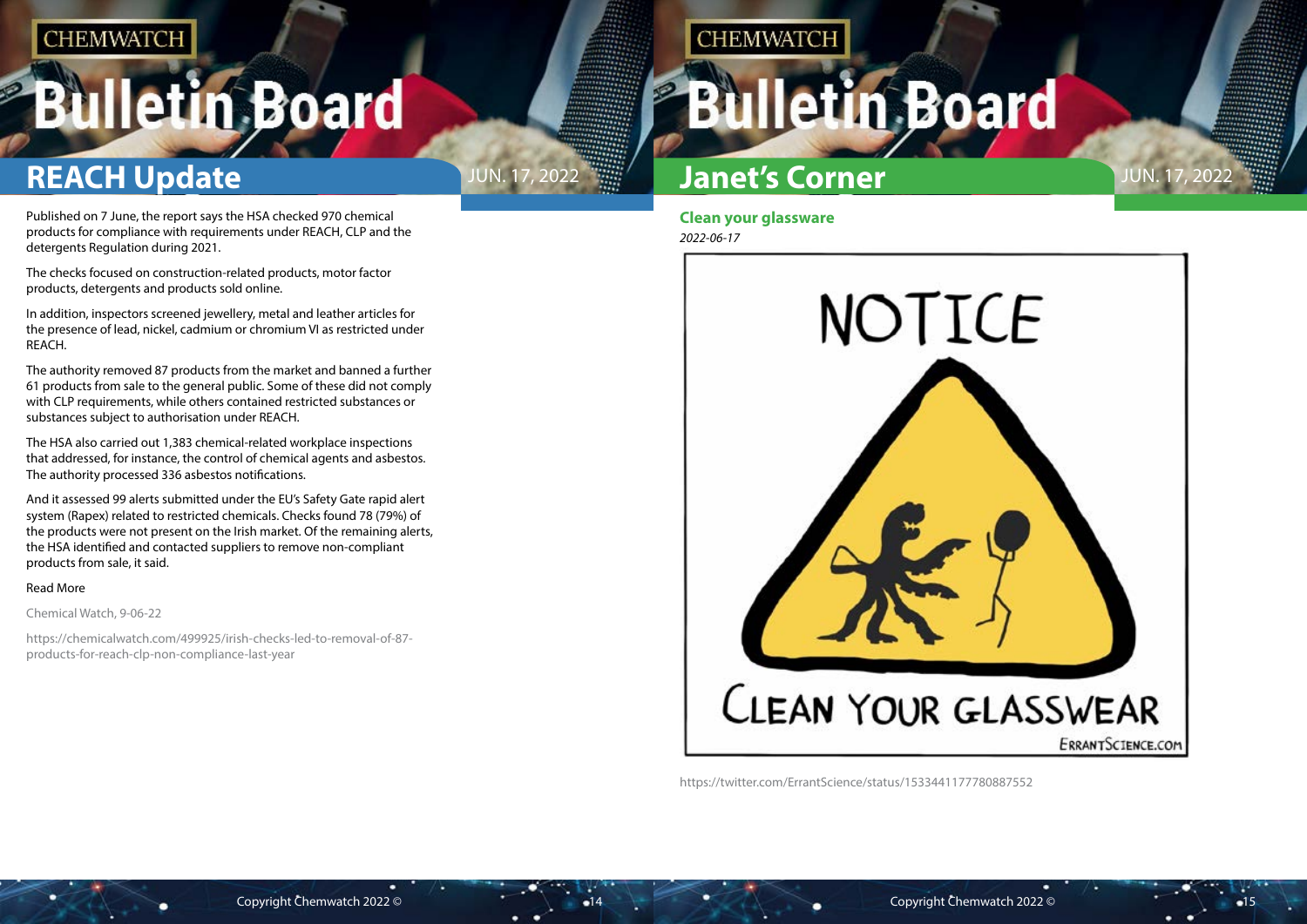# <span id="page-8-0"></span>**Bulletin Board**



**Acetonitrile is the chemical compound with the formula CH3CN.**

**CHEMWATCH** 

#### **Routes of Exposure**

The main routes of exposure to acetonitrile are via the inhalation of vapours and contact with the skin and eyes. Absorption through intact skin occurs rapidly. Ingestion is an unlikely route of exposure.

#### **HEALTH EFFECTS [3]**

#### **Acute Effects**

- Chronic inhalation exposure of humans to acetonitrile results in cyanide poisoning from metabolic release of cyanide after absorption. The major effects consist of those on the central nervous system (CNS), such as headaches, numbness, and tremor.
- Cyanide poisoning can also be produced through the ingestion of acetonitrile or from contact with the skin.
- Application of acetonitrile to the skin may produce dermatitis in humans.
- Animal studies have shown that different species vary widely in susceptibility to acetonitrile by various routes.
- EPA has not established a Reference Dose (RfD) for acetonitrile.
- The Reference Concentration (RfC) for acetonitrile is 0.06 milligrams per cubic metre (mg/m<sup>3</sup>) based on mortality in mice.
- Concentrations up to 500 parts per million (ppm) acetonitrile through inhalation exposure cause irritation of mucous membranes in humans, and higher concentrations can produce weakness, nausea, and convulsions.
- Tests involving acute exposure of rats, mice, rabbits, cats, and guinea pigs have shown acetonitrile to have moderate to high acute toxicity from oral exposure and moderate acute toxicity from inhalation exposure.

### **Chronic Effects**

Acetonitrile is the chemical compound with the formula CH<sub>3</sub>CN. This colourless liquid is the simplest organic nitrile. It is produced mainly as a by-product of acrylonitrile manufacture. [1] Acetonitrile is very soluble in water and mixes with most organic solvents, e.g. alcohols, esters, acetone, ether, benzene, chloroform, carbon tetrachloride and many unsaturated hydrocarbons. It does not mix with petroleum ether and many saturated hydrocarbons. Acetonitrile is incompatible with water, acids, bases, oleum, perchlorates, nitrating agents, reducing agents and alkali metals. Acetonitrile decomposes on contact with acids, water and steam, producing toxic fumes and flammable vapour. It reacts with strong oxidants such as nitric acid, chromic acid and sodium peroxide, causing fire and explosion hazards. Acetonitrile forms toxic fumes of hydrogen cyanide and nitrogen oxides on combustion. It attacks some forms of plastics, rubber and coatings. [2]

#### **Reproductive/Developmental Effects**

- No information is available on the reproductive or developmental effects of acetonitrile in humans.
- Animal studies appear to suggest that acetonitrile may cause developmental and reproductive effects such as a decrease in average foetal body weight and a significant increase in the number of malformed offspring.

### **Acetonitrile**

#### *2022-06-17*

### **USES [3]**

Acetonitrile is predominantly used as a solvent in the manufacture of pharmaceuticals, for spinning fibres and for casting and moulding of plastic materials, in lithium batteries, for the extraction of fatty acids from animal and vegetable oils, and in chemical laboratories for the detection of materials such as pesticide residues. In addition, acetonitrile is used in dyeing textiles and in coating compositions as a stabiliser for chlorinated solvents and in perfume production as a chemical intermediate.

#### **SOURCES & ROUTES OF EXPOSURE [2,3]**

#### **Sources & Potential Exposure**

Sources of acetonitrile emissions into the air include:

- Manufacturing and industrial facilities;
- Automobile exhaust; and
- Volatilisation from aquatic environments.
- Individuals may be exposed to acetonitrile through breathing contaminated air, from smoking tobacco or proximity to someone who is smoking; or
- Through skin contact in the workplace.

## **Hazard Alert**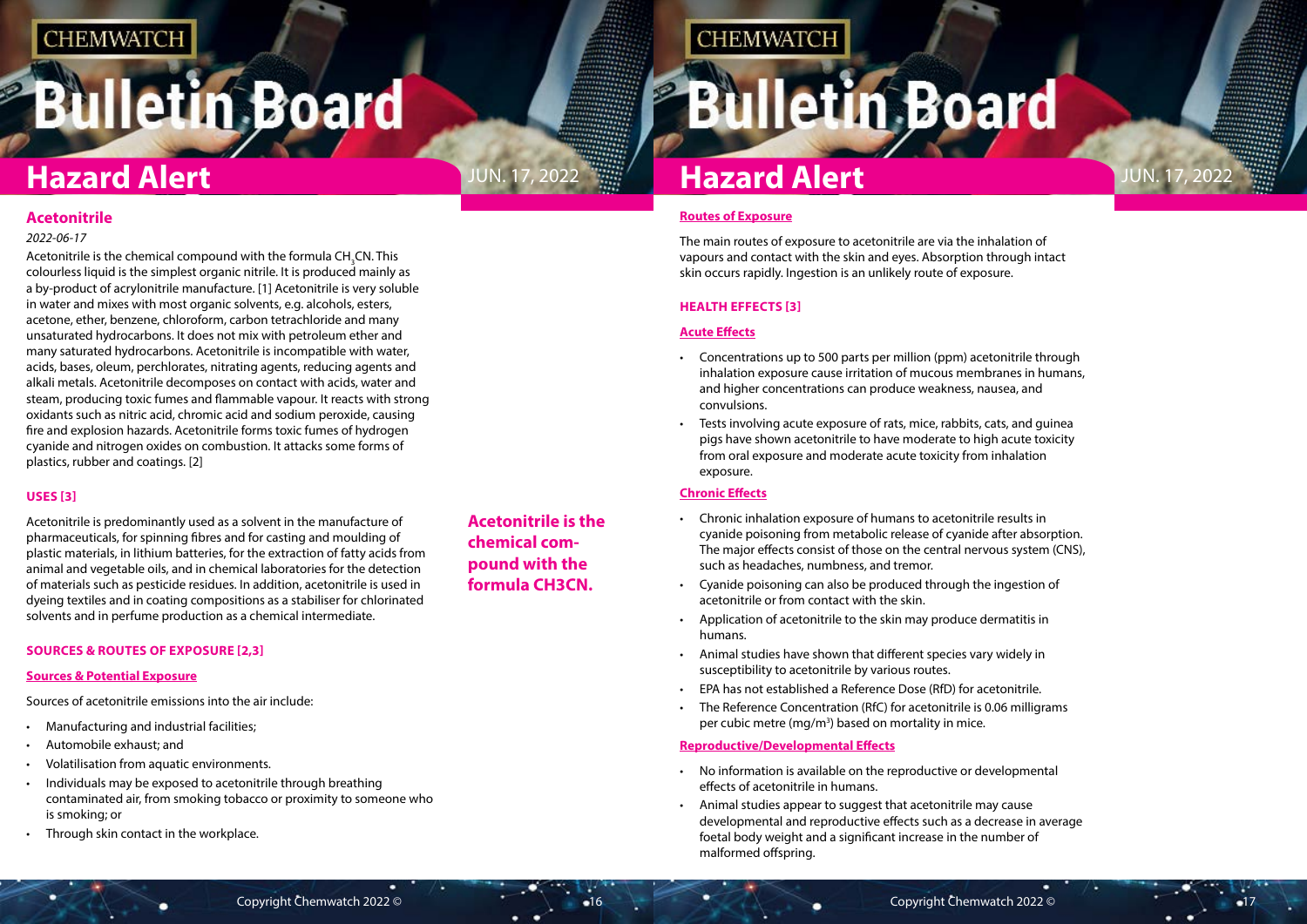# **Bulletin Board**



### **Fire Hazards**

Acetonitrile is highly flammable in presence of open flames, sparks of heat and oxidising materials. In the case of a small fire dry chemical powder should be used to extinguish. For large fires, use alcohol foam, water spray or fog.

### **Exposure Controls & Personal Protection**

- Splash goggles;
- Lab coat:
- Vapour respirator (be sure to use an approved/certified respirator or equivalent);
- Gloves.

### Engineering Controls

- When using acetonitrile, exhaust ventilation or other engineering controls should be used to keep the airborne concentrations of vapours below their respective threshold limit value.
- Eyewash stations and safety showers should be located proximal to the work-station.

### Personal Protective Equipment

When handling acetonitrile the following personal protective equipment is recommended:

Personal Protection in Case of a Large Spill:

- Splash goggles;
- Full suit;
- Vapour respirator;
- Boots;
- Gloves:
- A self contained breathing apparatus should be used to avoid inhalation of the product.
- Suggested protective clothing might not be sufficient; consult a specialist BEFORE handling this product.

#### **Cancer Risk**

- No pertinent data concerning the carcinogenicity of acetonitrile in humans were located.
- The National Toxicology Program (NTP) completed a 2-year carcinogenesis inhalation study on acetonitrile and concluded that there was equivocal evidence of carcinogenicity in male rats, and no evidence in male or female mice or in female rats.
- EPA has classified acetonitrile as a Group D, not classifiable as to human carcinogenicity.

#### **SAFETY [4]**

#### **First Aid Measures**

- Eye Contact: Check for and remove any contact lenses. Immediately flush eyes with running water for at least 15 minutes, keeping eyelids open. Cold water may be used. Get medical attention.
- Skin Contact: In case of contact, immediately flush skin with plenty of water for at least 15 minutes while removing contaminated clothing and shoes. Cover the irritated skin with an emollient. Cold water may be used. Wash clothing before reuse. Thoroughly clean shoes before reuse. Get medical attention immediately.
- Serious Skin Contact: Wash with a disinfectant soap and cover the contaminated skin with an anti-bacterial cream. Seek immediate medical attention.
- Inhalation: If inhaled, remove to fresh air. If not breathing, give artificial respiration. If breathing is difficult, give oxygen. Get medical attention immediately.
- Serious Inhalation: Evacuate the victim to a safe area as soon as possible. Loosen tight clothing such as a collar, tie, belt or waistband. If breathing is difficult, administer oxygen. If the victim is not breathing, perform mouth-to-mouth resuscitation. WARNING: It may be hazardous to the person providing aid to give mouth-to-mouth resuscitation when the inhaled material is toxic, infectious or corrosive. Seek immediate medical attention.
- Ingestion: If swallowed, do not induce vomiting unless directed to do so by medical personnel. Never give anything by mouth to an unconscious person. Loosen tight clothing such as a collar, tie, belt or waistband. Get medical attention immediately.

**CHEMWATCH**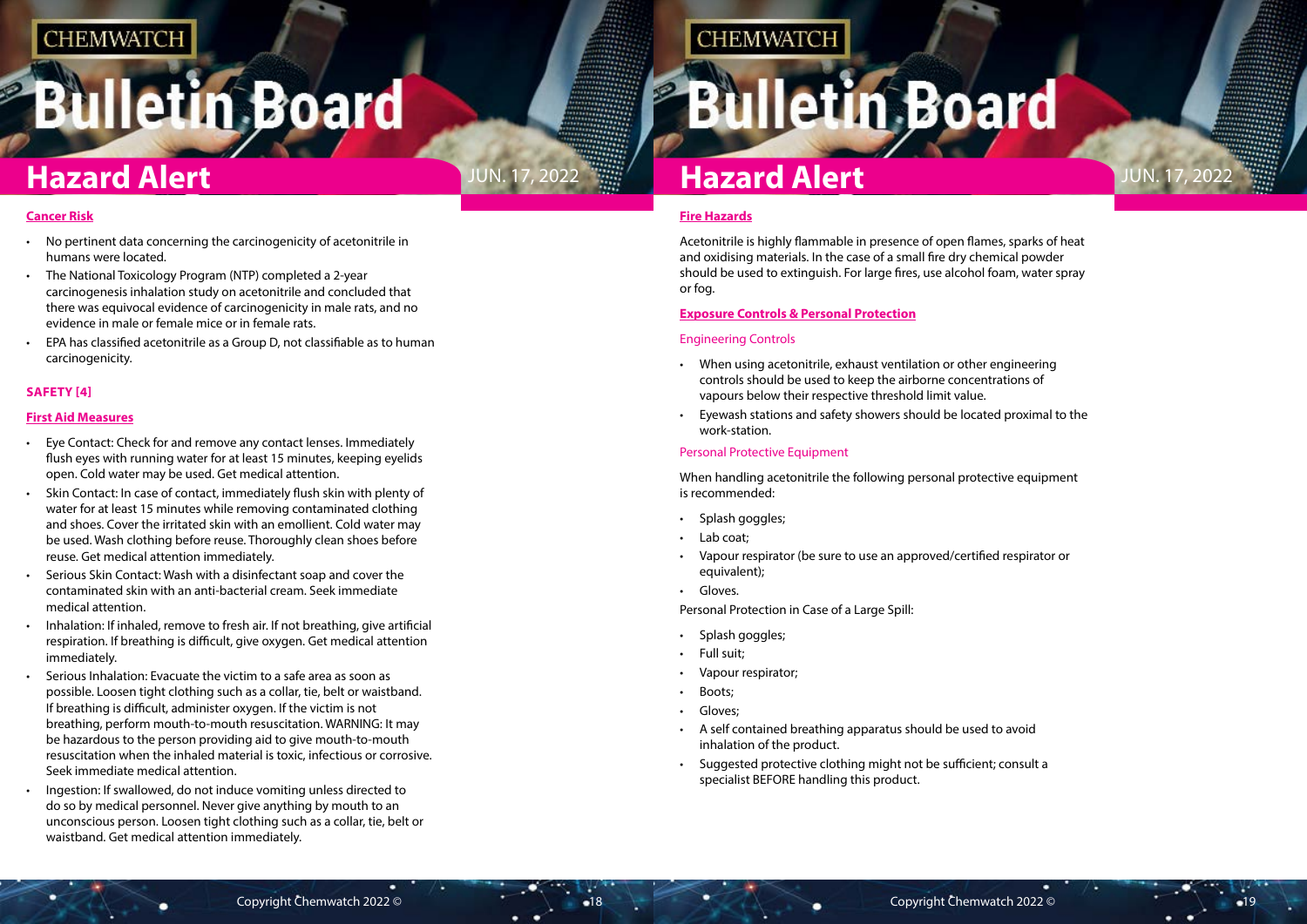# <span id="page-10-0"></span>**Bulletin Board**



## Jun. 17, 2022

**Researchers discovered a highly reactive chemical that they had long thought was too unstable to last under atmospheric conditions.**

## **Hazard Alert**

### **New, extremely reactive chemical discovered in the atmosphere**

### *2022-06-03*

Millions of tons of a class of extremely reactive chemicals called hydrotrioxides can linger in the atmosphere for several hours, a new study suggests — which could have implications for human health and the global climate.

The chemicals interact with other compounds extremely quickly, and their presence means that chemists will have to rethink just how processes in Earth's atmosphere occur.

It's long been thought that hydrotrioxides — chemical compounds that contain a hydrogen atom and three oxygen atoms — were too unstable to last long under atmospheric conditions.

But the new research shows instead that hydrotrioxides are a regular product of many common chemical reactions, and that they can stay stable enough to react with other compounds in the atmosphere.

- OSHA: The Occupational Safety & Health Administration has established a Permissible Exposure Limit (PEL) for acetonitrile of 40 ppm, 70 mg/m3 TWA
- ACGIH: The American Conference of Governmental Industrial Hygienists (ACGIH) Threshold Limit Value (TLV) is 20 ppm, 34 mg/m<sup>3</sup> TWA; Skin; Appendix A4 - Not Classifiable as a Human Carcinogen
- NIOSH: The National Institute for Occupational Safety and Health (NIOSH) Recommended Exposure Limit (REL)is 20 ppm, 34 mg/m<sup>3</sup> TWA

"We showed that the lifetime of one of them was at least 20 minutes," Henrik Grum Kjærgaard, a chemist at the University of Copenhagen, told Live Science. "So that's long enough for them to do stuff in the atmosphere."

Kjærgaard is one of the authors of a new study on hydrotrioxide formation in the atmosphere published online May 26 in the journal Science.

The discovery doesn't mean that something new is happening in the atmosphere; rather, it seems that hydrotrioxides have always formed there. But the new study is the first time that the existence of these ultra-reactive chemicals in the atmosphere has been verified.

"We can now show, through direct observation, that these compounds actually form in the atmosphere, that they are surprisingly stable and that they are formed from almost all chemical compounds," University of Copenhagen doctoral student Jing Chen, the second author of the study, said in a statement. "All speculation must now be put to rest."

#### **Powerful oxidants**

Hydrotrioxides are a type of hydrogen polyoxide. Water is the simplest and most common hydrogen polyoxide, with two hydrogen atoms and one oxygen atom, or H2O.

## **Gossip**

#### **REGULATION**

#### **Exposure Limits [2,5]**

#### United States

#### Australia

• Safe Work Australia: Safe Work Australia has established an exposure standard for acetonitrile of 40 ppm (equivalent to 67 milligram/ $m^3$ ) (TWA). The short-term exposure level (STEL) is 60 ppm (equivalent to 101 milligram/m<sup>3</sup>). Safe Work Australia also issued a skin absorption notice, which indicates that absorption through the skin may be a significant source of exposure.

#### **REFERENCES**

- 1. <http://en.wikipedia.org/wiki/Acetonitrile>
- 2. <http://www.npi.gov.au/substances/acetonitrile/index.html>
- 3. <http://www.epa.gov/ttn/atw/hlthef/acetonit.html>
- 4. <http://www.sciencelab.com/msds.php?msdsId=9927335>
- 5. [http://www.osha.gov/dts/chemicalsampling/data/CH\\_216700.html](http://www.osha.gov/dts/chemicalsampling/data/CH_216700.html)

## **CHEMWATCH**

# **Illetin Board**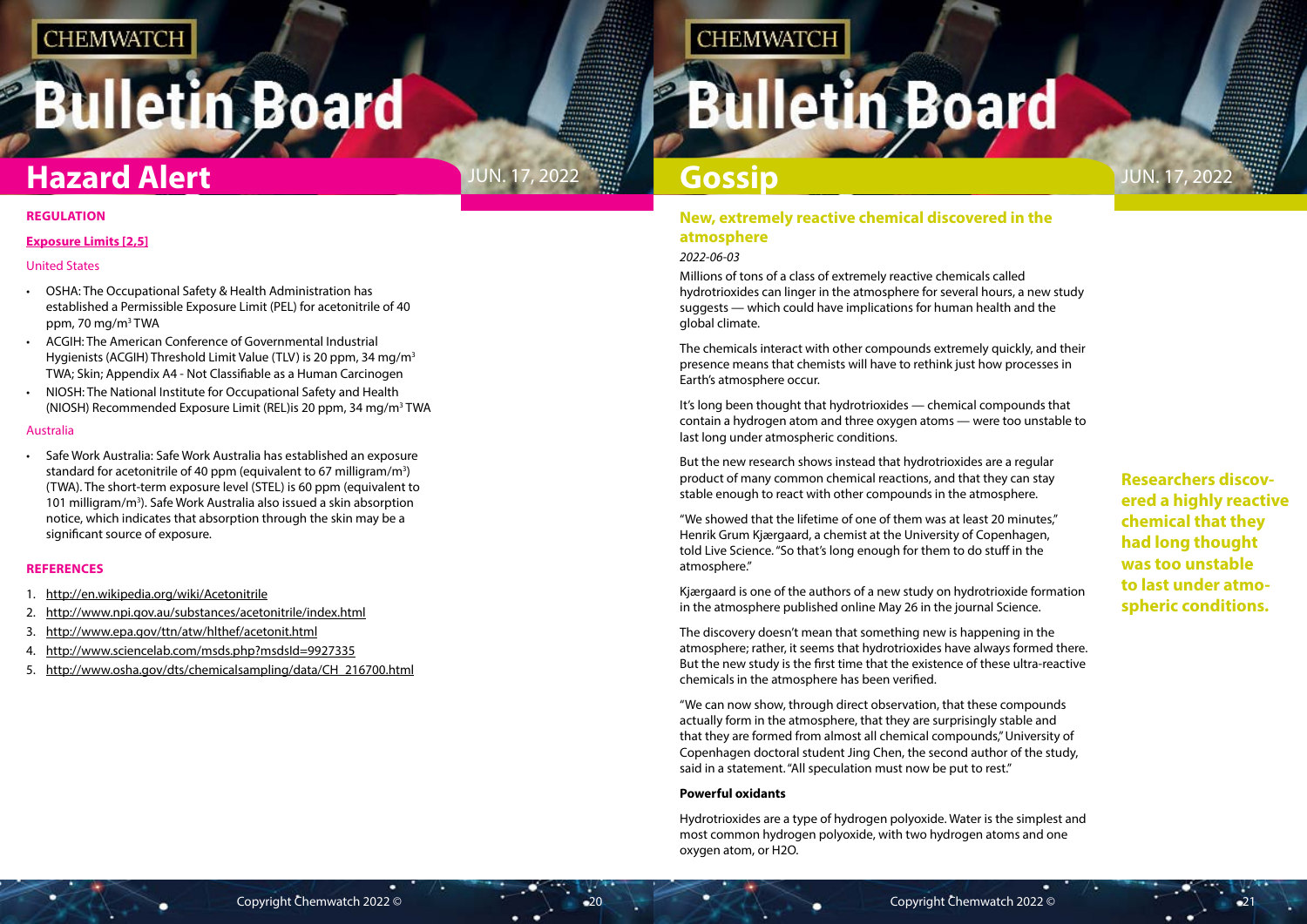# <span id="page-11-0"></span>**Bulletin Board**

**Gossip Gossip JUN. 17, 2022** JUN. 17, 2022 **Gossip Gossip** JUN. 17, 2022

**CHEMWATCH** 

**Government enforcers are on the hunt for companies making misleading claims about their so-called 'ecofriendly' products.**

Berndt and his colleagues used very sensitive mass spectrometry to detect the ultra-reactive hydrotrioxides — a technique that can determine the molecular weight of chemicals to find out what atoms they consist of.

The reactions to make the hydrotrioxides took place in the TROPOS free-jet flow system which creates a flow of air unobstructed by solid boundaries.

And the study also used the results of experiments in an atmospheric chamber at the California Institute of Technology at Pasadena.

Now that their research has confirmed that hydrotrioxides are formed by common chemical reactions in the atmosphere, the scientists will next investigate how the compounds might affect human health and the environment during the minutes or hours of activity before the compounds decompose, Berndt said.

"From the knowledge of organic chemistry, we can expect that [hydrotrioxides] will act as an oxidant in the atmosphere," he said. It's also possible that hydrotrioxides could have an effect when our lungs breathe in air that contains them in very low concentrations, "but this is all very speculative at the moment."

Berndt said hydrotrioxides could also penetrate atmospheric aerosols very fine solid particles or liquid droplets suspended in the atmosphere, such as the ash from volcanic eruptions or the soot from large fires and they might initiate chemical reactions there. But "experimental investigations on that are very challenging," he said. "It's a lot to do."

Space, 3 June 2022

https://space.com

### **Watchdogs Tackle the Murky World of Greenwash**

#### *2022-05-30*

From dubious claims about bamboo-based products to climate funds that are not quite what they seem, regulators have been increasing their scrutiny of corporate claims to be green.

Financial watchdogs worldwide have been taking aim at so-called "greenwashing" as investing in line with environmental, social and governance (ESG) principles surges in popularity.

During a punishing first three months of the year for markets, assets held in sustainable funds fell by 4 percent, according to research agency

Another hydrogen polyoxide is hydrogen peroxide, which has two oxygen atoms — H2O2 — and is commonly used as a bleach or disinfectant. The extra oxygen atom also makes many peroxides extremely flammable, and they are sometimes used as a component of rocket fuels.

Hydrotrioxides are a stage further, as they have three oxygen atoms attached to each other, which makes them even more reactive than peroxides. They're written chemically as ROOOH, where R is any bonded group, such as a carbon group.

But while it's known that peroxides can form from chemical reactions in the atmosphere, it wasn't known before now that hydrotrioxides can also form there, albeit for a relatively short time before they decompose into less reactive chemicals.

In the new study, the researchers estimate that about 11 million tons (10 million metric tons) of hydrotrioxides form in the atmosphere each year as a product of one of the most common reactions: the oxidation of isoprene, a substance produced by many plants and animals and which is the main component of natural rubber.

The researchers estimate around 1% of isoprene released into the atmosphere forms hydrotrioxides, and that they are produced from these reactions in very low concentrations — about 10 million hydrotrioxide molecules in a cubic centimeter of the atmosphere, which is only a very faint trace.

"We are super-happy that we were able to show that [hydrotrioxides] are there and that they are living long enough to be — most likely important in the atmosphere," study lead author Torsten Berndt, an atmospheric chemist at the Leibniz Institute for Tropospheric Research (TROPOS) in Leipzig, Germany, told Live Science in an email.

The free-jet flow set-up at TROPOS allowed the study of oxidation reactions under atmospheric conditions, revealing the presence of highlyreactive hydrotrioxides.

#### **Atmospheric experiments**

Berndt led the research laboratory experiments at TROPOS to discover if hydrotrioxides were in fact produced by chemical reactions in the atmosphere, while the University of Copenhagen team studied the theoretical aspects of how hydrotrioxides form.

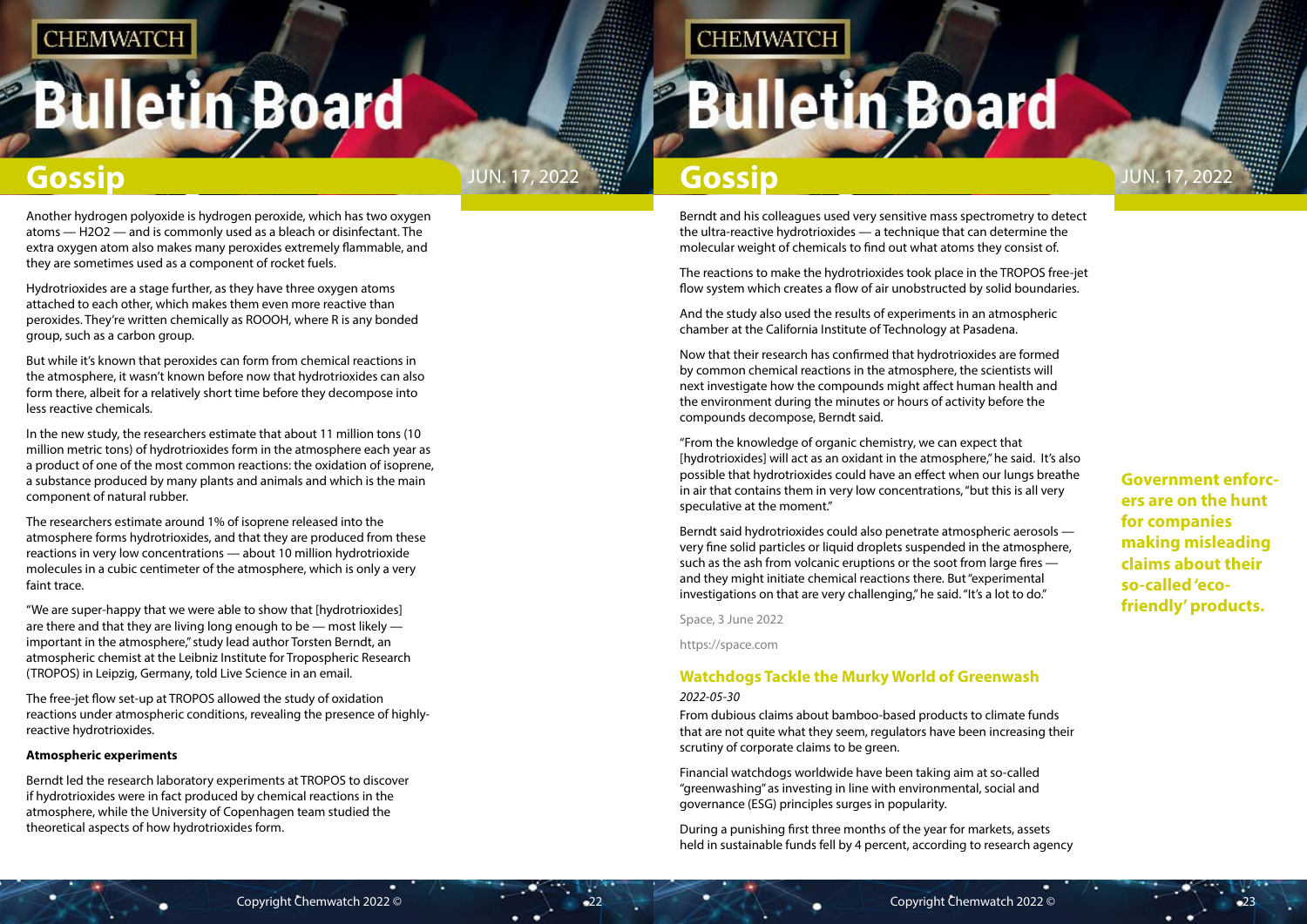# **Illetin Board**



Last month, the Securities and Exchange Commission sued Brazilian miner Vale for allegedly making false and misleading claims before the fatal collapse of the Brumadinho dam in 2019. Vale, it said, had misled investors and the public through its ESG disclosures. The company is fighting the SEC's complaint in court.

The Vale case may be a harbinger of more to come. The SEC has set up a task force in its enforcement division to hunt for material gaps or misstatements in climate risk disclosures.

For ESG, "there's currently a wide range of what asset managers might mean by certain terms and what criteria they might use," noted Gensler. "It's easy to tell if milk is fat-free, it might be time to make it easier to tell whether a fund is really what they say they are."

According to Christina Thomas, a former SEC staffer who is now a partner at law firm Mayer Brown, the task force is "not only focused on public companies but also looking at investment advisers as well." Following the Vale complaint, it is "certainly looking for more cases," she added.

Separately, SEC chair Gary Gensler has said the regulator is working on a rule that will require funds with names containing terms such as "green" or "sustainable" to disclose how their investments satisfy those descriptions.

And the SEC is not the only Washington agency targeting greenwashing this year.

Last month, the Federal Trade Commission fined retailers Walmart and Kohl's for allegedly marketing dozens of rayon textile products as being made of bamboo. Both companies were charged over claims that these "bamboo" textiles were produced using eco-friendly processes.

Across the Atlantic, meanwhile, the EU is working on standards for green bonds, both to encourage investment in sustainable projects and reduce the risk of greenwashing. In February, the European Securities and Markets Authority (Esma)—which will play a key role in supervising the bonds said tackling greenwashing would be a priority for 2022-2024.

Since then, the International Organization of Securities Commissions—a Madrid-based coalition of stock market enforcers including the U.K.'s Financial Conduct Authority—has also promised to combat greenwashing.

"We need everyone in the securities sector to work with us now to promote good practices and call out greenwashing," says Rodrigo Buenaventura, the head of Spain's securities regulator, CNMV. "Building

Morningstar. They still proved more resilient than the wider U.S. market, though, where assets fell by 6 percent during the quarter.

But investors might not be getting what they think they are paying for. While some markets have long had unambiguous rules about which ecoclaims are acceptable—"organic" food, for example, must meet very strict labeling criteria—the situation with ESG funds is less clear cut.

That has enabled some fund managers, eager for investor cash, to overstate their ESG credentials. Now, however, financial regulators are fighting back.

In March, Joe Longo, the chair of the Australian Securities and Investments Commission (Asic), said his agency was looking closely at fund managers that offer green products to check that they actually do what they claim.

Company boards, he said, also had to assess whether their businesses' environmental disclosures and green product promotions accurately reflected corporate practices. Greenwashing, he added, was "very much in our sights."

Singapore, too, is probing the overlap between practice and promotion. It is developing ESG requirements covering investment funds' names, prospectuses and disclosures.

"We expect asset managers to 'walk the talk' and ensure that their sustainability commitments reflect actual capabilities and practices on the ground," said Tan Keng Heng, executive director of the country's Monetary Authority, in January. "Greenwashing poses a real and present danger to our collective efforts to date and ambitions in the long run."

Other regulators are using rules already in place to target companies over greenwashing.

A draft recommendation from the U.K.'s Advertising Standards Authority, for example, recently proposed a warning for HSBC about advertisements touting its green accomplishments.

These ads—which were displayed at bus stops last year—said the bank was financing clients' net zero initiatives and planting lots of trees to capture carbon. The ASA draft said that people seeing them would conclude that HSBC was making "a positive overall environmental contribution as a company"—whereas, in fact, it also finances companies with big carbon footprints.

**CHEMWATCH** 

Some watchdogs have already taken action.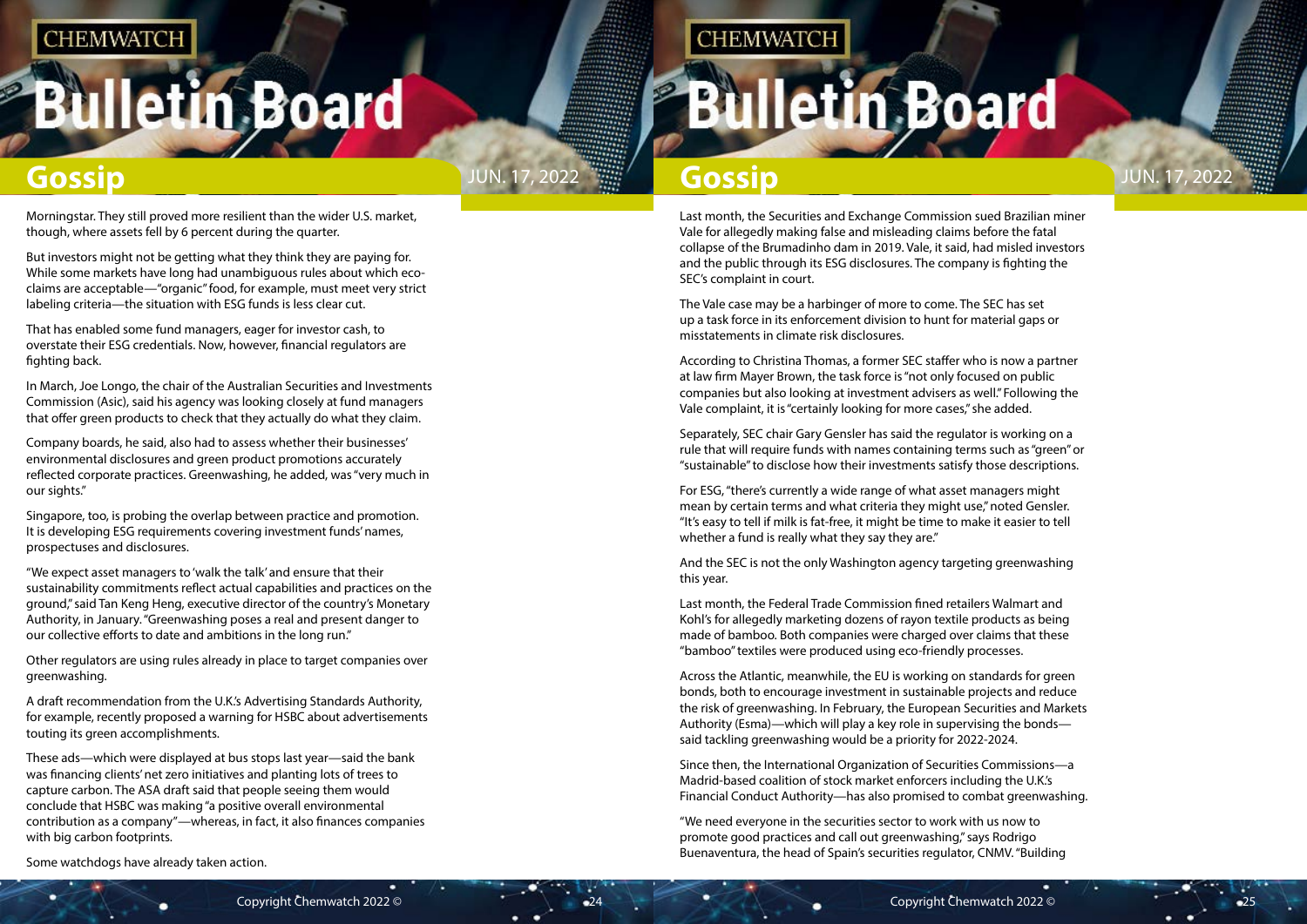# **Bulletin Board**

**Covering 10% of the world's hydropower reservoirs with 'floatovoltaics' would install as much electrical capacity as is currently available for fossilfuel power plants.**

<span id="page-13-0"></span>

**UrFU scientists, together with colleagues from Iraq, have developed a hybrid technology to increase the efficiency of evaporation inside a solar distiller**

## **CHEMWATCH**

**Bulletin Board** 

day in winter," said Alharbawi Naseer Tawfik Alwan, a research engineer at UrFU and an employee of Northern Technical University (Iraq).

The developed desalination technology with its simple design and low cost could be of interest in the Middle East and Africa — in countries with high solar energy potential and a shortage of fresh water, believe researchers.

In the future, scientists plan to improve the technology and increase the performance of the solar distiller at the lowest possible capital and operating costs for different climatic conditions.

#### Note:

According to the UN, more than 40% of the world's population suffers from water shortages: more than 700 million people on the planet have no access to clean water, and more than 1.7 billion people living in river basins need additional sources of fresh water.

The Brighter Side of News, 30 May 2022

https://www.thebrighterside.news

### **Floating solar power could help fight climate change let's get it right**

#### *2022-06-07*

Solar panels need to be deployed over vast areas worldwide to decarbonize electricity. By 2050, the United States might need up to 61,000 square kilometres of solar panels — an area larger than the Netherlands. Land-scarce nations such as Japan and South Korea might have to devote 5% of their land to solar farms.

The question of where to put these panels isn't trivial. There is fierce competition for land that is also needed for food production and biodiversity conservation. One emerging solution is to deploy floating solar panels ('floatovoltaics') on reservoirs.

The idea of floatovoltaics holds much promise, and there has been a rapid rise in installation and investments. But there are still many unknowns about the technology's environmental impacts, along with its social, technical and economic dimensions.

trust through high standards of behavior is critical so that investment products described as sustainable actually are."

Inside Climate News, 30 May 2022

https://insideclimatenews.org

### **Low-cost, high volume distiller removes salt from seawater using solar energy**

#### *2022-05-30*

Ural Federal University (UrFU) power engineers have developed a new desalination technology. It will significantly reduce the cost of desalination and quadruple the volume of production. The results of the research are published in the journal Case Studies in Thermal Engineering.

Today one of the most popular and simple ways of desalination is the distillation of water with the help of solar energy. UrFU scientists, together with colleagues from Iraq, have developed a hybrid technology to increase the efficiency of evaporation inside a solar distiller by means of a rotating hollow cylinder and a solar collector.

"We created a desalination technology by using a rotating hollow cylinder inside the solar distiller to accelerate water evaporation in the vessel by forming a thin film of water on the outer and inner surface of the cylinder, which is constantly renewed with each turn. To increase the temperature of water under the cylinder we use a solar collector," said the head of the department Nuclear power plants and renewable energy sources UrFU Sergei Shcheklein.

As part of the experiment, the rotation speed of the cylinder inside the solar distiller was 0.5 rpm. This intensity and time are enough to evaporate a thin film of water from the surface of the cylinder. Experimental tests were held in Ekaterinburg, Russia for several months (June-October, 2019) and showed high efficiency and reliability of the developed device. In addition, the researchers noted that the relatively high intensity of solar radiation and low ambient air temperature also contributed to the performance of water distillation.

"The performance improvement factor of the created solar distiller, compared to traditional devices, was at least 280% in the relatively hot months (June, July, and August) and at least 300% and 400% in the cooler months (September and October). At the same time, the cumulative water distillation capacity reached 12.5 l/m2 per day in summer and 3.5 l/m2 per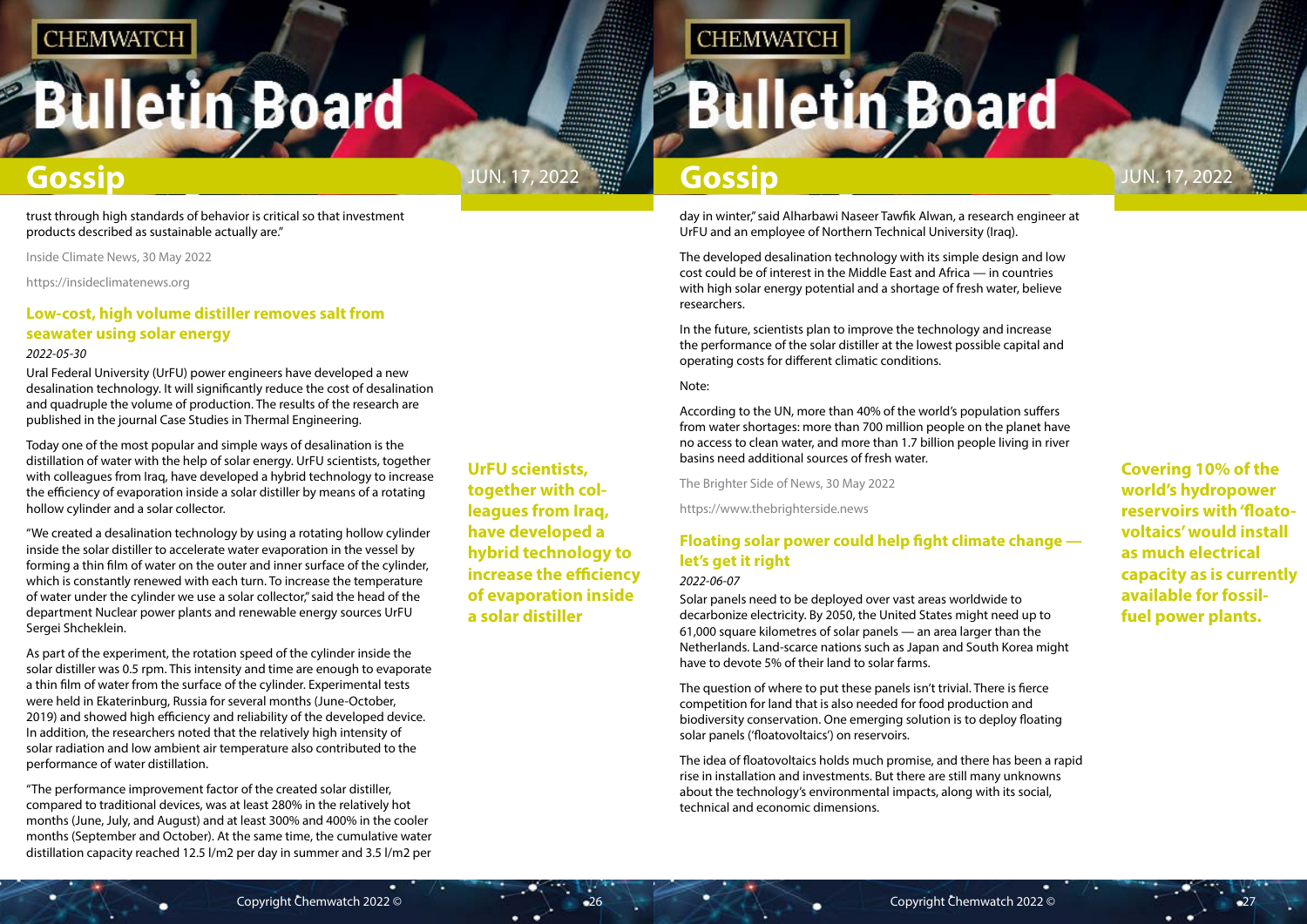# **Bulletin Board**

panels over just 2% of the reservoir's surface could double the electricity production, thereby halving the carbon intensity — which is an important metric in climate policy (see Supplementary information).

For now, floatovoltaics make up a tiny part of the electricity picture. As of 2020, the global installed capacity of floating solar panels was just 3 GW, compared with more than 700 GW for land-based solar systems. But the potential for expansion is considerable, given the vast number of reservoirs worldwide — with a total area roughly equivalent to that of France. Covering 10% of the world's hydropower reservoirs with floating solar panels would install nearly 4,000 GW of solar capacity — equivalent to the electricity-generation capacity of all fossil-fuel plants in operation worldwide.

Floatovoltaics are currently more expensive than land-based ones, but not by much: despite the immaturity of this new market, the break-even cost of floating solar projects is only 4–8% higher than that of ground-mounted solar power. The market is growing fast, with dozens of projects under way. One, scheduled to be completed by 2024 in Batam, Indonesia, plans to produce 2.2 GW by deploying solar panels over 16 km2 of water, nearly doubling global floatovoltaic energy production.

Rapid scaling-up of any new energy technology can have unforeseen consequences. Wind turbines, for example, have harmed birds and bats, and their installation offshore can create noise pollution for marine life, interfere with whale migrations and pose complications for commercial fisheries.

Trade-offs between the expansion of floatovoltaics and environmental, social and economic goals remain largely unexplored in both concept and practice. Reservoirs are artificial ecosystems that have been critiqued for a wide range of undesirable socioenvironmental impacts. Yet, in many places, they also provide habitats for wildlife, and have an important role in fisheries and recreation. Reservoir management often serves many needs besides water supply, such as flood control and hydropower. Pressure on multiple uses of reservoirs will intensify under climate change.

Neglecting these trade-offs could increase public opposition to floatovoltaics, lengthen the environmental-impact approval process and deter private investors, thus hampering the decarbonization shift.

**National potential**



These knowledge gaps need to be filled as soon as possible to avoid overpromising on the benefits of this approach, or having its roll-out derailed by unforeseen roadblocks.

#### **Location, location**

Solar power is space-intensive, requiring at least 20 times more area than conventional fossil-fuel plants to produce one gigawatt (GW) of electricity. Several environments have been proposed as locations for extensive installations, each with pros and cons.

Deserts have ample sunshine and don't have much competition for land use. But even here, there are trade-offs. For example, modelling indicates that in the Sahara, the dark colour of large swathes of solar panels would alter local temperatures and global airflow patterns in ways that could cause droughts in the Amazon, sea-ice loss in the Arctic and more. Solarenergy developments in the Mojave Desert in the US southwest have reduced the cover of cacti that are culturally important to resident Native Americans. And logistically, it can be hard to get energy from remote desert regions to where it is needed.

Agricultural fields are another promising possibility, but researchers are only starting to understand how pairing solar panels with crops in 'agrivoltaic' systems will affect food production. Rooftops, car parks and highways are also good options, but are limited in scale.

Placing solar arrays on reservoirs could have many advantages. The arrays are simply conventional solar panels installed on floats that are anchored through mooring lines. Proximity to water tends to keep them cool, making floating panels about 5% more efficient than land-based ones. Arrays shield the surface from the sun and might reduce evaporation, retaining water for hydropower, drinking and irrigation. Hydropower reservoirs already have the grid infrastructure for conveying electricity to consumers, reducing transmission costs. Pairing solar with pumpedstorage hydropower could address the twin challenges of providing energy when sunlight is weak and storing it as potential energy in reservoirs when solar-power production is high.

Floatovoltaics might also reduce the carbon intensity — emissions per unit of energy produced — of some hydropower operations. Many hydropower plants are as low-carbon as other renewables. But for some projects, so much methane — a potent greenhouse gas — is released from decaying submerged plant matter that they can emit as much carbon per unit energy as do fossil-fuel power plants. For some of those sites, putting solar

## **CHEMWATCH**

## **Illetin Board**

## **Gossip Gossip JUN. 17, 2022 <b>Gossip** Gossip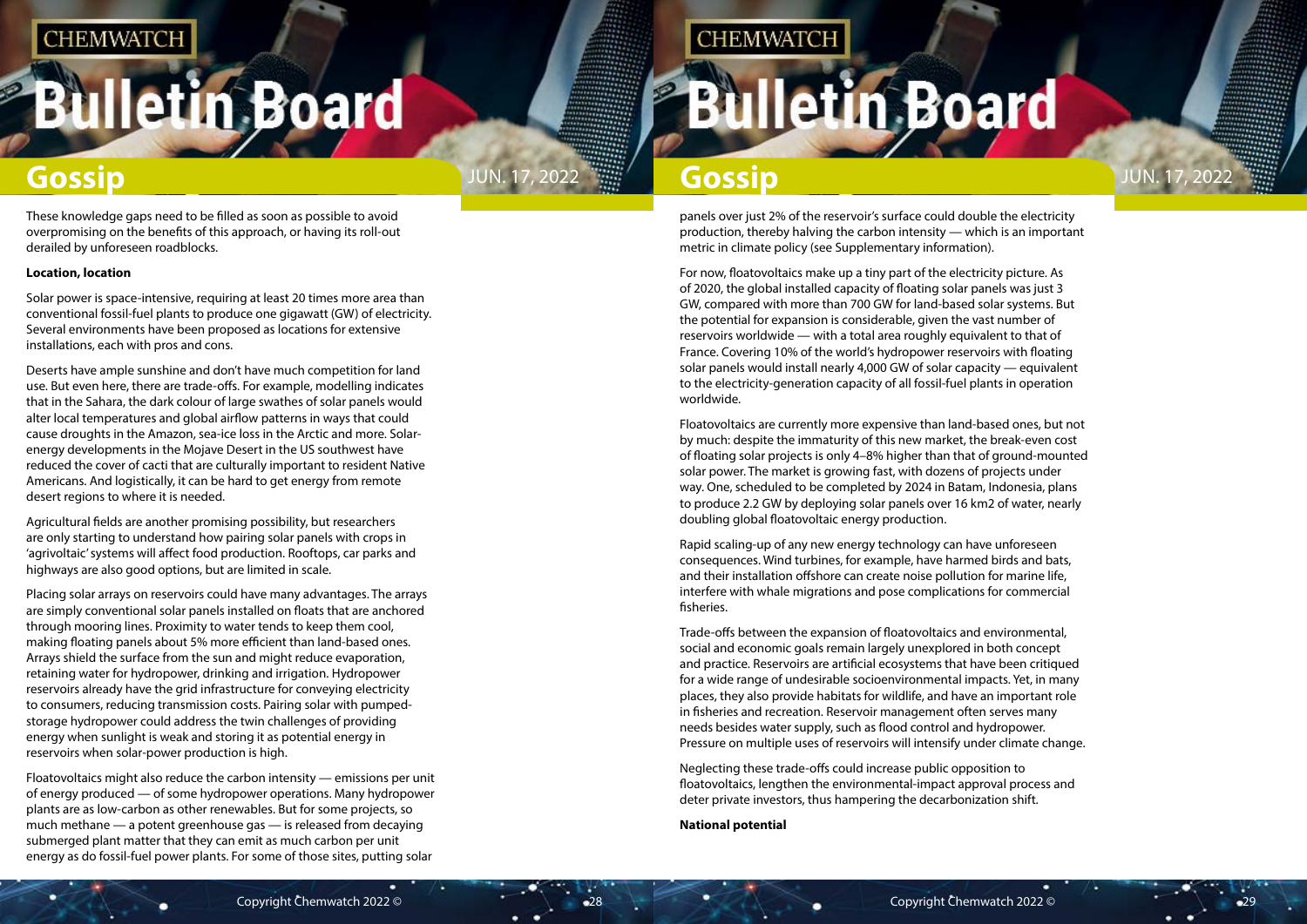# **Illetin Board**



which could offset decarbonization benefits. If solar-panel coverage is low, these effects will probably be minor. But it's not known exactly how severe any particular type of impact will be, or how the impacts will vary with latitude, water quality and other factors.

Large-scale field studies are needed to evaluate the response of ecosystems to floatovoltaic coverage. Although several test sites have been deployed, such as the Tengeh Reservoir testbed in Singapore, most research efforts focus more on engineering feasibility than ecology.

#### **Use conflicts**

Societal uses of reservoirs might also be compromised by floatovoltaics. If a project interferes with a fishery, it could undermine the livelihoods of populations already affected by reservoir construction. For example, Lake Kariba, on the border between Zambia and Zimbabwe, is home to the world's most productive reservoir fishery, and the artisanal fishing gear used to harvest sardines there would be hard to deploy near or under large floatovoltaic arrays. It is also hard to predict how the food webs that support fisheries would respond to shading.

Floating solar arrays might mar the scenery and curb the recreational use of reservoirs, leading to falls in local property prices; floatovoltaic developers will thus probably face resistance from nearby landowners. Social scientists should catalogue such concerns and work out the conditions that would make floatovoltaic projects acceptable to the public.

#### **Operational challenges**

Technical challenges could increase costs for developers. Biofouling of panels by bird faeces and microbial biofilms is likely to be more problematic over water than land, and could reduce photovoltaic output. Frequent cleaning might be necessary, requiring easy and safe access to the panels.

Inclement weather is another factor. At high latitudes, the formation and break-up of ice cover creates large, unpredictable forces, leading to operational and maintenance challenges — as is the case with a floatovoltaic system built in northeast China's Heilongjiang province. In regions hit by tropical cyclones, high winds can create waves and cause damage. In 2019, for example, a typhoon hit a floatovoltaic project on the Yamakura Dam in Japan; the panels piled up in the wind and ignited a fire.

To explore the potential of floatovoltaics, we compared the solar-power potential of large reservoirs with projected national demand for extra solar energy by 2050 (see 'Floatovoltaic potential' and Supplementary information).

We found that countries in the Americas and Africa could benefit most: even low coverage of reservoirs by floatovoltaics should generate all the solar energy needed to decarbonize their electricity sector. Brazil and Canada could be hotspots, each requiring only about 5% coverage of their plentiful reservoirs to satisfy their massive solar-energy needs. Last year, Brazil implemented regulatory changes to help the industry to develop (see 'Brazil's photovoltaic boom').

By contrast, island nations and much of Europe and the Middle East will find it harder to use floatovoltaics to meet their needs, owing to limited reservoir areas in small or arid nations and weaker sunlight at high latitudes. In some industrial nations, including China, mid-century demand for solar power will be so high that even covering all their reservoirs with floatovoltaics would not suffice; they will also require solar on land.

In places where floatovoltaics make sense, the question becomes one of how much of any given reservoir could be covered before downsides outweigh the advantages. More coverage could amplify logistical difficulties, social disruption and environmental side effects. Even 2% coverage of a mid-sized, 300 km2 reservoir would still be a massive footprint — amounting to about one-tenth of the area of the world's largest land-based solar farm, India's 2,245-megawatt Bhadla Solar Park.

#### **Environmental impacts**

Climate change is warming water bodies around the world, with impacts such as harmful algal blooms. Modellers have looked at whether floatovoltaics might counter these effects in lakes and other reservoirs, and found that they can, but only when more than half of the water surface is covered. More needs to be learnt about the consequences for physical, chemical and biological processes, drinking-water quality, aquatic biota, terrestrial wildlife and downstream ecosystems.

Shading a large proportion of a reservoir could trigger cascading effects. Reduced light makes it harder for photosynthetic organisms such as aquatic plants and phytoplankton to flourish, and this might be beneficial in nutrient-polluted reservoirs where harmful algae proliferate. However, the reduced production of oxygen could harm fish and other animals. Extreme oxygen depletion would favour methane-producing bacteria,

## **CHEMWATCH**

**Iletin Board**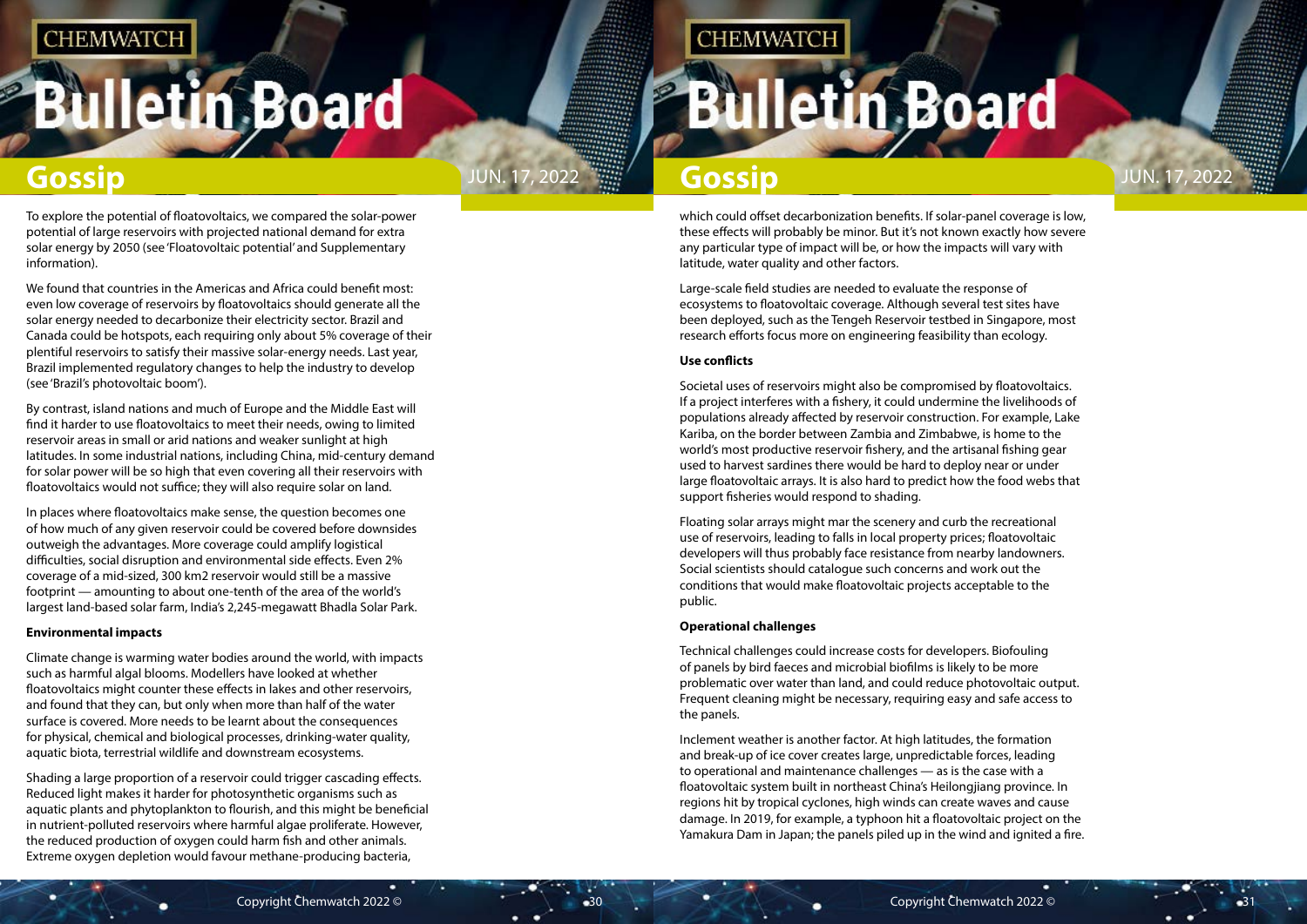# <span id="page-16-0"></span>**Illetin Board**



**Does eating different food types before carbs affect glucose spikes? Turns out, yes. This isn't new evidence either.**

## **CHEMWATCH**

# **Illetin Board**

## **Gossip Gossip**

By eating salads first, before proteins, and finishing the meal with starchy carbohydrates, she says blood glucose spikes will be flattened, which is better for you.

Scientifically speaking, does this make sense? It turns out, yes, partially.

#### **What is a glucose spike?**

A glucose spike occurs in your bloodstream about 30-60 minutes after you eat carbohydrate. Many things determine how high and how long the peak lasts. These include what you ate with or before the carbohydrate, how much fibre is in the carbohydrate, and your body's ability to secrete, and use, the hormone insulin.

For people with certain medical conditions, any tactic to flatten the glucose peak is incredibly important. These conditions include:

- diabetes
- reactive hypoglycaemia (a particular type of recurring sugar crash)
- postprandial hypotension (low blood pressure after eating) or
- if you've had bariatric surgery.

That's because high and prolonged glucose spikes have lasting and detrimental impacts on many hormones and proteins, including those that trigger inflammation. Inflammation is linked with a range of conditions including diabetes and heart disease.

#### **Different foods, different spikes**

Does eating different food types before carbs affect glucose spikes? Turns out, yes. This isn't new evidence either.

Scientists have known for a long time that high-fibre foods, such as salads, slow gastric emptying (the rate at which food exits the stomach). So highfibre foods slow the delivery of glucose and other nutrients to the small intestine for absorption into the blood.

Proteins and fats also slow gastric emptying. Protein has the extra advantage of stimulating a hormone called glucagon-like-peptide 1 (or GLP1). When protein from your food hits the cells in your intestines, this hormone is secreted, slowing gastric emptying even further. The hormone also affects the pancreas where it helps secretion of the hormone insulin that mops up the glucose in your blood.

In fact, drugs that mimic how GLP1 works (known as GLP1 receptor agonists) are a new and very effective class of medication for people with

Variable water levels can also be a challenge. For example, lakes Mead and Powell are more than 40metres below their full levels following persistent droughts in the southwestern United States. Such fluctuations could be exacerbated by climate change. Drinking-water supply and irrigation needs would probably override the desire to maintain stable water levels for floatovoltaics. Engineering solutions need to be developed and factored into project costs.

Plans to address these issues must be made public so that industry and society can move rapidly towards mutually acceptable practices and a realistic assessment of floatovoltaic potential. Transparency would also boost investor confidence. Researchers need to model costs given the conditions at each site, and document the outcomes after large projects go live.

#### **Moving forwards**

Beyond modelling, empirical field-based studies are needed. It is unrealistic to suppose that power companies would do all of this work themselves. Licensing agreements should require access for independent researchers and long-term monitoring. The sharing of lessons will be paramount as the industry and regulators refine guidance on best practices.

The floatovoltaic industry is poised to expand rapidly. Science and policy must move equally fast to ensure that this use of the world's reservoirs is sustainable and equitable.

Nature, 7 June 2022

https://nature.com

### **'Food sequencing' really can help your glucose levels. Here's what science says about eating salad before carbs**

### *2022-06-09*

Biochemist and author of the Glucose Revolution Jessie Inchauspé says tweaking your diet can change your life.

Among her recommendations in the mainstream media and on Instagram, the founder of the "Glucose Goddess movement" says eating your food in a particular order is the key.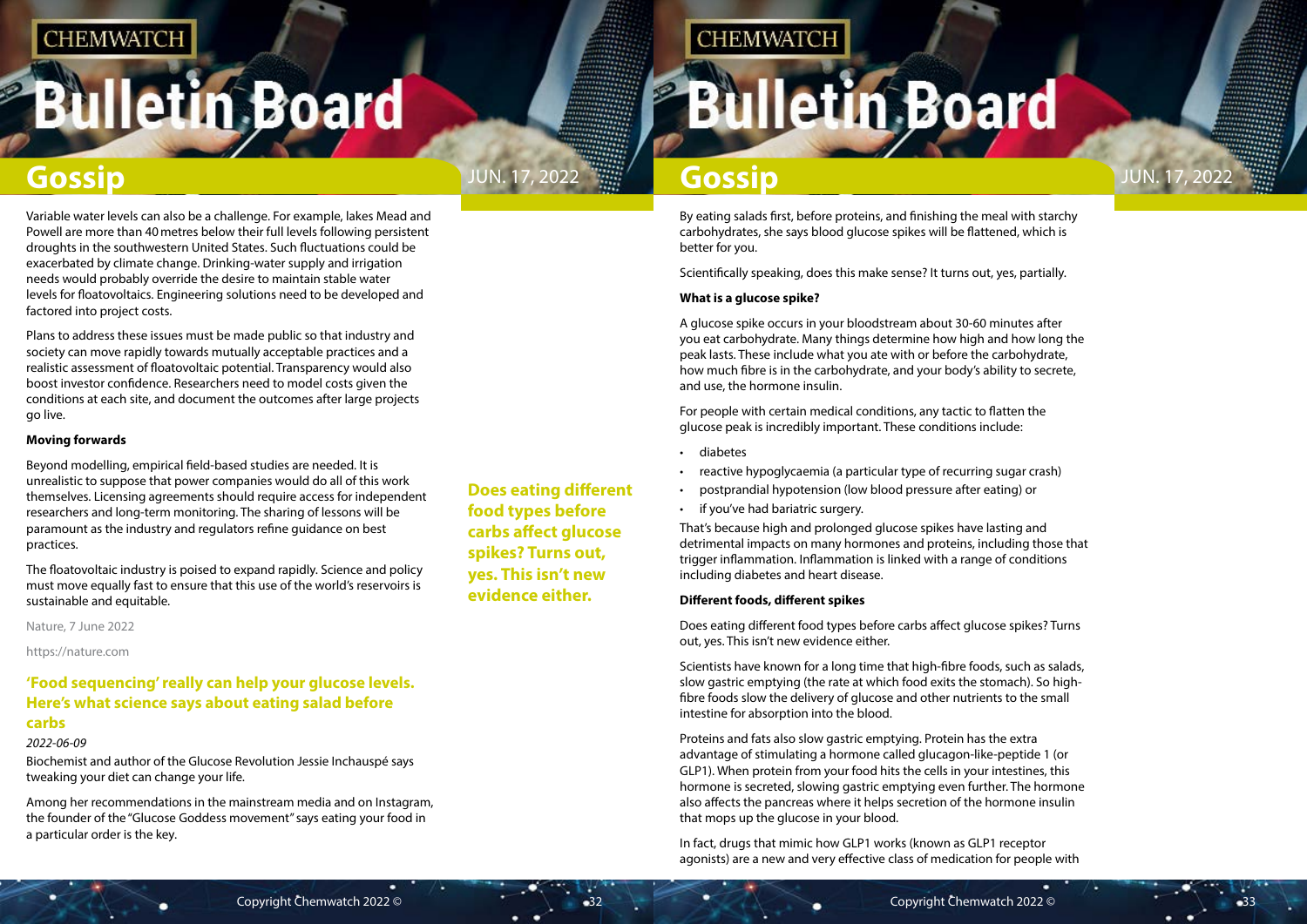# <span id="page-17-0"></span>**Illetin Board**



### **Catalysis driven by light and water produces polymergrade ethylene.**

fibre, proteins or fats to carbohydrates to slow gastric emptying and flatten glucose spikes.

The Conversation, 9 June 2022

https://theconversation.com

### **Photosynthesis-inspired process makes commodity chemicals**

#### *2022-06-09*

Northwestern University chemists have taken inspiration from plants to revolutionize the way an important industrial chemical is made.

In a first for the field, the Northwestern team used light and water to convert acetylene into ethylene, a widely used, highly valuable chemical that is a key ingredient in plastics.

While this conversion typically requires high temperatures and pressures, flammable hydrogen and expensive metals to drive the reaction, Northwestern's photosynthesis-like process is much less expensive and less energy intensive. Not only is the new process environmentally friendly, it also works incredibly well—successfully converting nearly 100% of acetylene into ethylene.

"In industry, this method requires energy-intensive processes that need high temperatures, an external feed of flammable hydrogen gas and materials containing noble metals, which are expensive and difficult to obtain," said Northwestern's Francesca Arcudi, co-first author of the study. "Our new strategy solves all these issues at once. It operates using light and water in place of high temperatures and hydrogen. And instead of expensive metals, we use naturally abundant, inexpensive materials."

The resulting strategy worked shockingly well. Whereas the current industrial process results in 90% selectivity for ethylene, the Northwestern approach has 99% selectivity for ethylene.

"This is important because it's a commodity chemical with high economic value," said Northwestern's Luka Ðorđević, co-first author of the study. "The more you can produce without waste, the better."

The study will be published on Thursday (June 9) in the journal Nature Chemistry. It is the first report of researchers using light to convert acetylene to ethylene.

type 2 diabetes. They're making a real difference to improve their blood sugar control.

#### **What about eating food in sequence?**

Most of the scientific research on whether eating food in a particular order makes a difference to glucose spikes involves giving a fibre, fat or protein "preload" before the meal. Typically, the preload is a liquid and given around 30 minutes before the carbohydrate.

In one study, drinking a whey protein shake 30 minutes before (rather than with) a mashed potato meal was better at slowing gastric emptying. Either option was better at reducing the glucose spike than drinking water before the meal.

While this evidence shows eating protein before carbohydrates helps reduce glucose spikes, the evidence for eating other food groups separately, and in sequence, during an average meal is not so strong.

Inchauspé says fibre, fats, and proteins don't mix in the stomach – they do. But nutrients don't exit the stomach until they have been churned into a fine particle size.

Steak takes longer than mash to be churned into a fine particle. Given the additional fact that liquids empty faster than solids, and people tend to complete their entire dinner in around 15 minutes, is there any real evidence that eating a meal within a particular sequence will be more beneficial than eating the foods, as you like, and all mixed up on the plate?

Yes, but it is not very strong.

One small study tested five different meal sequences in 16 people without diabetes. Participants had to eat their meal within 15 minutes.

There was no overall difference in glucose spikes between groups that ate their vegetables before meat and rice versus the other sequences.

#### **What's the take-home message?**

Watching those glucose spikes is particularly important if you have diabetes or a handful of other medical conditions. If that's the case, your treating doctor or dietitian will advise how to modify your meals or food intake to avoid glucose spikes. Food ordering may be part of that advice.

For the rest of us, don't tie yourself up in knots trying to eat your meal in a particular order. But do consider removing sugary beverages, and adding

## **CHEMWATCH**

# **Iletin Board**

## **Gossip Gossip Gossip Gossip Gossip**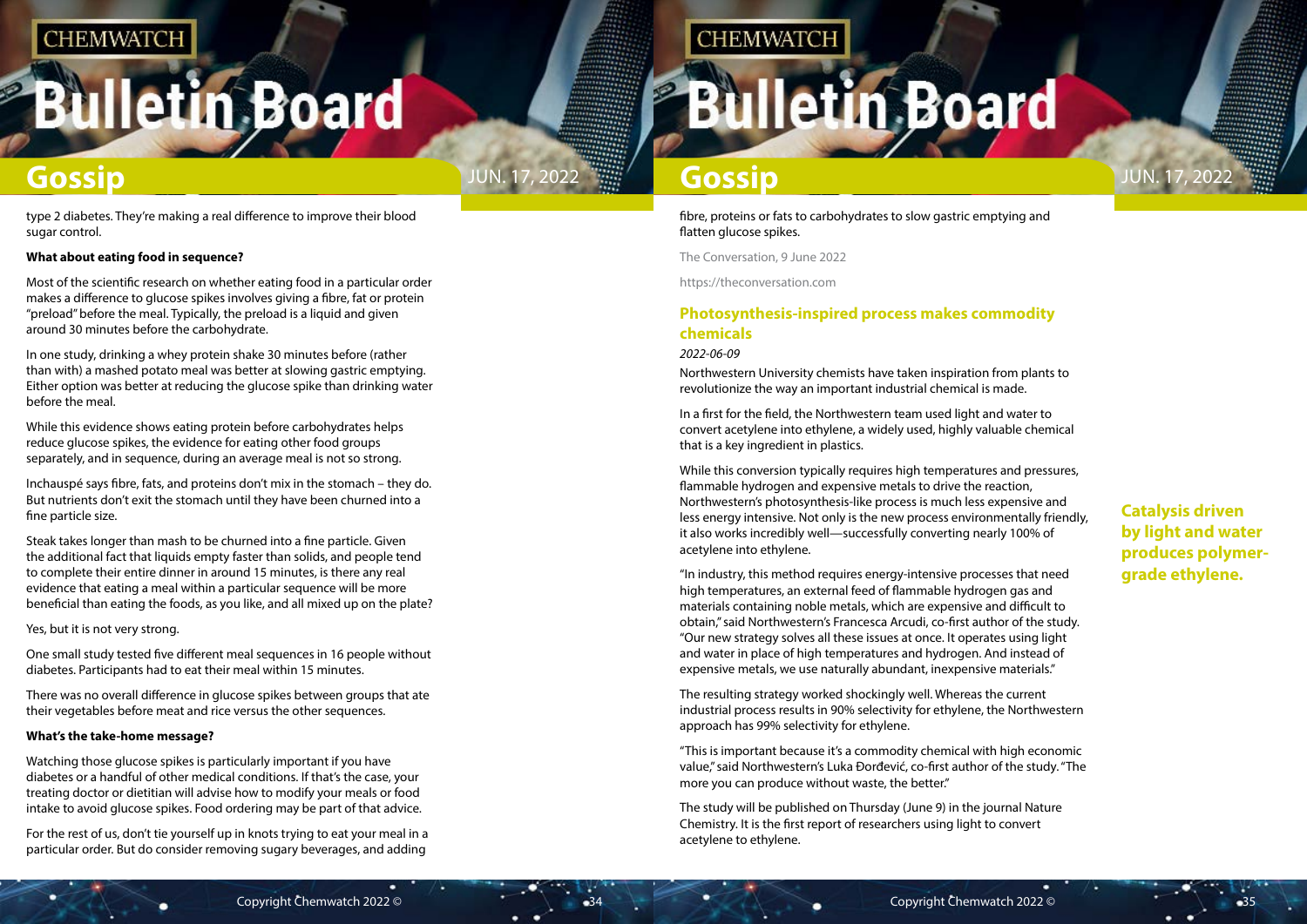# **Bulletin Board**

<span id="page-18-0"></span>

**When wounded, the crafted skin could even self-heal like humans' with the help of a collagen bandage.**

Northwestern's strategy bypasses all these issues. To convert acetylene to ethylene, Northwestern's chemists replaced the palladium catalyst with cobalt, a less expensive, more abundant alternative. They also used room temperature and ambient pressure. In place of heat, they used visible light. And, finally, they replaced hydrogen with plain water as a source for protons.

The study is titled "Selective visible-light photocatalysis of acetylene to ethylene using a cobalt molecular catalyst and water as a proton source."

Phys Org, 9 June 2022

https://phys.org

### **Scientists craft living human skin for robots** *2022-06-09*

From action heroes to villainous assassins, biohybrid robots made of both living and artificial materials have been at the center of many sci-fi fantasies, inspiring today's robotic innovations. It's still a long way until human-like robots walk among us in our daily lives, but scientists from Japan are bringing us one step closer by crafting living human skin on robots. The method developed, presented June 9 in the journal Matter, not only gave a robotic finger skin-like texture, but also water-repellent and self-healing functions.

"The finger looks slightly 'sweaty' straight out of the culture medium," says first author Shoji Takeuchi, a professor at the University of Tokyo, Japan. "Since the finger is driven by an electric motor, it is also interesting to hear the clicking sounds of the motor in harmony with a finger that looks just like a real one."

Looking "real" like a human is one of the top priorities for humanoid robots that are often tasked to interact with humans in healthcare and service industries. A human-like appearance can improve communication efficiency and evoke likability. While current silicone skin made for robots can mimic human appearance, it falls short when it comes to delicate textures like wrinkles and lacks skin-specific functions. Attempts at fabricating living skin sheets to cover robots have also had limited success, since it's challenging to conform them to dynamic objects with uneven surfaces.

"With that method, you have to have the hands of a skilled artisan who can cut and tailor the skin sheets," says Takeuchi. "To efficiently cover surfaces with skin cells, we established a tissue molding method to directly mold

This paper is a result of a collaboration between Emily Weiss and Samuel I. Stupp and their joint effort as part of the Center for Bio-Inspired Energy Science (CBES) at Northwestern. Weiss, a professor of chemistry in Northwestern's Weinberg College of Arts and Sciences, is the paper's corresponding author. Arcudi is a postdoctoral researcher in Weiss' laboratory. Ðorđević is a postdoctoral fellow in Stupp's laboratory. Stupp is the Board of Trustees Professor of Materials Science and Engineering, Chemistry, Medicine and Biomedical Engineering at Northwestern, with appointments in Weinberg College, the McCormick School of Engineering and Northwestern University Feinberg School of Medicine.

"At CBES we strive to address fundamental challenges by taking inspiration from nature," said Stupp, the director of CBES. "Vitamin B12, one of a few naturally occurring organometallic co-factors, was used in this paper as a source of inspiration to design our catalyst."

As the precursor to 50-60% of all the world's plastics, ethylene is a hot commodity. In order to meet the ever-increasing demand for the valuable chemical, industry produces more than 200 million tons of ethylene per year.

To generate ethylene, chemists use steam cracking, an industrial method that employs hot steam to break down ethane into smaller molecules, which are then distilled into ethylene. But the resulting chemical contains a small amount of acetylene, a contaminant that deactivates catalysts to prevent ethylene from properly converting into plastic. Before the ethylene can be turned into plastic, the acetylene must be removed or converted into ethylene.

"The removal or conversion of acetylene in order to get pure ethylene is a process that's well known in the industry," Weiss said. "The process has many problems, which is why the scientific community has been trying to propose an alternative to this process. Producing polymer-grade ethylene from carbon dioxide feedstock is a desirable alternative, but this route is not developed enough yet. Our strategy is a first and major step toward producing this important commodity chemical with the lowest energy footprint possible."

In particular, an incredible amount of energy is needed to reach the high temperatures and pressures required for a successful chemical reaction. It also requires expensive catalysts made from noble metals, such as palladium. And because the process relies on protons from hydrogen, which is produced from fossil fuels, it generates vast amounts of carbon dioxide.

## **CHEMWATCH**

# **Bulletin Board**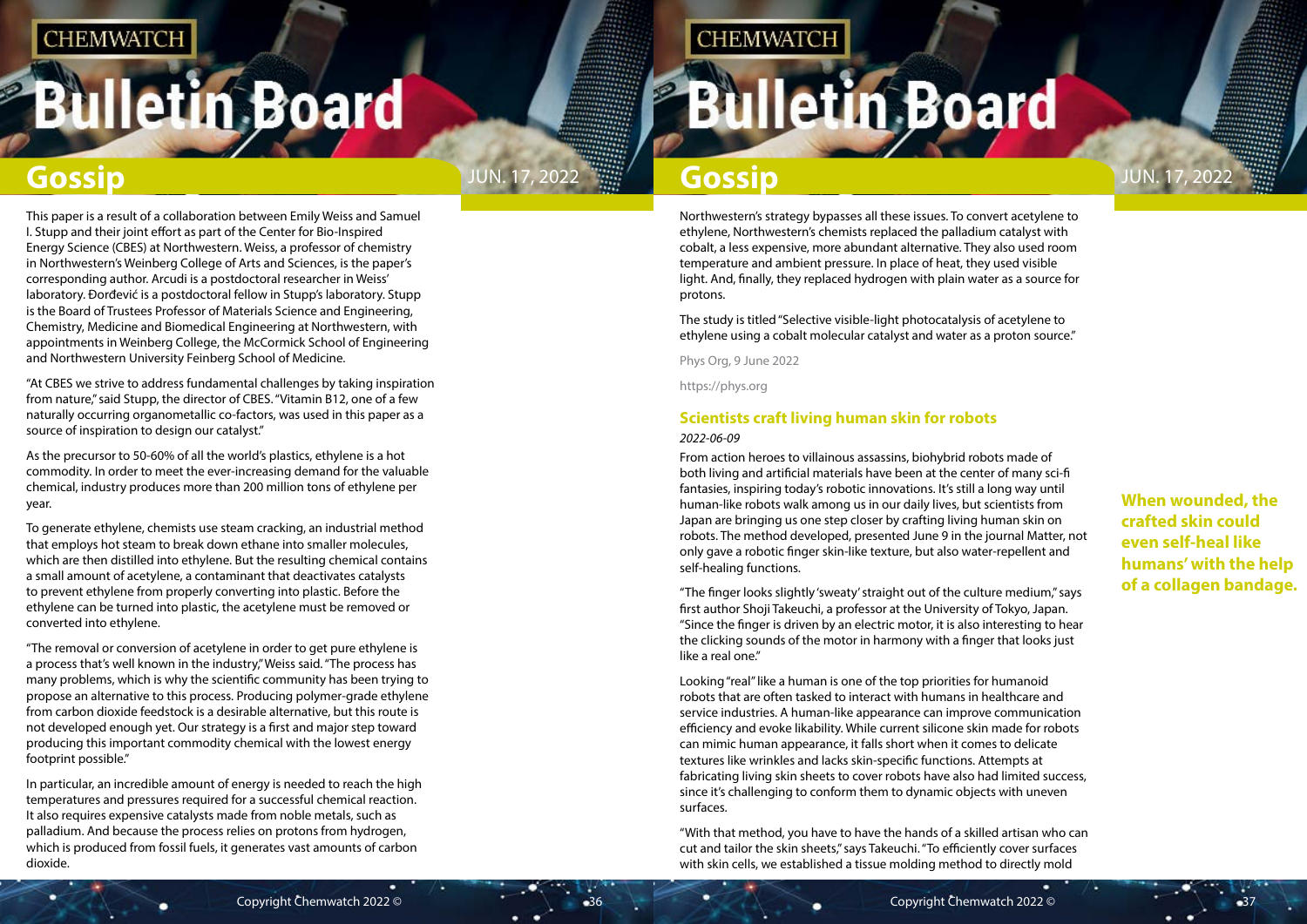# **Bulletin Board**

<span id="page-19-0"></span>

**Researchers found that 75.9% of synonymous mutations were significantly deleterious, while 1.3% were significantly beneficial.**

**CHEMWATCH** 

rules by which information in DNA molecules is translated into proteins, the working parts of living cells.

They identified three-letter units in DNA sequences, known as codons, that specify each of the 20 amino acids that make up proteins, work for which Nirenberg later shared a Nobel Prize with two others.

Occasionally, single-letter misspellings in the genetic code, known as point mutations, occur. Point mutations that alter the resulting protein sequences are called nonsynonymous mutations, while those that do not alter protein sequences are called silent or synonymous mutations.

Between one-quarter and one-third of point mutations in protein-coding DNA sequences are synonymous. Ever since the genetic code was cracked, those mutations have generally been assumed to be neutral, or nearly so.

But in a study scheduled for online publication June 8 in the journal Nature that involved the genetic manipulation of yeast cells in the laboratory, University of Michigan biologists show that most synonymous mutations are strongly harmful.

The strong non-neutrality of most synonymous mutations—if found to be true for other genes and in other organisms—would have major implications for the study of human disease mechanisms, population and conservation biology, and evolutionary biology, according to the study authors.

"Since the genetic code was solved in the 1960s, synonymous mutations have been generally thought to be benign. We now show that this belief is false," said study senior author Jianzhi "George" Zhang, the Marshall W. Nirenberg Collegiate Professor in the U-M Department of Ecology and Evolutionary Biology.

"Because many biological conclusions rely on the presumption that synonymous mutations are neutral, its invalidation has broad implications. For example, synonymous mutations are generally ignored in the study of disease-causing mutations, but they might be an underappreciated and common mechanism."

In the past decade, anecdotal evidence has suggested that some synonymous mutations are nonneutral. Zhang and his colleagues wanted to know if such cases are the exception or the rule.

They chose to address this question in budding yeast (Saccharomyces cerevisiae) because the organism's short generation time (about 80

skin tissue around the robot, which resulted in a seamless skin coverage on a robotic finger."

To craft the skin, the team first submerged the robotic finger in a cylinder filled with a solution of collagen and human dermal fibroblasts, the two main components that make up the skin's connective tissues. Takeuchi says the study's success lies within the natural shrinking tendency of this collagen and fibroblast mixture, which shrank and tightly conformed to the finger. Like paint primers, this layer provided a uniform foundation for the next coat of cells—human epidermal keratinocytes—to stick to. These cells make up 90% of the outermost layer of skin, giving the robot a skinlike texture and moisture-retaining barrier properties.

The crafted skin had enough strength and elasticity to bear the dynamic movements as the robotic finger curled and stretched. The outermost layer was thick enough to be lifted with tweezers and repelled water, which provides various advantages in performing specific tasks like handling electrostatically charged tiny polystyrene foam, a material often used in packaging. When wounded, the crafted skin could even selfheal like humans' with the help of a collagen bandage, which gradually morphed into the skin and withstood repeated joint movements.

"We are surprised by how well the skin tissue conforms to the robot's surface," says Takeuchi. "But this work is just the first step toward creating robots covered with living skin." The developed skin is much weaker than natural skin and can't survive long without constant nutrient supply and waste removal. Next, Takeuchi and his team plan to address those issues and incorporate more sophisticated functional structures within the skin, such as sensory neurons, hair follicles, nails, and sweat glands.

"I think living skin is the ultimate solution to give robots the look and touch of living creatures since it is exactly the same material that covers animal bodies," says Takeuchi.

Tech Xplore, 9 June 2022

https://techxplore.com

### **Most 'silent' genetic mutations are harmful, not neutral, a finding with broad implications**

#### *2022-06-08*

In the early 1960s, University of Michigan alumnus Marshall Nirenberg and a few other scientists deciphered the genetic code of life, determining the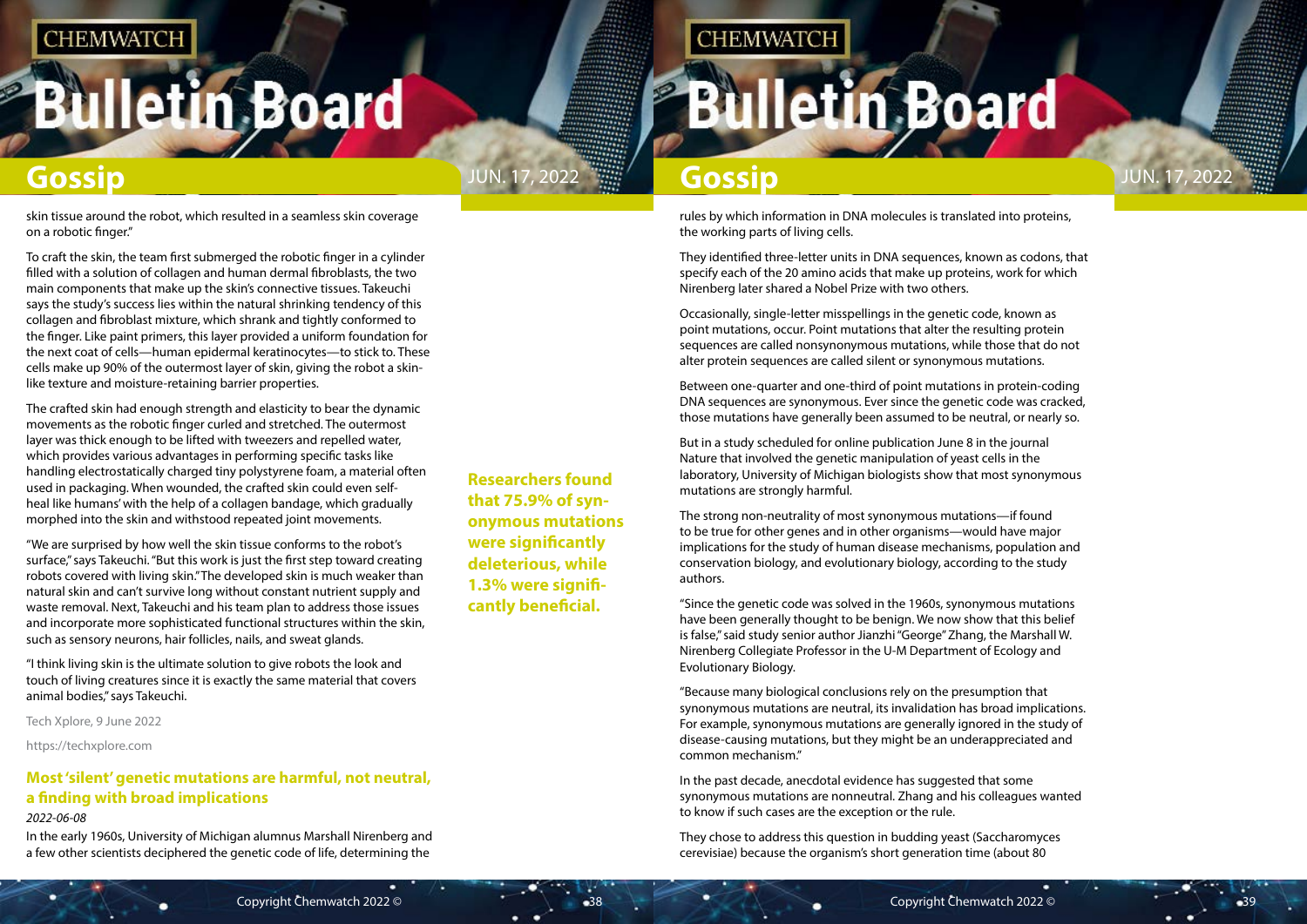# <span id="page-20-0"></span>**Bulletin Board**



**"The findings in this study help explain the long-standing mystery of how solar flares can produce so much energy in mere seconds."**

The other authors of the Nature study are Siliang Song of the U-M Department of Ecology and Evolutionary Biology and Chuan Li of Stanford University.

Phys Org, 8 June 2022

https://phys.org

### **Researchers unveil particle accelerator region inside a solar flare**

#### *2022-06-08*

Solar flares are among the most violent explosions in our solar system, but despite their immense energy—equivalent to a hundred billion atomic bombs detonating at once—physicists still haven't been able to answer exactly how these sudden eruptions on the sun are able to launch particles to Earth, nearly 93 million miles away, in under an hour.

Now, in a study published June 8 in Nature, researchers at New Jersey Institute of Technology (NJIT) have pinpointed the precise location where solar flare charged particles are accelerated to near-light speed.

The new findings, made possible through observations of an X-class solar flare in 2017 by NJIT's Expanded Owens Valley Solar Array (EOVSA) radio telescope, have revealed a highly efficient particle accelerator located at the tip of the brightest point of the eruption in the sun's outer atmosphere, called the flare's "cusp region", where the explosion's ambient plasma is converted to high-energy electrons.

Researchers say the discovery of the region, measured at almost twice the volume of Earth, could open new doors for investigating fundamental processes of particle acceleration ubiquitous in the universe.

"The findings in this study help explain the long-standing mystery of how solar flares can produce so much energy in mere seconds," said Gregory Fleishman, corresponding author of the paper and distinguished research professor of physics at NJIT's Center for Solar-Terrestrial Research. "The flare unleashes its power in a much vaster region of the sun than expected by the classic model of solar flares. Although others have postulated this must happen, this is the first time the specific size, shape, and location of this key region has been identified, and the efficiency of the energy conversion to particle acceleration inside the flare has been measured."

The discovery follows separate studies from 2020 published in Science and Nature Astronomy, where EOVSA's detailed snapshots of the flare

minutes) and small size allowed them to measure the effects of a large number of synonymous mutations relatively quickly, precisely and conveniently.

They used CRISPR/Cas9 genome editing to construct more than 8,000 mutant yeast strains, each carrying a synonymous, nonsynonymous or nonsense mutation in one of 21 genes the researchers targeted.

Then they quantified the "fitness" of each mutant strain by measuring how quickly it reproduced relative to the nonmutant strain. Darwinian fitness, simply put, refers to the number of offspring an individual has. In this case, measuring the reproductive rates of the yeast strains showed whether the mutations were beneficial, harmful or neutral.

To their surprise, the researchers found that 75.9% of synonymous mutations were significantly deleterious, while 1.3% were significantly beneficial.

"The previous anecdotes of nonneutral synonymous mutations turned out to be the tip of the iceberg," said study lead author Xukang Shen, a graduate student research assistant in Zhang's lab.

"We also studied the mechanisms through which synonymous mutations affect fitness and found that at least one reason is that both synonymous and nonsynonymous mutations alter the gene-expression level, and the extent of this expression effect predicts the fitness effect."

Zhang said the researchers knew beforehand, based on the anecdotal reports, that some synonymous mutations would likely turn out to be nonneutral.

"But we were shocked by the large number of such mutations," he said. "Our results imply that synonymous mutations are nearly as important as nonsynonymous mutations in causing disease and call for strengthened effort in predicting and identifying pathogenic synonymous mutations."

The U-M-led team said that while there is no particular reason why their results would be restricted to yeast, confirmations in diverse organisms are required to verify the generality of their findings.

## **CHEMWATCH**

**Illetin Board** 

## **Gossip Gossip Gossip Gossip Gossip**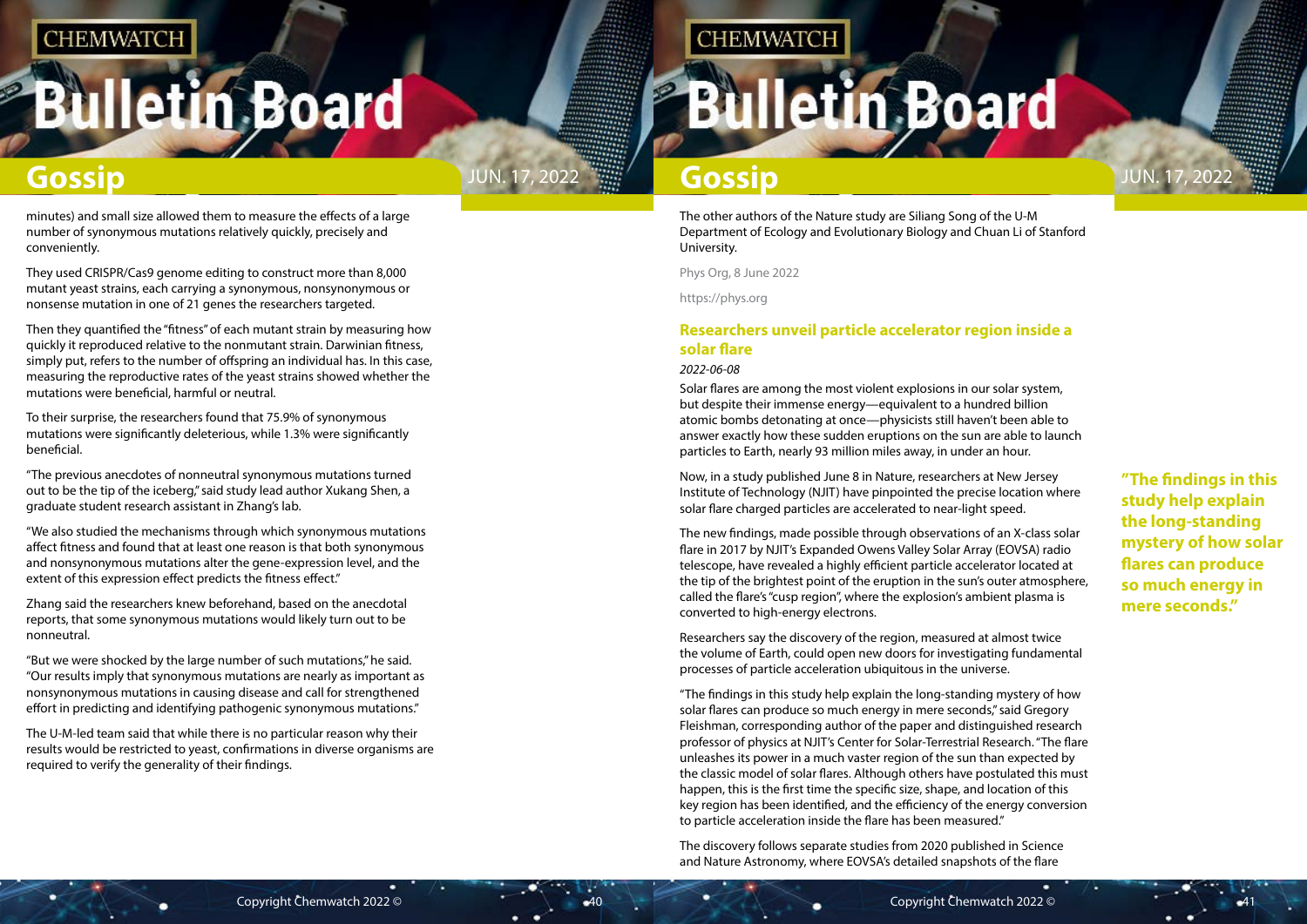# <span id="page-21-0"></span>**Bulletin Board**

**Platinum is very effective as a catalyst (the trigger for chemical reactions) but is not widely used at industrial scale because it's expensive.**

"An important aspect of this study is that it directs the attention of theorists to the precise location where most of the energy release and particle acceleration occurs, and provides quantitative measurements to guide numerical models," says Dale Gary, NJIT distinguished professor and director of EOVSA. "However, to extend our measurements to much broader flare regions and weaker but more frequent flare events, we are developing a next-generation, solar-dedicated radio array called the Frequency Agile Solar Radiotelescope, which will be at least 10 times larger and orders of magnitude more powerful."

"We still want to investigate the physical mechanism driving particle acceleration in solar flares. But future studies must account for what we now know about these enormous explosions—both the main energy release at the cusp region and the 100% efficiency at which charged particle acceleration occurs," said Fleishman. "These findings call for a major revision to the models we use to study solar flares and their impact on Earth."

Phys Org, 8 June 2022

https://phys.org

### **Liquid platinum at room temperature: The 'cool' catalyst for a sustainable revolution in industrial chemistry**

### *2022-06-06*

Researchers in Australia have been able to use trace amounts of liquid platinum to create cheap and highly efficient chemical reactions at low temperatures, opening a pathway to dramatic emissions reductions in crucial industries.

When combined with liquid gallium, the amounts of platinum required are small enough to significantly extend the earth's reserves of this valuable metal, while potentially offering more sustainable solutions for CO2 reduction, ammonia synthesis in fertilizer production, and green fuel cell creation, together with many other possible applications in chemical industries.

These findings, which focus on platinum, are just a drop in the liquid metal ocean when it comes to the potential of these catalysis systems. By expanding on this method, there could be more than 1,000 possible combinations of elements for over 1,000 different reactions.

and changes in the sun's magnetic field—taken at hundreds of radio frequencies at once—initially gave the NJIT team a lead on the location.

"Our recent studies suggested the flare cusp could be the location where such high-energy electrons are produced, but we weren't certain," explained Bin Chen, NJIT associate professor and a co-author of the paper. "We had originally uncovered a magnetic bottle-like structure at the site that contained an overwhelmingly large number of electrons compared to anywhere else in the flare, but now with the new measurements of this study, we can more confidently say this is the flare's particle accelerator."

Using the unique microwave imaging capabilities of EOVSA, the team was able to measure the energy spectrum of electrons at hundreds of locations of an X-class solar flare triggered by a reconfiguration of magnetic field lines along the sun's surface on September 10, 2017.

"EOVSA's spectral imaging gave us a comprehensive map of the flare's thermal plasma as it evolved second-by-second. But to our surprise, what we found was a mysterious hole in the thermal plasma map that began developing at the flare's cusp," said Gelu Nita, NJIT research professor and co-author of the paper. "More than that, as thermal particles in the region disappeared, the hole was then densely filled with non-thermal, highenergy particles."

The team's analysis brought to light an incredibly efficient energy conversion process within the solar flare's particle accelerator, where intense energy from the sun's magnetic fields is rapidly released and transferred to kinetic energy inside the region.

"We wondered how efficient this energy conversion process would be … how many particles in this area would be accelerated beyond the explosion's thermal energy?" added Sijie Yu, study co-author and NJIT assistant research professor. "Using extreme ultraviolet data of the sun, we confirmed that virtually no particles remained inside the region at thermal energies below a few million Kelvin, consistent with the EOVSA measurement that the particles had all been accelerated to non-thermal energies greater than 20 keV, or nearly 100 million Kelvin."

The team now says these latest findings could help scientists study fundamental questions in particle physics not possible on Earth, as well as offer fresh insights into how such high-energy particles from the sun may impact Earth during future space weather events.

## **CHEMWATCH**

# **Illetin Board**

## **Gossip Gossip JUN. 17, 2022** JUN. 17, 2022 **Gossip Gossip** JUN. 17, 2022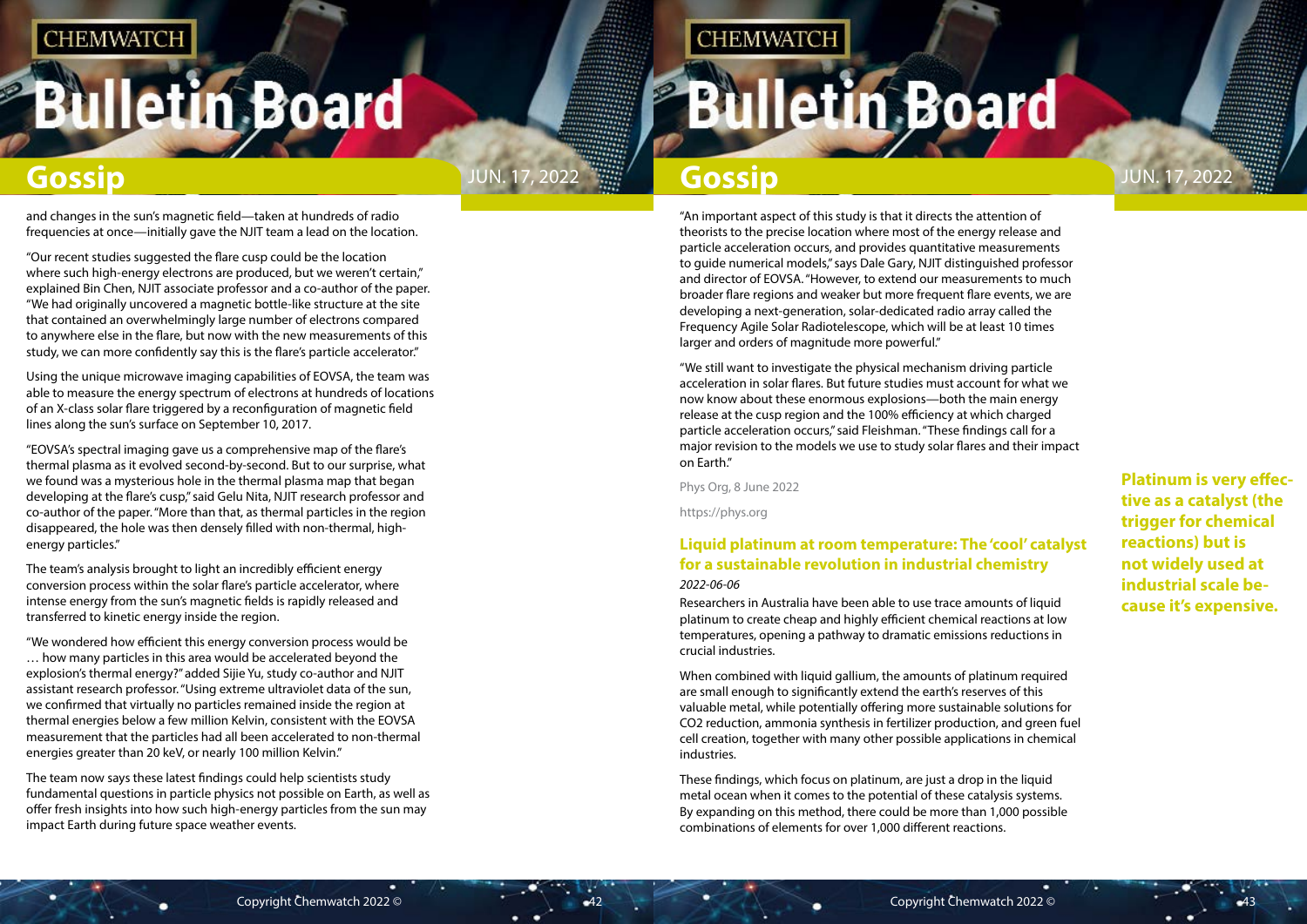# **Iletin Board**

**Gossip Gossip JUN. 17, 2022 <b>Gossip** Gossip

The advantages don't stop there—because it's a liquid-based system, it's also more reliable. Solid-state catalytic systems eventually clog up and stop working. That's not a problem here. Like a water feature with a built-in fountain, the liquid mechanism constantly refreshes itself, self-regulating its effectiveness over a long period of time and avoiding the catalytic equivalent of pond scum building up on the surface.

Dr. Md. Arifur Rahim, the lead author from UNSW Sydney, said: "From 2011, scientists were able to miniaturize catalyst systems down to the atomic level of the active metals. To keep the single atoms separated from each other, the conventional systems require solid matrices (such as graphene or metal oxide) to stabilize them. I thought, why not using a liquid matrix instead and see what happens.

"The catalytic atoms anchored onto a solid matrix are immobile. We have added mobility to the catalytic atoms at low temperature by using a liquid gallium matrix."

The mechanism is also versatile enough to perform both oxidation and reduction reactions, in which oxygen is provided to or taken away from a substance respectively.

The UNSW experimentalists had to solve some mysteries to understand these impressive results. Using advanced computational chemistry and modeling, their colleagues at RMIT, led by Professor Salvy Russo, were able to identify that the platinum never becomes solid, right down to the level of individual atoms.

Exciton Science Research Fellow Dr. Nastaran Meftahi revealed the significance of her RMIT team's modeling work.

"What we found is the two platinum atoms never came into contact with each other," she said.

"They were always separated by gallium atoms. There is no solid platinum forming in this system. It's always atomically dispersed within the gallium. That's really cool and it's what we found with the modeling, which is very difficult to observe directly through experiments."

Surprisingly, it's actually the gallium that does the work of driving the desired chemical reaction, acting under the influence of platinum atoms in close proximity.

Exciton Science Associate Investigator Dr. Andrew Christofferson of RMIT explained how novel these results are: "The platinum is actually a little bit



The results will be published in the journal Nature Chemistry on Monday 6 June.

Platinum is very effective as a catalyst (the trigger for chemical reactions) but is not widely used at industrial scale because it's expensive. Most catalysis systems involving platinum also have high ongoing energy costs to operate.

Normally, the melting point for platinum is 1,700°C. And when it's used in a solid state for industrial purposes, there needs to be around 10% platinum in a carbon-based catalytic system.

It's not an affordable ratio when trying to manufacture components and products for commercial sale.

That could be set to change in the future, though, after scientists at UNSW Sydney and RMIT University found a way to use tiny amounts of platinum to create powerful reactions, and without expensive energy costs.

The team, including members of the ARC Center of Excellence in Exciton Science and the ARC Center of Excellence in Future Low Energy Technologies, combined the platinum with liquid gallium, which has a melting point of just 29.8°C—that's room temperature on a hot day. When combined with gallium, the platinum becomes soluble. In other words, it melts, and without firing up a hugely powerful industrial furnace.

For this mechanism, processing at an elevated temperature is only required at the initial stage, when platinum is dissolved in gallium to create the catalysis system. And even then, it's only around 300°C for an hour or two, nowhere near the continuous high temperatures often required in industrial-scale chemical engineering.

Contributing author Dr. Jianbo Tang of UNSW likened it to a blacksmith using a hot forge to make equipment that will last for years.

"If you're working with iron and steel, you have to heat it up to make a tool, but you have the tool and you never have to heat it up again," he said.

"Other people have tried this approach but they have to run their catalysis systems at very high temperatures all the time."

To create an effective catalyst, the researchers needed to use a ratio of less than 0.0001 platinum to gallium. And most remarkably of all, the resulting system proved to be over 1,000 times more efficient than its solid-state rival (the one that needed to be around 10% expensive platinum to work)

**CHEMWATCH**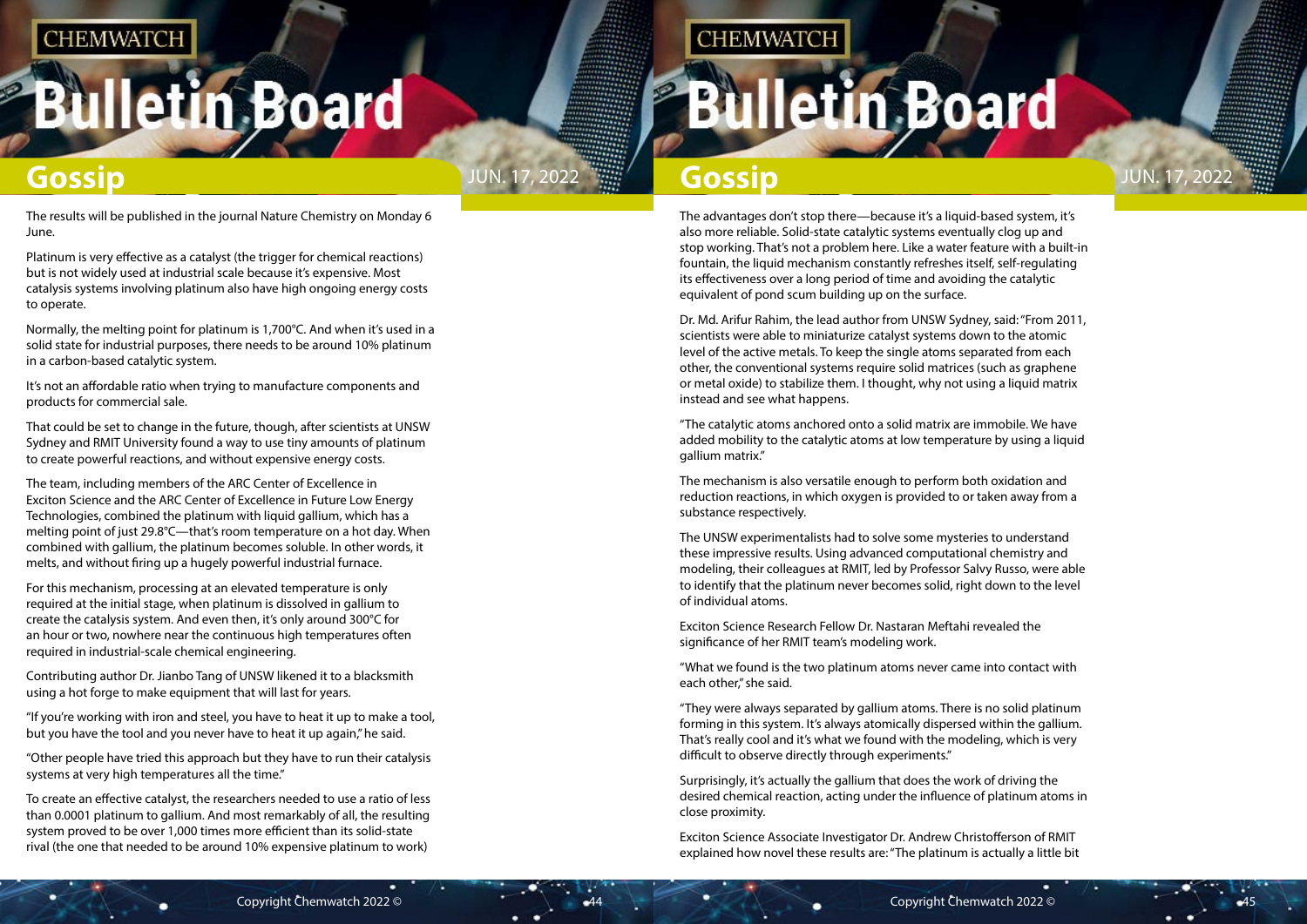# <span id="page-23-0"></span>**Bulletin Board**



Jun. 17, 2022

**Investigators found that coffee drinkers were significantly less likely to die from any cause, cardiovascular disease, or cancer, than those who didn't drink coffee at all.**

## **Gossip**

**Coffee Drinkers — Even Those With a Sweet Tooth — Live Longer**

#### *2022-05-31*

Moderate consumption of coffee, with or without sugar, is associated with a reduced risk of death, according to prospective cohort study.

Among more than 170,000 people in the United Kingdom, those who drank about two to four cups of coffee a day, with or without sugar, had a lower rate of death than those who didn't drink coffee, reported lead author Dan Liu, MD, of the department of epidemiology at Southern Medical University, Guangzhou, China.

"Previous observational studies have suggested an association between coffee intake and reduced risk for death, but they did not distinguish between coffee consumed with sugar or artificial sweeteners and coffee consumed without," Liu, who is also of the department of public health and preventive medicine, Jinan University, Guangzhou, China, and colleagues wrote in Annals of Internal Medicine.

To learn more, the investigators turned to the UK Biobank, which recruited approximately half a million participants in the United Kingdom between 2006 and 2010 to undergo a variety of questionnaires, interviews, physical measurements, and medical tests. Out of this group, 171,616 participants completed at least one dietary questionnaire and met the criteria for the present study, including lack of cancer or cardiovascular disease upon enrollment.

Results from these questionnaires showed that 55.4% of participants drank coffee without any sweetener, 14.3% drank coffee with sugar, 6.1% drank coffee with artificial sweetener, and 24.2% did not drink coffee at all. Coffee drinkers were further sorted into groups based on how many cups of coffee they drank per day.

Over the course of about 7 years, 3,177 of the participants died, including 1,725 who died from cancer and 628 who died from cardiovascular disease.

After accounting for other factors that might impact risk of death, like lifestyle choices, the investigators found that coffee drinkers were significantly less likely to die from any cause, cardiovascular disease, or cancer, than those who didn't drink coffee at all. This benefit was observed across types of coffee, including ground, instant, and decaffeinated varieties. The protective effects of coffee were most apparent in people

## **Curiosities**

**CHEMWATCH** 

below the surface and it's activating the gallium atoms around it. So the magic is happening on the gallium under the influence of platinum.

"But without the platinum there, it doesn't happen. This is completely different from any other catalysis anyone has shown, that I'm aware of. And this is something that can only have been shown through the modeling."

Phys Org, 6 June 2022

https://phys.org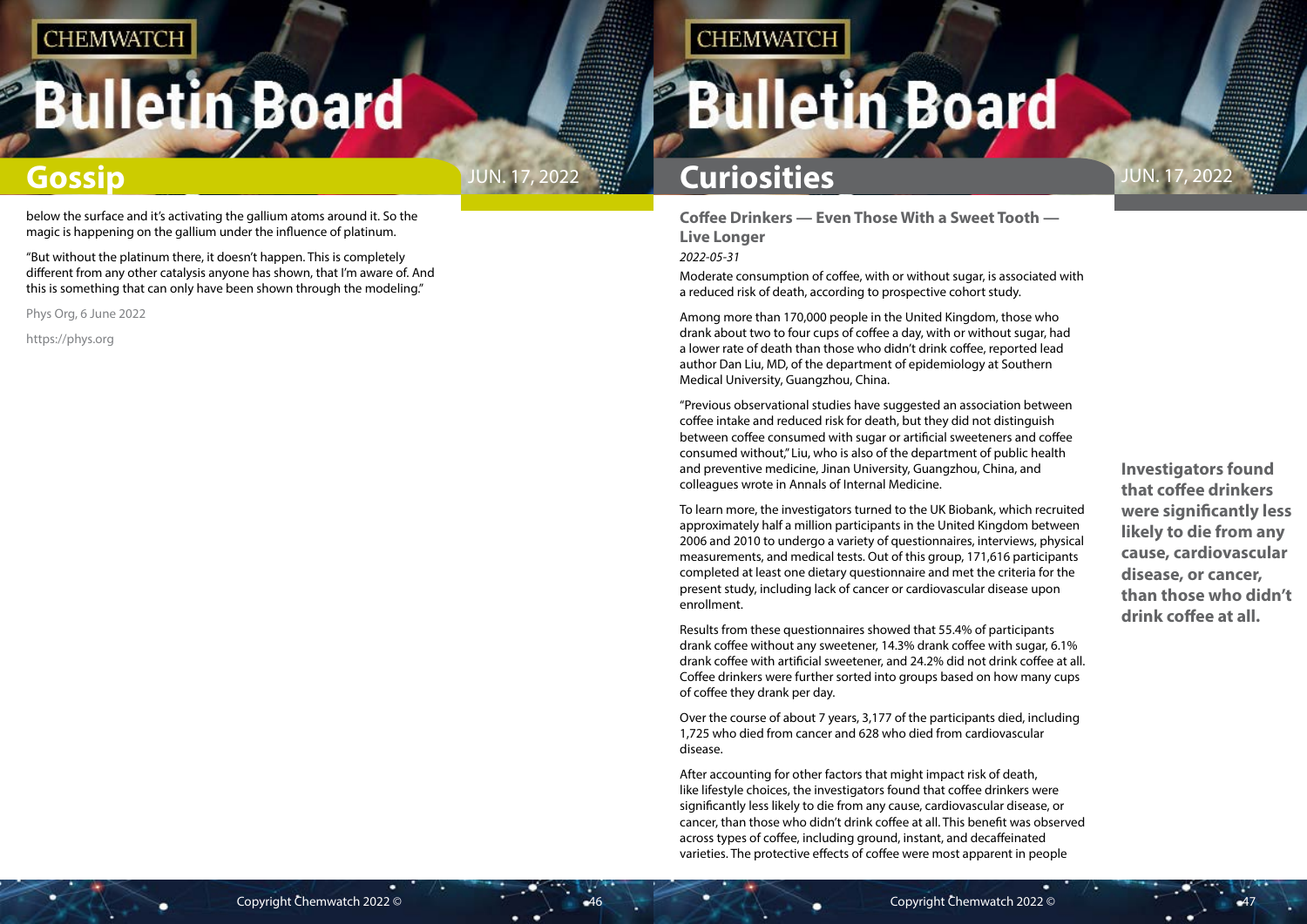# <span id="page-24-0"></span>**Bulletin Board**



**It's easy to assume human-like behaviour means human-like understanding.**

## **Curiosities Curiosities**

considered part of a healthy lifestyle," Toledo said in a written comment. "I would recommend adding as little sugar as possible to coffee until more evidence has been accrued."

Toledo, who previously published a study showing a link between coffee and extended survival, noted that moderate coffee consumption has "repeatedly" been associated with lower rates of "several chronic diseases" and death, but there still isn't enough evidence to recommend coffee for those who don't already drink it.

More long-term research is needed, Toledo said, ideally with studies comparing changes in coffee consumption and health outcomes over time. These may not be forthcoming, however, as such trials are "not easy and feasible to conduct."

David Kao, MD, assistant professor of medicine-cardiology and medical director of the school of medicine at the University of Colorado at Denver, Aurora, said that the study conducted by Liu and colleagues is a "very wellexecuted analysis" that strengthens our confidence in the safety of longterm coffee consumption, even for patients with heart disease.

Kao, who recently published an analysis showing that higher coffee intake is associated with a lower risk of heart failure, refrained from advising anyone to up their coffee quota.

"I remain cautious about stating too strongly that people should increase coffee intake purely to improve survival," Kao said in a written comment. "That said, it does not appear harmful to increase it some, until you drink consistently more than six to seven cups per day."

The study was supported by the National Natural Science Foundation of China, the Young Elite Scientist Sponsorship Program by CAST, the Guangdong Basic and Applied Basic Research Foundation, and others. Toledo and Kao disclosed no relevant conflicts of interest.

Medscape, 31 May 2022

https://medscape.com

**We're told AI neural networks 'learn' the way humans do. A neuroscientist explains why that's not the case** *2022-06-06*

Recently developed artificial intelligence (AI) models are capable of many impressive feats, including recognising images and producing human-like

who drank about two to four cups a day, among whom death was about 30% less likely, regardless of whether they added sugar to their coffee or not. Individuals who drank coffee with artificial sweetener did not live significantly longer than those who drank no coffee at all; however, the investigators suggested that this result may have been skewed by higher rates of negative health factors, such as obesity and hypertension, in the artificial sweetener group.

Liu and colleagues noted that their findings align with previous studies linking coffee consumption with survival. Like those other studies, the present data revealed a "U-shaped" benefit curve, in which moderate coffee consumption was associated with longer life, whereas low or no consumption and high consumption were not.

Although the present findings suggested that adding sugar did not eliminate the health benefits of coffee, Liu and colleagues still cautioned against sweetened beverages, citing widely known associations between sugar consumption and poor health.

In an accompanying editorial, Christina C. Wee, MD, MPH, deputy editor of Annals of Internal Medicine, pointed out a key detail from the data: the amount of sugar added to coffee in the U.K. study may be dwarfed by the amount consumed by some coffee drinkers across the pond.

"The average dose of added sugar per cup of sweetened coffee [in the study] was only a little over a teaspoon, or about 4 grams," Wee wrote. "This is a far cry from the 15 grams of sugar in an 8-ounce cup of caramel macchiato at a popular U.S. coffee chain."

Still, Wee, an associate professor of medicine at Harvard Medical School, Boston, and director of the obesity research program in the division of general medicine at Beth Israel Deaconess Medical Center, Boston, suggested that your typical coffee drinker can feel safe in their daily habit.

"The evidence does not suggest a need for most coffee drinkers – particularly those who drink it with no or modest amounts of sugar – to eliminate coffee," she wrote. "So drink up – but it would be prudent to avoid too many caramel macchiatos while more evidence brews."

Estefanía Toledo, MD, MPH, PhD, of the department of preventive medicine and public health at the University of Navarra, Pamplona, Spain, offered a similar takeaway.

"For those who enjoy drinking coffee, are not pregnant or lactating, and do not have special health conditions, coffee consumption could be

**CHEMWATCH**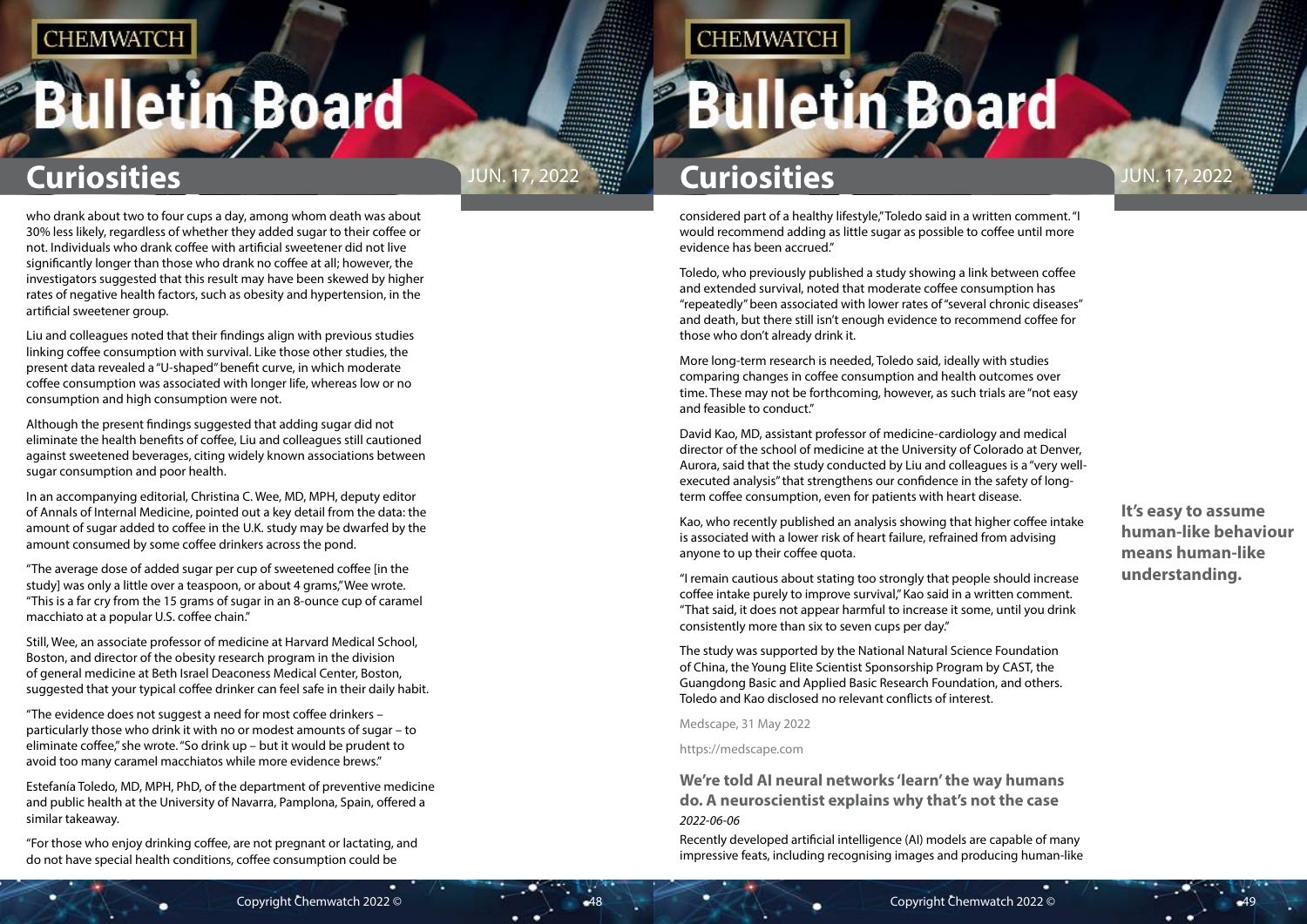# **Illetin Board**



that are similar (but not identical) to what they've seen before. Simply, generalisation refers to an AI system's ability to take what it has learnt from certain data and apply it to new data.

Being able to identify features, recognise patterns, and generalise from results lies at the heart of the success of neural nets – and mimics techniques humans use for such tasks. Yet there are important differences.

Neural nets are typically trained by "supervised learning". So they're presented with many examples of an input and the desired output, and then gradually the connection weights are adjusted until the network "learns" to produce the desired output.

To learn a language task, a neural net may be presented with a sentence one word at a time, and will slowly learns to predict the next word in the sequence.

This is very different from how humans typically learn. Most human learning is "unsupervised", which means we're not explicitly told what the "right" response is for a given stimulus. We have to work this out ourselves.

For instance, children aren't given instructions on how to speak, but learn this through a complex process of exposure to adult speech, imitation, and feedback.

Another difference is the sheer scale of data used to train AI. The GPT-3 model was trained on 400 billion words, mostly taken from the internet. At a rate of 150 words per minute, it would take a human nearly 4,000 years to read this much text.

Such calculations show humans can't possibly learn the same way AI does. We have to make more efficient use of smaller amounts of data.

#### **Neural nets can learn in ways we can't**

An even more fundamental difference concerns the way neural nets learn. In order to match up a stimulus with a desired response, neural nets use an algorithm called "backpropagation" to pass errors backward through the network, allowing the weights to be adjusted in just the right way.

However, it's widely recognised by neuroscientists that backpropagation can't be implemented in the brain, as it would require external signals that just don't exist.

language. But just because AI can perform human-like behaviours doesn't mean it can think or understand like humans.

As a researcher studying how humans understand and reason about the world, I think it's important to emphasise the way AI systems "think" and learn is fundamentally different to how humans do – and we have a long way to go before AI can truly think like us.

#### **A widespread misconception**

Developments in AI have produced systems that can perform very humanlike behaviours. The language model GPT-3 can produce text that's often indistinguishable from human speech. Another model, PaLM, can produce explanations for jokes it has never seen before.

Most recently, a general-purpose AI known as Gato has been developed which can perform hundreds of tasks, including captioning images, answering questions, playing Atari video games, and even controlling a robot arm to stack blocks. And DALL-E is a system which has been trained to produce modified images and artwork from a text description.

These breakthroughs have led to some bold claims about the capability of such AI, and what it can tell us about human intelligence.

For example Nando de Freitas, a researcher at Google's AI company DeepMind, argues scaling up existing models will be enough to produce human-level artificial intelligence. Others have echoed this view.

In all the excitement, it's easy to assume human-like behaviour means human-like understanding. But there are several key differences between how AI and humans think and learn.

#### **Neural nets vs the human brain**

Most recent AI is built from artificial neural networks, or "neural nets" for short. The term "neural" is used because these networks are inspired by the human brain, in which billions of cells called neurons form complex webs of connections with one another, processing information as they fire signals back and forth.

Neural nets are a highly simplified version of the biology. A real neuron is replaced with a simple node, and the strength of the connection between nodes is represented by a single number called a "weight".

With enough connected nodes stacked into enough layers, neural nets can be trained to recognise patterns and even "generalise" to stimuli

## **CHEMWATCH**

# **Iletin Board**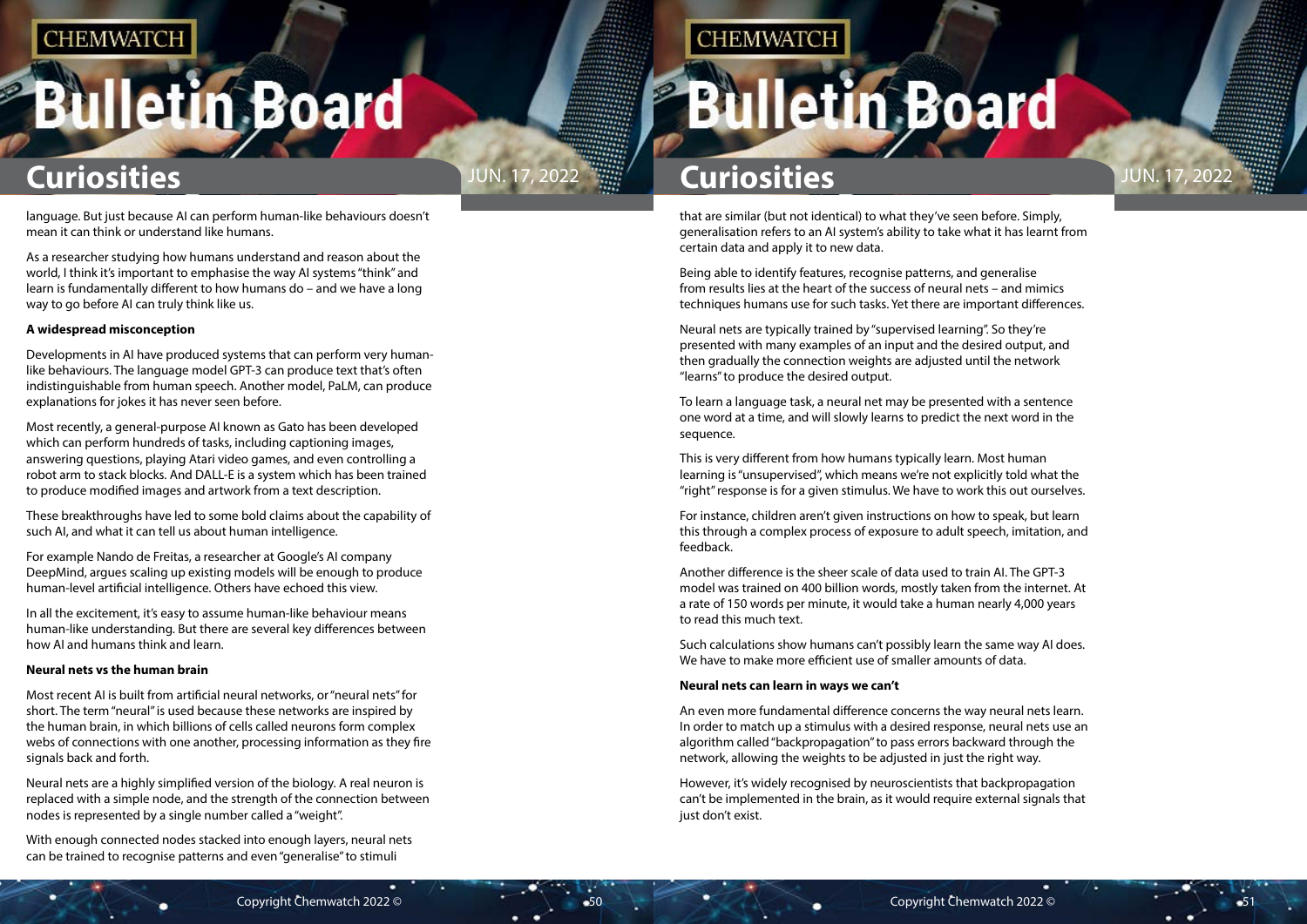# <span id="page-26-0"></span>**Bulletin Board**



### **One myth that still gets brought up from time to time is that most venomous snakes don't climb.**

**CHEMWATCH** 

## **Curiosities Curiosities**

(Notechis scutatus), and the spectacularly patterned Collett's snake (Pseudechis colletti).

In total, their research, which was based on literature studies, surveys, and personal observations, found instances of 20 different species of venomous snakes engaging in arboreal behaviour — tree climbing.

When their observations were expanded to include venomous snakes climbing things other than trees, or snakes under extreme stress, such as when fleeing predators or rising floodwaters, the number of climbing species rose to 31.

"Even though we have 31 species recorded, which is just over a quarter of all [Australian] elapids, that number is likely to be higher," said Matt Sleeth, ecologist and lead author on the paper.

"Due to the difficulty of surveying this behaviour in these animals, it is likely that there are more [venomous elapid] snakes that do climb."

#### **A sliver of truth?**

So, where does the misconception come from?

Like most rumours, it is grounded in some truth.

In Australia, there are five families of land snake — the pythons, file snakes, blind snakes, the rear-fanged snakes or colubrids, and the front-fanged snakes or elapids.

Blind snakes are small, shy and rarely seen, file snakes are aquatic and live in northern swamps and billabongs, and pythons are widespread, nonvenomous and are prolific climbers.

Then there are the other two: elapids and colubrids.

Almost all our venomous snakes belong to the elapidae family.

Globally, elapids include the cobras of Asia and Africa, the mambas of Africa, as well as coral snakes, sea snakes, and in Australia, over 130 species of land and sea snake.

While many elapids have evolved venom, Australia's elapids are singular in their potency. The world's most venomous land snake, the inland taipan, is capable of killing around 250,000 mice with the venom from a single bite, according to the LD50 parameter.

Some researchers have proposed variations of backpropagation could be used by the brain, but so far there is no evidence human brains can use such learning methods.

Instead, humans learn by making structured mental concepts, in which many different properties and associations are linked together. For instance, our concept of "banana" includes its shape, the colour yellow, knowledge of it being a fruit, how to hold it, and so forth.

As far as we know, AI systems do not form conceptual knowledge like this. They rely entirely on extracting complex statistical associations from their training data, and then applying these to similar contexts.

Efforts are underway to build AI that combines different types of input (such as images and text) – but it remains to be seen if this will be sufficient for these models to learn the same types of rich mental representations humans use to understand the world.

There's still much we don't know about how humans learn, understand and reason. However, what we do know indicates humans perform these tasks very differently to AI systems.

As such, many researchers believe we'll need new approaches, and more fundamental insight into how the human brain works, before we can build machines that truly think and learn like humans.

The Conversation, 6 June 2022

https://theconversation.com

### **Think most venomous snakes don't climb? Think again** *2022-06-05*

There are a lot of misconceptions about Australian snakes that can lead to potentially dangerous false identifications.

One myth that still gets brought up from time to time is that most venomous snakes don't climb — ie. if you see a snake in a tree or on a roof, it's either a harmless tree snake or a python.

But a study conducted by three snake experts has conclusively dismissed that idea.

Their research, published in Herpetology Notes late last year, found instances of climbing in a huge range of venomous Australian snakes (elapids), including king browns (Pseudechis australis), tiger snakes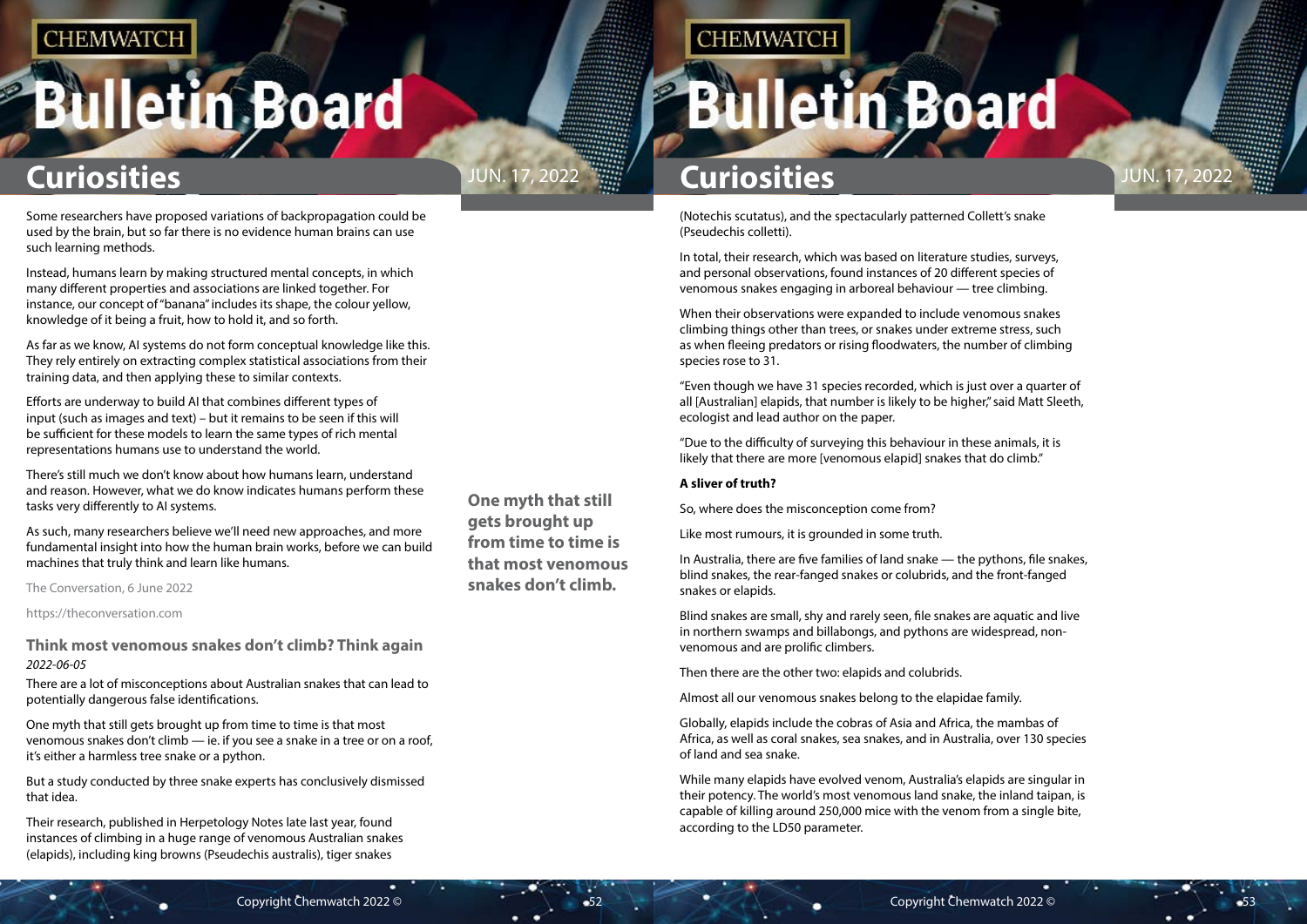# <span id="page-27-0"></span>**Bulletin Board**



**Women tend to have a lower metabolic rate than men, which reduces heat production capacity during cold exposure.**

## **Curiosities Curiosities**

"There's probably a connection there where you're likely to get more treedwelling species," Professor Shine said.

That migration pathway is the likely explanation for why many of Australia's non-venomous colubrids are climbers.

Combined with the presence of non-venomous pythons, which also tend to climb, it's easy to see where the myth that climbing snakes are nonvenomous came from.

But while it might be a trend, it shouldn't be mistaken for a rule, according to Matt Sleeth.

"Myths among the public are pretty rampant, especially among noncharismatic species like snakes," he said.

"Generally speaking, if you do see a snake in a tree it's probably going to be a non-venomous python or a tree snake … but it doesn't have to be that way."

ABC News, 5 June 2022

https://abc.net.au

### **Yes, women might 'feel the cold' more than men. Here's why**

#### *2022-06-07*

We all have different preferences for when it's the right time to bring out the winter blankets. And the thermostat's setting often forms the basis of office arguments between women and men regarding the "correct" temperature for it to be set.

Between the sexes, there are always more similarities than differences. But research does consistently show women prefer a higher indoor temperature to men.

But is there any science backing up the widespread belief women "feel the cold" more than men?

#### **Biological differences between men and women**

At around the same body weight, women tend to have less muscle to generate heat. Women also have more fat between the skin and the muscles, so the skin feels colder, as it's slightly further away from blood vessels.

Elapids are thought to have arrived in Australia many millions of years ago as a sea snake, according to evolutionary ecologist Rick Shine from the University of Sydney.

"In the case of the elapids, the ancestor that has come from Asia to Australia looks to be of a modern-day krait — a sea snake species," Professor Shine said.

Today, sea kraits are among the most venomous snakes in the world, meaning Australia's elapids likely had a headstart in their development of potent venom.

It also means that Australia's elapids started out as ground snakes.

Though some may have moved into the trees, Australia then underwent a process of aridification — much of the vast forest that once covered the continent converted to deserts and grasslands.

If any of those early Australian elapids had moved into the trees, the aridification of Australia would have counted against them, according to Matt Sleeth.

"Compared to places like Asia and Africa where there is plenty of forested habitat, Australia is much drier, so the potential for [tree dwelling] to be beneficial is limited," he said.

#### **Selecting for non-venomous climbers**

Which brings us to the colubrids or rear-fanged snakes like the common tree snake, brown tree-snake, and keelback.

The colubrids are the world's most successful family of snakes, and Australia is unique in being the only continent where elapids outnumber colubrids — only 10 species of colubrids occur here, according to the Queensland Museum.

The colubrids are thought to have arrived in Australia after the elapids, but there is still some debate as to exactly when.

And the path that they took to get here probably explains why many of Australia's colubrids are tree specialists.

"The colubrids came a lot more recently down through Asia and New Guinea," he said.

What that means is that their migration path was a heavily forested one that favoured tree-dwelling species.

## **CHEMWATCH**

# **Illetin Board**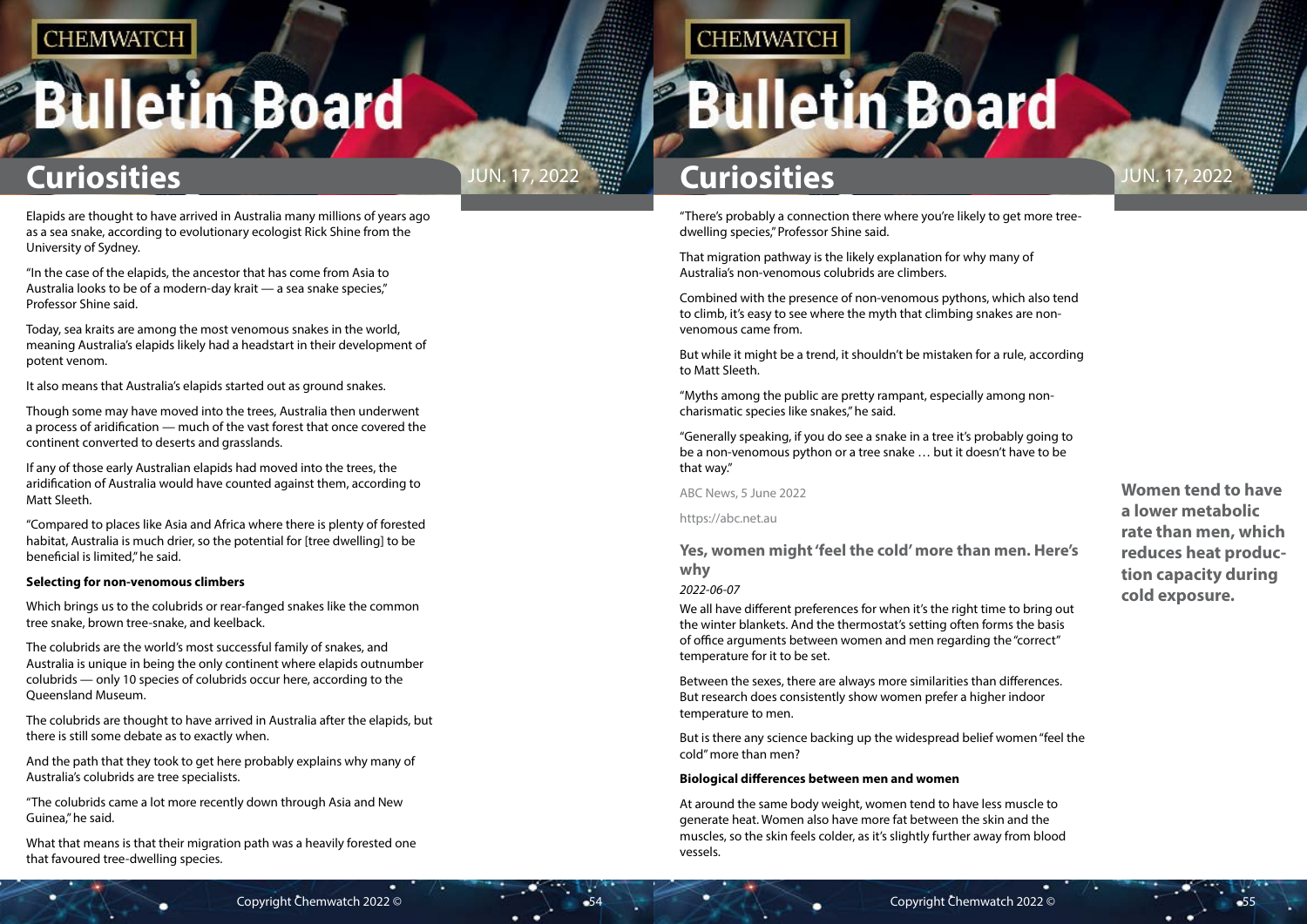# <span id="page-28-0"></span>**Bulletin Board**



**Giving a person (or mouse) multiple vaccines with everso-slight differences in their makeup can cause a phenomenon called "immunological imprinting".**

## **Curiosities Curiosities**

#### **So how do we agree on the ideal temperature?**

The "Scandinavian sleep method", where couples sleep with separate blankets, is one way to overcome the differences in temperature preferences.

In the workplace, personal comfort systems are thermal systems that heat or cool and can be locally positioned in individual work stations such as desktops, chairs, or near the feet and legs. Examples include small desk fans, heated chairs and blankets, or footwarmers.

These systems provide individualised thermal comfort to meet personal needs without affecting others in the same space, and have been found to produce higher comfort satisfaction in the workplace.

They may also be an energy-efficient method to balance thermal comfort and health in office environments.

The Conversation, 7 June 2022

https://theconversation.com

### **COVID mRNA vaccines can be quickly updated for new variants. So, where's my Omicron booster?** *2022-06-06*

Since Omicron was declared a variant of concern at the end of November, it quickly swept the globe, becoming the dominant COVID variant in many countries including Australia.

It's the latest in a growing line of variants, and probably not going to be the last.

Yet every one of the hundreds of millions of approved mRNA vaccines administered around the globe were made to their original recipe, which was based on the COVID virus that first emerged in Wuhan.

One of the most promising aspects of the new mRNA COVID vaccines is their ability to be rapidly adjusted for maximum protection in the face of new variants.

So where's my Omicron booster?

**Remind me again: how do mRNA vaccines work?**

In a world rife with misinformation, support a newsroom making a

difference

Women also tend to have a lower metabolic rate than men, which reduces heat production capacity during cold exposure, making women more prone to feeling cold as the temperature drops.

#### **Hormonal differences**

The hormones oestrogen and progesterone, found in large quantities in women, contribute to the core body and skin temperatures.

Oestrogen dilates blood vessels at the extremities. This means more heat can be lost to the surrounding air. And progesterone can cause the vessels in the skin to constrict, meaning less blood will flow to some areas to keep the internal organs warmer, leaving women feeling cooler. This hormone balance changes throughout the month alongside the menstrual cycle.

The hormones also make women's hands, feet and ears stay around three degrees Celsius cooler than men's.

The core body temperature is highest in the week after ovulation, as progesterone levels increase. This means that around this time, women may be particularly sensitive to cooler outside temperatures.

Although the hands and feet are cooler, women do have warmer average core temperatures than men. This is likely the source of the saying "cold hands, warm heart".

#### **Is it just humans?**

The phenomenon that some of us prefer warmer temperatures to others isn't unique to humans. Studies on many species of birds and mammals report that males commonly congregate in cooler areas where there is shade, while females and offspring stay in warmer environments where there is sunlight.

Male bats prefer to rest at the cool, high peaks of mountains, whereas females remain in the warmer valleys.

Female mammals may have developed a preference for warmer climates to encourage them to rest with offspring during stages when the young are unable to regulate their own body temperature.

So the difference between heat-sensing mechanisms may provide an evolutionary advantage.

**CHEMWATCH**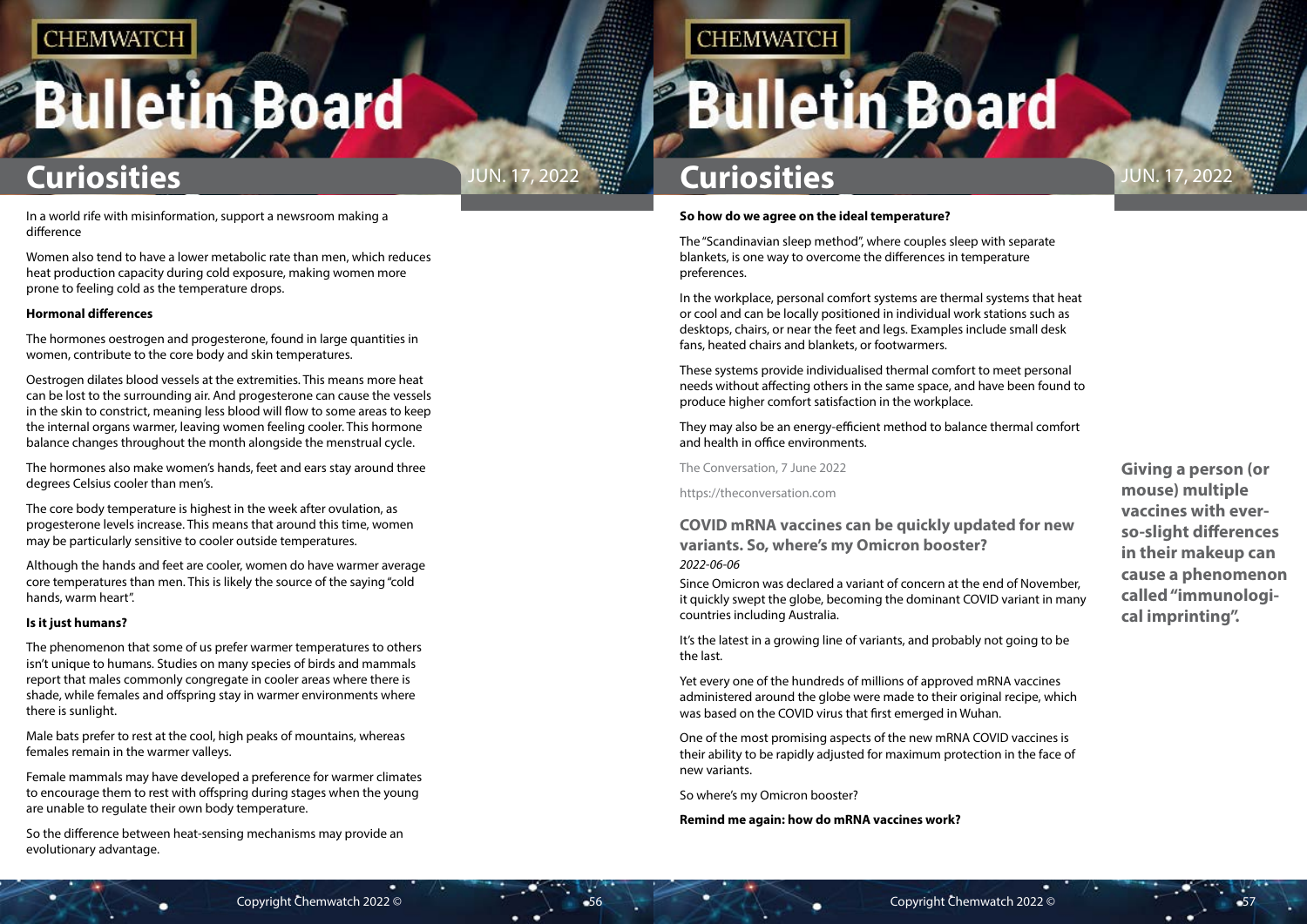# **Iletin Board**



Giving a person (or mouse) multiple vaccines with ever-so-slight differences in their makeup can cause a phenomenon called "immunological imprinting".

"When you give a vaccine, you prime the immune response to produce antibodies ... then you boost it by giving a second dose or a third dose," Professor Pouton says.

But if you're then vaccinated against a slightly different variant, you might make fewer antibodies that specifically work on that new viral variant.

That's because, when confronted with a similar vaccine, your immune system prefers to recruit existing antibody-producing B cells back into action, rather than develop new ones.

(This also happens with the seasonal flu vaccine, and is partly why it's only partially effective. But you should still get it.)

And not all antibodies are created equal.

Our immune system, when presented with a spike protein, gets to work making antibodies that recognise and attach to many different parts of the spike.

Antibodies that help stop a virus from infecting cells are called neutralising antibodies.

We want these, and they work by blocking the very end of a virus's spike protein, called the "receptor-binding domain".

This is the bit that latches onto ACE2 receptors on our cells (hence "receptor binding"), and allows the virus to slip inside.

Another way to think of it is to imagine the spike protein is an arm, and the very end section is a hand that can grab hold of and twist open the ACE2 door handle.

If you get a really big, oversized clothes peg — this is a neutralising antibody — and clamp it onto the palm of the "hand" or between its fingers, you have a physical barrier between the hand and the door handle, and it won't be able to open the door and infect the cell.

Pegs that prefer to dangle off the elbow or up near the shoulder won't do much to stop the hand from working. These pegs are our non-neutralising antibodies.

Vaccines based upon mRNA contain a blueprint in the form of genetic material — called messenger RNA — that, when injected into our muscle, is "read" by our cells.

Using that RNA message as a guide, our cells construct replicas of the spike protein that the SARS-CoV-2 virus uses to infect us.

The freshly built spike proteins are pushed outside the cells, a bit like a flag, alerting the immune system.

In response, a type of white blood cell called B cells pump out antibodies — Y-shaped molecules that form an immune "memory" of the spike.

But as the SARS-CoV-2 virus mutated its genetic code and slightly remoulded its spike protein, it was better able to fly under our immune system's radar.

The process of tailoring mRNA vaccines for new variants is "very straightforward", says Archa Fox, an RNA biologist at the University of Western Australia.

"The beauty of the RNA [vaccine] platform is that you can very easily change the DNA template that you use to make the RNA.

"It's the bread and butter of biochemists and molecular biologists, so very routine for [vaccine] companies."

Large companies such as Pfizer and Moderna can feasibly make an Omicron-specific vaccine for testing within a week or so, says Colin Pouton, a pharmaceutical biologist at Monash University.

"And if an Omicron vaccine is going to be any good to you and I, it has to produce new antibodies against Omicron."

So first, they test if the Omicron vaccine does that in mice.

"But if you do animal experiments [with an Omicron-specific booster shot], and look for protection against Omicron, an Omicron version of their vaccine actually doesn't do any better than the original Wuhan vaccine," Professor Pouton says.

So, what's going on?

**Slight spanner in the immune works**

## **CHEMWATCH**

# **Iletin Board**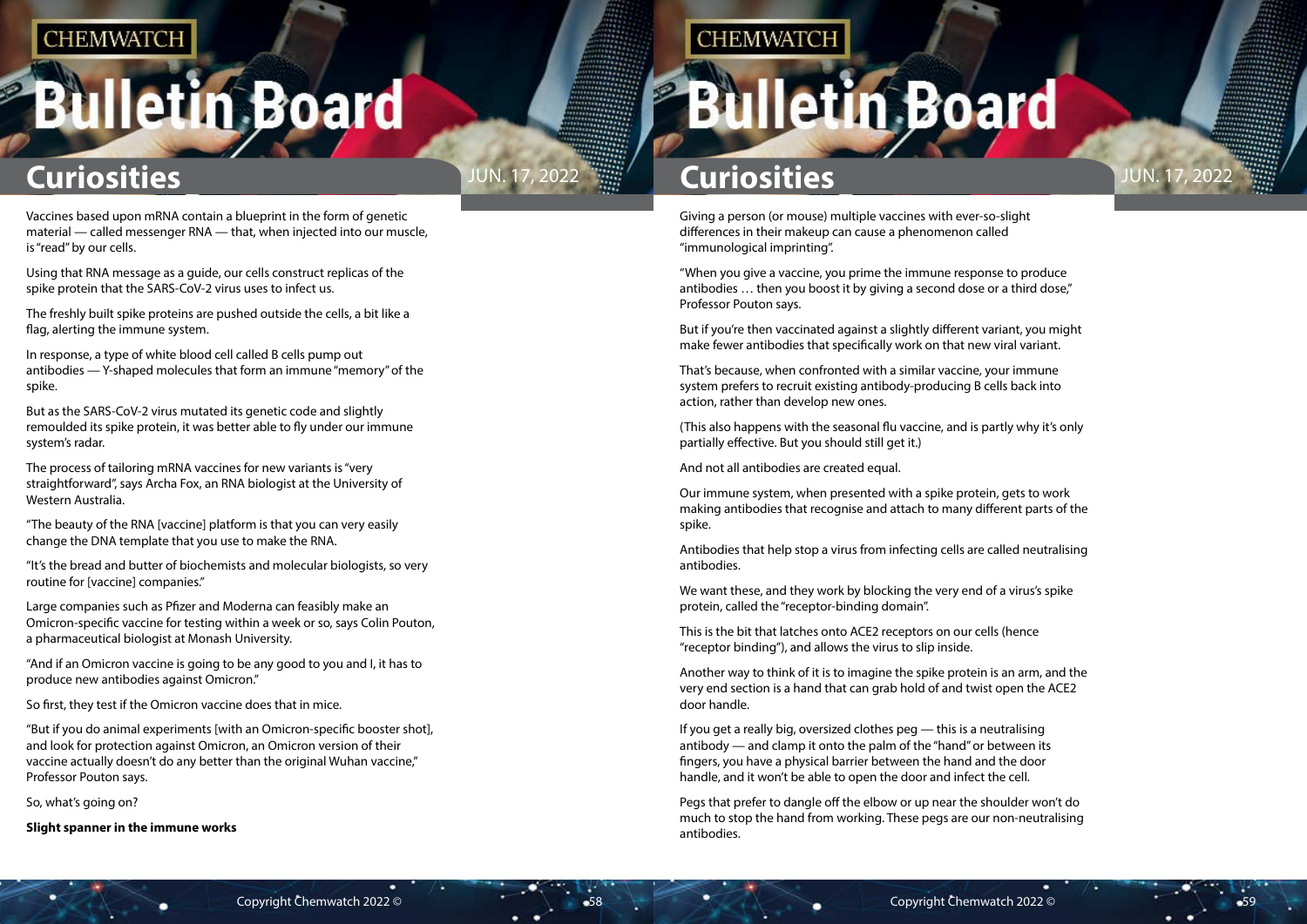# <span id="page-30-0"></span>**Bulletin Board**



**The rise in cell mutations halted after 23 pack years of exposure.**

## **Curiosities Curiosities**

A Moderna spokesperson said the company expected to have first data on the bivalent vaccine this month "to inform selection of its candidate for the northern hemisphere [autumn] 2022 booster".

Moderna is also in phase one trials of a receptor-binding-domain-specific Omicron booster, Professor Pouton says, but it's very early days.

Eventually, he adds, the hope is COVID vaccines could become routine seasonal vaccines, like the yearly flu shot, and won't need to run the clinical trial gauntlet each time.

"It's still not certain whether we will need annual vaccines, but a lot of people would say we probably will — maybe not everyone, but certainly vulnerable people or ageing people."

ABC News, 6 June 2022

https://abc.net.au

### **The mystery of why most life-long smokers don't get lung cancer is solved**

#### *2022-05-30*

Cigarette smoking is overwhelmingly the main cause of lung cancer, yet only a minority of smokers develop the disease. A study led by scientists at Albert Einstein College of Medicine and published online today in Nature Genetics suggests that some smokers may have robust mechanisms that protect them from lung cancer by limiting mutations. The findings could help identify those smokers who face an increased risk for the disease and therefore warrant especially close monitoring.

"This may prove to be an important step toward the prevention and early detection of lung cancer risk and away from the current herculean efforts needed to battle late-stage disease, where the majority of health expenditures and misery occur," said Simon Spivack, M.D., M.P.H., a cosenior author of the study, professor of medicine, of epidemiology & population health, and of genetics at Einstein, and a pulmonologist at Montefiore Health System.

#### **Overcoming Obstacles to Study Cell Mutations**

It's long been assumed that smoking leads to lung cancer by triggering DNA mutations in normal lung cells. "But that could never be proven until our study, since there was no way to accurately quantify mutations in normal cells," said Jan Vijg, Ph.D., a study co-senior author and professor

And non-neutralising antibodies make up the lion's share of COVIDvaccine-generated antibodies, says Dale Godfrey, an immunologist at the Peter Doherty Institute for Infection and Immunity.

"Only about 10-20 per cent of antibodies bind the receptor-binding domain compared to the rest of the spike protein when people are immunised with whole-spike vaccine."

#### **So, how do we get around this?**

Scientists are looking for ways to beef up neutralising antibodies while avoiding immunological imprinting.

One way to do this is to make "slimmed down" versions of variant-specific vaccines.

Professors Pouton and Godfrey are involved in a trial of two such vaccines.

One is an mRNA vaccine, which contains instructions for our cells to make only the receptor-binding domain and not the rest of the spike, and the other comprises lab-made receptor-binding domain proteins.

"We're trying to say [to the immune system], 'here's a new target which you haven't seen before,'" Professor Pouton says.

"Don't bother making all those antibodies to the rest of the spike protein — just to the new receptor-binding domain."

The vaccines in the trial are based on the Beta variant, as that was the variant of concern when the project began.

The Beta variant shares some of Omicron's mutations, Professor Godfrey says.

"As to whether this means the vaccine will provide superior protection against Omicron, we think and hope so, but don't know yet."

Pfizer and Moderna are continuing with clinical trials to see how their Omicron-specific whole-spike vaccines fare in people.

Moderna is also trialling a "bivalent" version that combines the original vaccine, as well as the new Omicron-specific spike mRNA.

We might not have to wait too long to find out how well they work.

A Pfizer spokesperson said they would share next-generation vaccine data "in the coming weeks".

## **CHEMWATCH**

# **Illetin Board**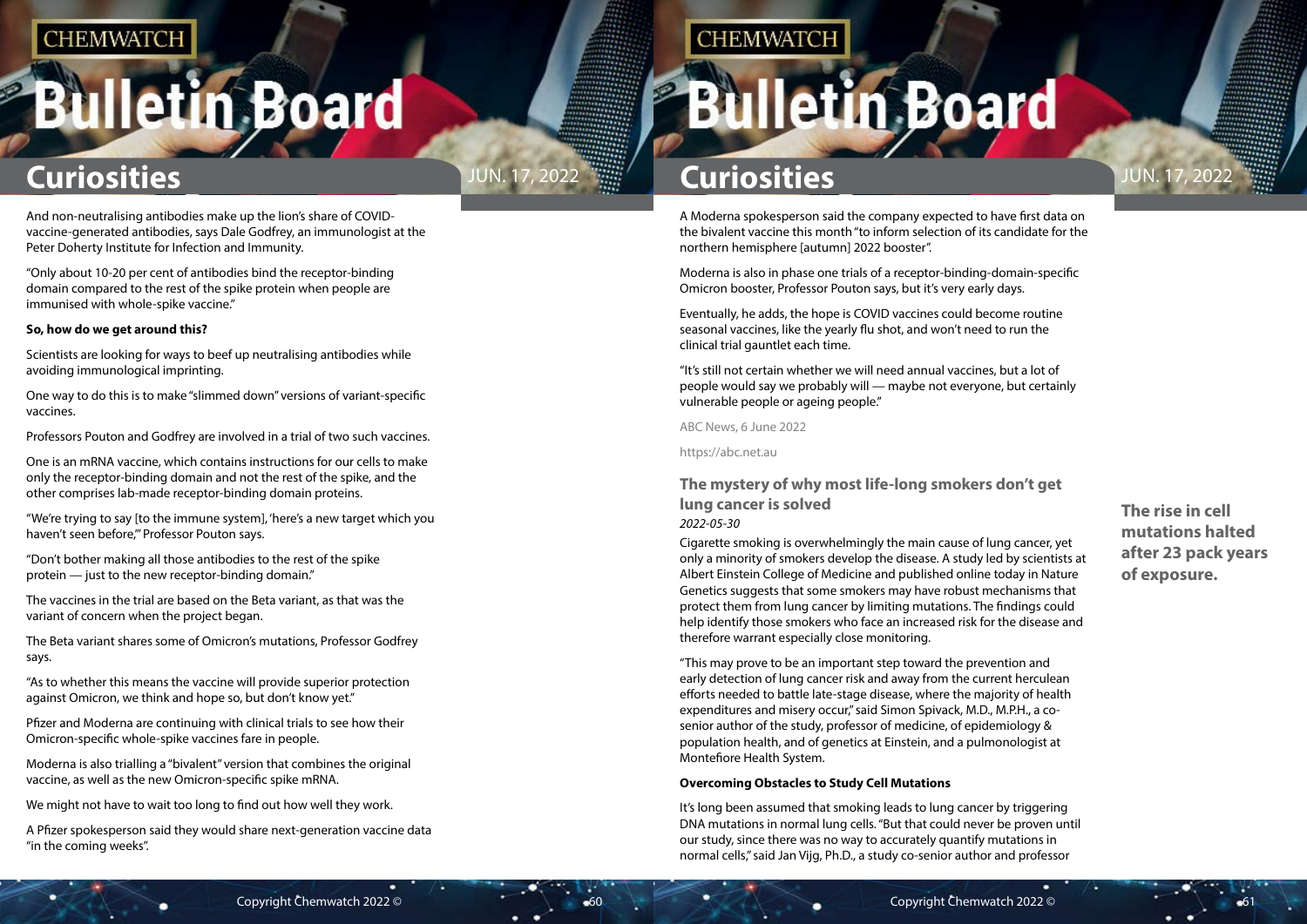# <span id="page-31-0"></span>**Bulletin Board**

**A newly described species of ancient giraffoid had a thick helmet designed for fierce headbutting.**

## **Curiosities Curiosities**

"The heaviest smokers did not have the highest mutation burden," said Dr. Spivack. "Our data suggest that these individuals may have survived for so long in spite of their heavy smoking because they managed to suppress further mutation accumulation. This leveling off of mutations could stem from these people having very proficient systems for repairing DNA damage or detoxifying cigarette smoke."

The finding has led to a new research direction. "We now wish to develop new assays that can measure someone's capacity for DNA repair or detoxification, which could offer a new way to assess one's risk for lung cancer," said Dr. Vijg.

The study is titled, "Single-cell analysis of somatic mutations in human bronchial epithelial cells in relation to aging and smoking." Additional Einstein authors include: Zhenqiu Huang, Ph.D., Shixiang Sun, Ph.D., Moonsook Lee, M.S., Yakov Peter, Ph.D., Ali Sadoughi, M.D., Chirag Shah, M.D., and Kenny Ye, Ph.D., Miao Shi, Ph.D., Spencer Waldman, B.S., Ava Marsh, B.A., Taha Siddiqui, M.B.B.S., Alexander Y. Maslov, M.D., Ph.D. (also at Voronezh State University of Engineering Technology, Voronezh, Russia), and Xiao Dong, Ph.D. (also at University of Minnesota, Minneapolis MN).

The Brighter Side of News, 30 May 2022

https://www.thebrighterside.news

### **How the giraffe got its neck: 'unicorn' fossil could shed light on puzzle**

#### *2022-06-02*

How did the giraffe get its long neck? Researchers say a species of giraffoid that lived millions of years ago in China could shed light on this puzzler. The animal, named after a mythical unicorn-like creature, had a thick headpiece optimized for high-speed head-bashing fights1.

The giraffe's neck has intrigued researchers for decades. There should be a good reason for the extraordinary length, because it causes hardship. A giraffe's heart needs to pump blood 2 metres up to the head, which requires a high blood pressure and management to avoid fainting or stroke. "It's beautifully adapted to this, but it's a big cost," says Rob Simmons, a behavioural ecologist at the University of Cape Town in South Africa, who was not involved in the study.

One prevailing theory is that giraffes evolved longer necks to reach higher trees for food. "This is widely believed; it's really entrenched," says



and chair of genetics, professor of ophthalmology and visual sciences, and the Lola and Saul Kramer Chair in Molecular Genetics at Einstein (also at the Center for Single-Cell Omics, Jiaotong University School of Medicine in Shanghai, China). Dr. Vijg overcame that obstacle a few years ago by developing an improved method for sequencing the entire genomes of individual cells.

Single-cell whole-genome sequencing methods can introduce sequencing errors that are hard to distinguish from true mutations—a serious flaw when analyzing cells containing rare and random mutations. Dr. Vijg solved this problem by developing a new sequencing technique called single-cell multiple displacement amplification (SCMDA). As reported in Nature Methods in 2017, this method accounts for and reduces sequencing errors.

The Einstein researchers used SCMDA to compare the mutational landscape of normal lung epithelial cells (i.e., cells lining the lung) from two types of people: 14 never-smokers, ages 11 to 86; and 19 smokers, ages 44 to 81, who had smoked a maximum of 116 pack years. (One pack year of smoking equals 1 pack of cigarettes smoked per day for one year.) The cells were collected from patients who were undergoing bronchoscopy for diagnostic tests unrelated to cancer.

"These lung cells survive for years, even decades, and thus can accumulate mutations with both age and smoking," said Dr. Spivack. "Of all the lung's cell types, these are among the most likely to become cancerous."

#### **Mutations Caused by Smoking**

The researchers found that mutations (single-nucleotide variants and small insertions and deletions) accumulated in the lung cells of nonsmokers as they age—and that significantly more mutations were found in the lung cells of the smokers. "This experimentally confirms that smoking increases lung cancer risk by increasing the frequency of mutations, as previously hypothesized," said Dr. Spivack. "This is likely one reason why so few non-smokers get lung cancer, while 10% to 20% of lifelong smokers do."

Another finding from the study: The number of cell mutations detected in lung cells increased in a straight line with the number of pack years of smoking—and, presumably, the risk for lung cancer increased as well. But interestingly, the rise in cell mutations halted after 23 pack years of exposure.

## **CHEMWATCH**

# **Bulletin Board**

## JUN. 17, 2022  $\frac{1}{2}$  Curiosities **Curiosities**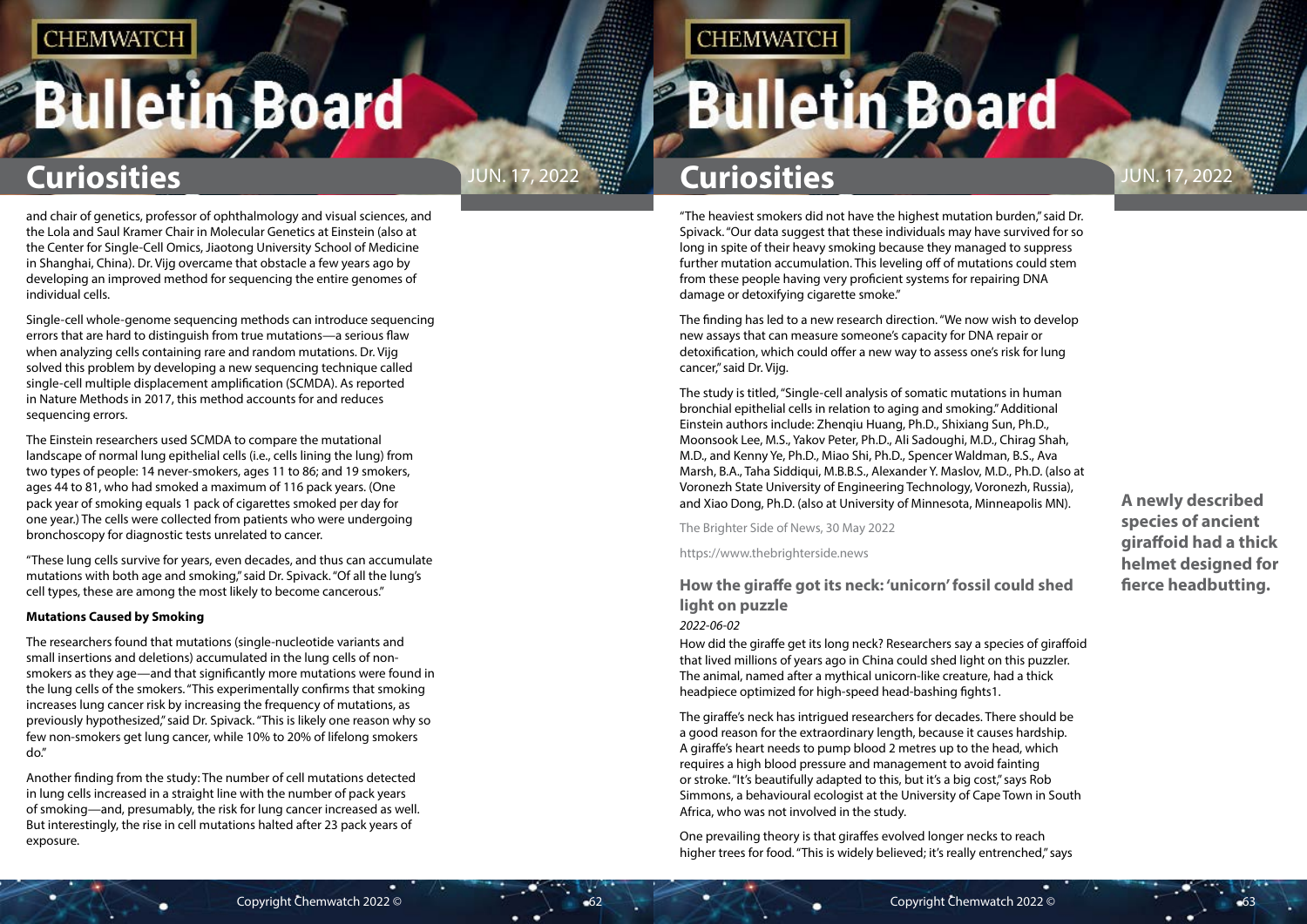# <span id="page-32-0"></span>**Bulletin Board**

**Polystyrene is among the most common forms of plastic, but recycling it isn't easy.**

## **Curiosities Curiosities**

Palaeoungulate biologist Nikos Solounias at the New York Institute of Technology College of Osteopathic Medicine in Old Westbury is not convinced that the newly described headbutting ruminant is a particularly close relative of modern giraffes or can tell us much about their necks. "All ruminants fight with their horns and neck," he says. "Giraffes fight differently; they have a different evolutionary history." But Simmons argues that the work shows sexual selection having a strong role in the neck shape of an ancestral giraffoid, which opens the door for it to be "equally likely" for modern giraffes. "This paper is going to open people's eyes that we should take this sexual selection theory seriously," says Simmons.

Nature, 2 June 2022

https://nature.com

### **Styrofoam-munching superworms could hold key to plastic upcycling** *2022-06-09*

Packing material, disposable cutlery, CD cases: Polystyrene is among the most common forms of plastic, but recycling it isn't easy and the vast majority ends up in landfills or finds its way to the oceans where it threatens marine life.

Scientists at Australia's University of Queensland have now discovered that superworms—the larvae of Zophobas morio darkling beetles—are eager to dine on the substance, and their gut enzymes could hold the key to higher recycling rates.

Chris Rinke, who led a study that was published in the journal Microbial Genomics on Thursday, told AFP previous reports had shown that tiny waxworms and mealworms (which are also beetle larvae) had a good track record when it came to eating plastic, "so we hypothesized that the much larger superworms can eat even more."

Superworms grow up to two inches (five centimeters) and are bred as a food source for reptiles and birds, or even for humans in countries such as Thailand and Mexico.

Rinke and his team fed superworms different diets over a three week period, with some given polystyrene foam, commonly known as styrofoam, some bran, and others not fed at all.

"We confirmed that superworms can survive on a sole polystyrene diet, and even gain a small amount of weight—compared to a starvation



Simmons. This makes sense, but isn't as simple as it sounds — research has shown that giraffes tend to eat from lower levels2, and tall giraffes aren't more likely to survive drought3, when food competition is highest. Another idea is that giraffes evolved longer necks for sexual competition, with male giraffes engaging in violent neck-swinging fights and longer necks attracting mates. This 'necks for sex' theory is sometimes contested by the fact that males don't have longer necks than females4. "It been very difficult for the traditional giraffe researchers to accept this sexual selection idea," says Simmons.

The ancient giraffoid's fossilized remains, described on 2 June in Science1, add some more data to the debate.

#### **Head-bashing beast**

Co-author Jin Meng first stumbled on a skull with four vertebrae lying on the sands of the Junggar Basin in northern China, back in 1996. "He cried: 'A strange beast!'," says Shi-Qi Wang, a palaeontologist at the Chinese Academy of Sciences Institute of Vertebrate Paleontology and Paleoanthropology in Beijing. Over two decades, Meng and colleagues found more than 77 fossils of the same species, including another 2 skulls and some teeth.

They describe the specimen as a previously unknown giraffe relative that lived in the Miocene, about 16.9 million years ago. It probably looked more like the short-necked African Okapi (Okapia johnstoni) than a giraffe, and had a 5-cm thick hard structure on the top of its head made of layers of keratin. They named it Discokeryx xiezhi after the xiezhi, a unicorn-like creature in Chinese mythology. "This legend might derive from some fossil giraffoids," speculates Wang. The animal's complex head and neck bone structure shows that it was "exquisitely adapted for power and strength to aid male–male combat", says Simmons, to compete for and impress potential mates.

The new giraffoid fits into a family tree with a plethora of species that had strange headgear. Wang and colleagues map out more than a dozen types of helmets and horns in giraffoids and their close relatives.

Wang thinks that as ancestral giraffoids left the forest and entered grasslands, they fought ever-more fiercely with their necks, which grew longer as their fighting style evolved. But high foraging probably also had a role, he says.

## **CHEMWATCH**

# **Bulletin Board**

## JUN. 17, 2022  $\frac{1}{2}$  Curiosities **Curiosities**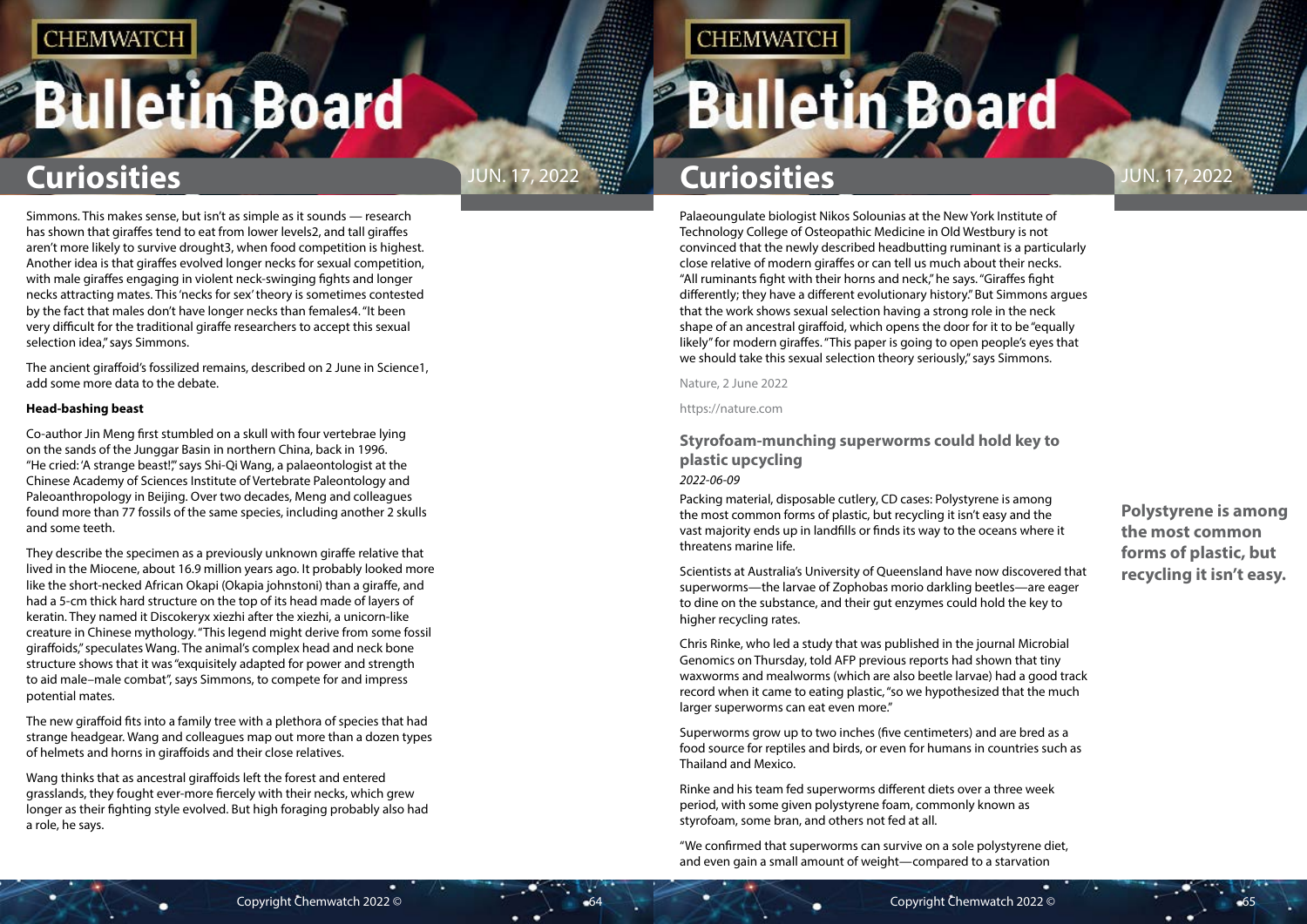# <span id="page-33-0"></span>**Bulletin Board**



**"Light-intensity physical activity can include vacuuming, sweeping the floor, washing the car, leisure strolling, stretching, or playing catch."**

**CHEMWATCH** 

## **Curiosities Curiosities**

uncomfortable choice will take about 12 hours—or the same amount of time most Americans stay seated throughout any day.

The dangerous consequences of prolonged inactivity in humans are widely known. Too much sitting leads to an increased risk of heart disease, Type 2 diabetes, and other chronic illnesses, including depression. To offset the severe side effects of a sedentary lifestyle, doctors recommend adults complete at least 150 minutes of moderate to vigorous aerobic exercise a week.

However, a new study from San Diego State University, published in JAMA Network Open, found that doing lighter intensity daily activities such as household chores can significantly reduce the risk of stroke.

"Light-intensity physical activity can include vacuuming, sweeping the floor, washing the car, leisure strolling, stretching, or playing catch," said Steven Hooker, dean of SDSU's College of Health and Human Services and lead researcher of the cohort study.

"We observed that both physical activity and being sedentary independently impacted stroke risk. Our research demonstrates that strategies for stroke prevention should focus on both."

Hooker and his research colleagues measured both the amount of time participants were sedentary and the duration and intensity of physical activity in 7,600 adults ages 45 and older and then compared the data to the incidence of strokes in participants over seven years.

They found those who were sedentary for 13 hours or more a day had a 44% increased risk of having a stroke.

"The findings are more potent because the activity and sedentary behaviors were measured with an accelerometer, providing substantially more accurate data than previous studies that relied on self-reported measures," said Hooker, a former coordinator of the California Active Aging Project with a history of research into healthy lifestyles for older adults.

Study participants wore a hip-mounted accelerometer, a sensitive motion detector that precisely recorded physical activity and the duration of sitting and inactivity.

Even though smartphones and smartwatches valiantly attempt to motivate Americans to move more, a shocking percentage of adults don't exercise enough. The CDC reports only 23% of U.S. adults meet the weekly recommendations for aerobic and muscle-strengthening activity.

control group—which suggests that the worms can gain energy from eating polystyrene," he said.

Although the polystyrene-reared superworms completed their life cycle, becoming pupae and then fully developed adult beetles, tests revealed a loss of microbial diversity in their guts and potential pathogens.

These findings suggested that while the bugs can survive on polystyrene, it is not a nutritious diet and impacts their health.

Next, the team used a technique called metagenomics to analyze the microbial gut community and find which gene-encoded enzymes were involved in degrading the plastic.

#### **Bio-upcycling**

One way to put the findings to use would be to provide superworms with food waste or agricultural bioproducts to consume alongside polystyrene.

"This could be a way to improve the health of the worms and to deal with the large amount of food waste in Western countries," said Rinke.

But while breeding more worms for this purpose is possible, he envisages another route: creating recycling plants that mimic what the larvae do, which is to first shred the plastic in their mouths then digest it through bacterial enzymes.

"Ultimately, we want to take the superworms out of the equation," he said, and he now plans more research aimed at finding the most efficient enzymes, then enhancing them further through enzyme engineering.

The breakdown products from that reaction could then be fed to other microbes to create high-value compounds, such as bioplastics, in what he hopes would become an economically viable "upcycling" approach.

Phys Org, 9 June 2022

https://phys.org

**Want to reduce stroke risk? Sit less. Move more. Do chores.**

#### *2022-06-07*

Imagine watching "The Batman" movie back-to-back four times every day or driving a whopping 390 miles each way on a daily commute. Either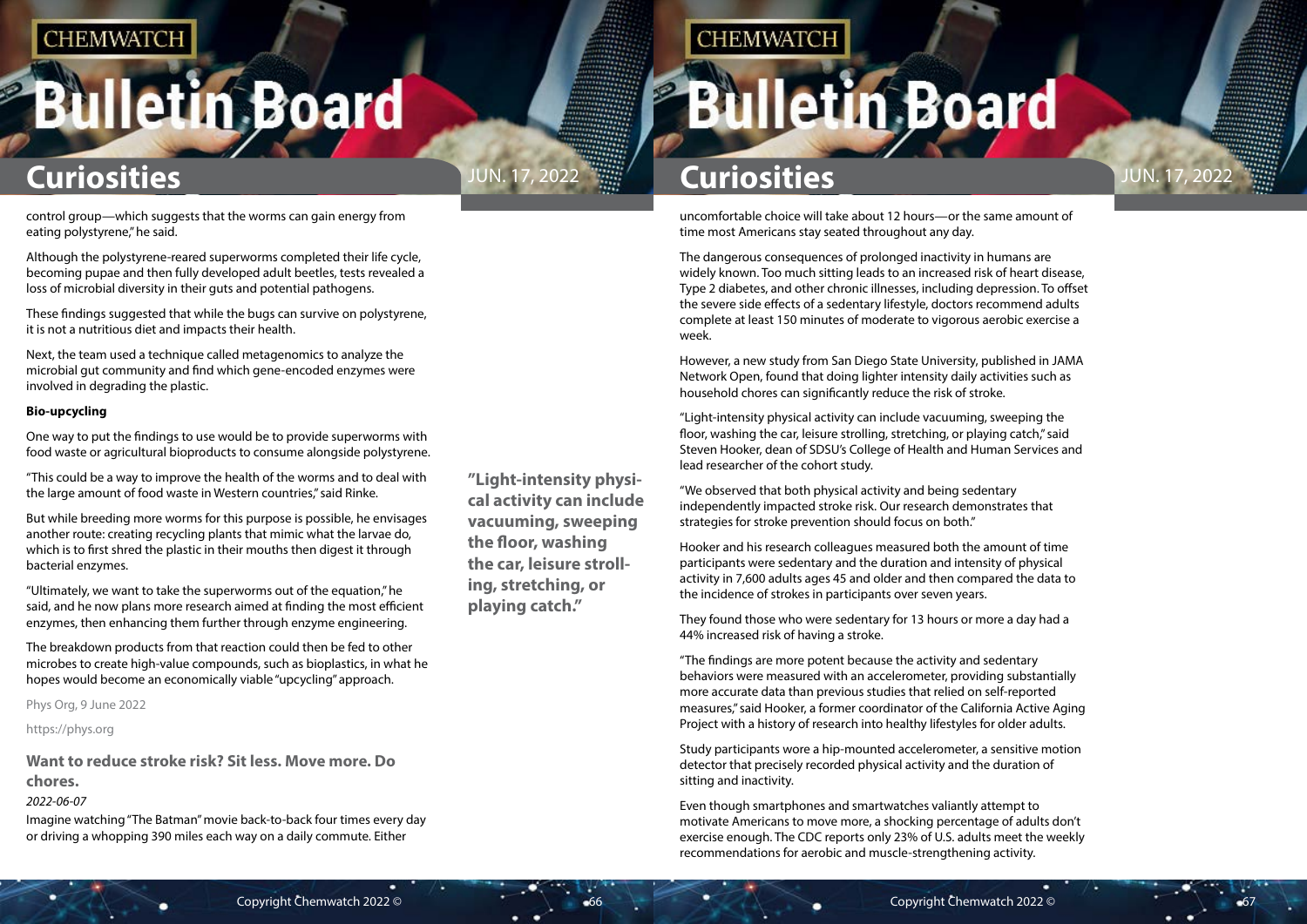# <span id="page-34-0"></span>**Bulletin Board**

### **Research scientists find the immune protein CSF1 may contribute to anxiety during alcohol withdrawal.**

## JUN. 17, 2022  $\frac{1}{2}$  Curiosities **Curiosities**

**CHEMWATCH** 

## **Curiosities Curiosities**

Scientists know that relapse-promoting alcohol withdrawal symptoms include rising feelings of anxiety, caused at least in part by the release of stress molecules such as corticotropin-releasing factor (CRF) within the brain. CRF stimulates receptors on neurons in the prefrontal cortex, and in the limbic system, a set of more primitive brain structures that process emotions. If scientists could fully identify and characterize these CRFsensitive neuronal populations, they could understand better how anxiety occurs during withdrawal and potentially devise effective treatments to block it.

Toward that end, Roberto and her team, in the new study, identified a population of neurons in the medial prefrontal cortex (mPFC) of mice that are sensitive to CRF because they express a CRF receptor called CRF1. The scientists showed that these neurons are involved in altering mood and behavior during alcohol exposure and withdrawal.

The team's initial experiments revealed that deletion of these CRF-sensitive neurons makes the mice less anxious, suggesting that the neurons normally mediate anxiety-like behaviors.

The researchers subsequently found that these CRF-sensitive mPFC neurons become less excitable—less likely to fire signals to other neurons when stimulated—in alcohol-dependent mice that experience alcohol withdrawal. In contrast, nearby mPFC neurons lacking CRF receptors become more excitable.

"These CRF-sensitive mPFC neurons appear to constitute a unique neuronal population that undergoes profound neuroadaptations with chronic alcohol exposure," says study co-author Pauravi Gandhi, Ph.D., a postdoctoral research associate in the Roberto lab.

Intriguingly, the researchers found that alcohol withdrawal, even as it dialed down the excitability of the CRF-sensitive neurons, also induced large increases in CSF1 gene expression within these neurons. CSF1 is an immune protein best known for its role in stimulating stem cells to mature into large white blood cells called macrophages. In the brain, CSF1 is thought to have a similar role in sustaining brain-resident immune cells called microglia. Moreover, prior research in mice has suggested that under conditions of chronic stress, CSF1 production rises in the mPFC, driving microglia to prune connections between neurons, which in turn causes signs of anxiety and depression.

Looking more closely at CSF1's role in alcohol withdrawal, Roberto and colleagues artificially increased CSF1 production in CRF-sensitive mPFC

# **Bulletin Board**

But, if 10,000 steps a day or closing an exercise ring on your watch seem out of reach, Hooker said getting up and doing even ten minutes of light to moderate physical activity a few times throughout the day is an effective strategy in reducing the likelihood of having a stroke.

"For overall heart and brain health, move more within your capacity, and sit less," said Hooker.

Medical Xpress, 7 June 2022

https://medicalxpress.com

### **Immune protein may drive alcoholism relapse** *2022-06-08*

The anxiety that occurs during withdrawal from excessive alcohol use, and contributes to relapse, may be driven in part by the release of an immune protein in the brain, according to a new study from scientists at Scripps Research.

The discovery, reported online June 6, 2022, in Molecular Psychiatry, illuminates the molecular details of the brain's response to alcohol withdrawal, and suggests that the immune protein, colony stimulating factor 1 (CSF1), could be a target of future treatments for alcohol use disorder (AUD).

"Alcohol withdrawal activates the stress system in the brain, which contributes to relapse, and in this study, we linked this stress response to CSF1, a neuroimmune mediator, opening up new opportunities for therapeutic intervention," says study senior author Marisa Roberto, Ph.D., professor and Schimmel Family Chair in the Department of Molecular Medicine at Scripps Research.

The study's first author, who performed many of the experiments, is Reesha R. Patel, Ph.D., a former postdoctoral researcher in the Roberto lab.

Alcohol is by far the most used and abused recreational drug. According to the 2019 National Survey on Drug Use and Health, nine million men and more than five million women in the United States have an alcohol use disorder (AUD), which is defined as an inability to control alcohol use despite its negative impact on the user's health, social life and/or employment. Drug treatments, talk-therapy and support group-based treatments are available, but relapse is common, mainly due to the limited understanding of the brain-circuit dysfunctions underlying AUD.